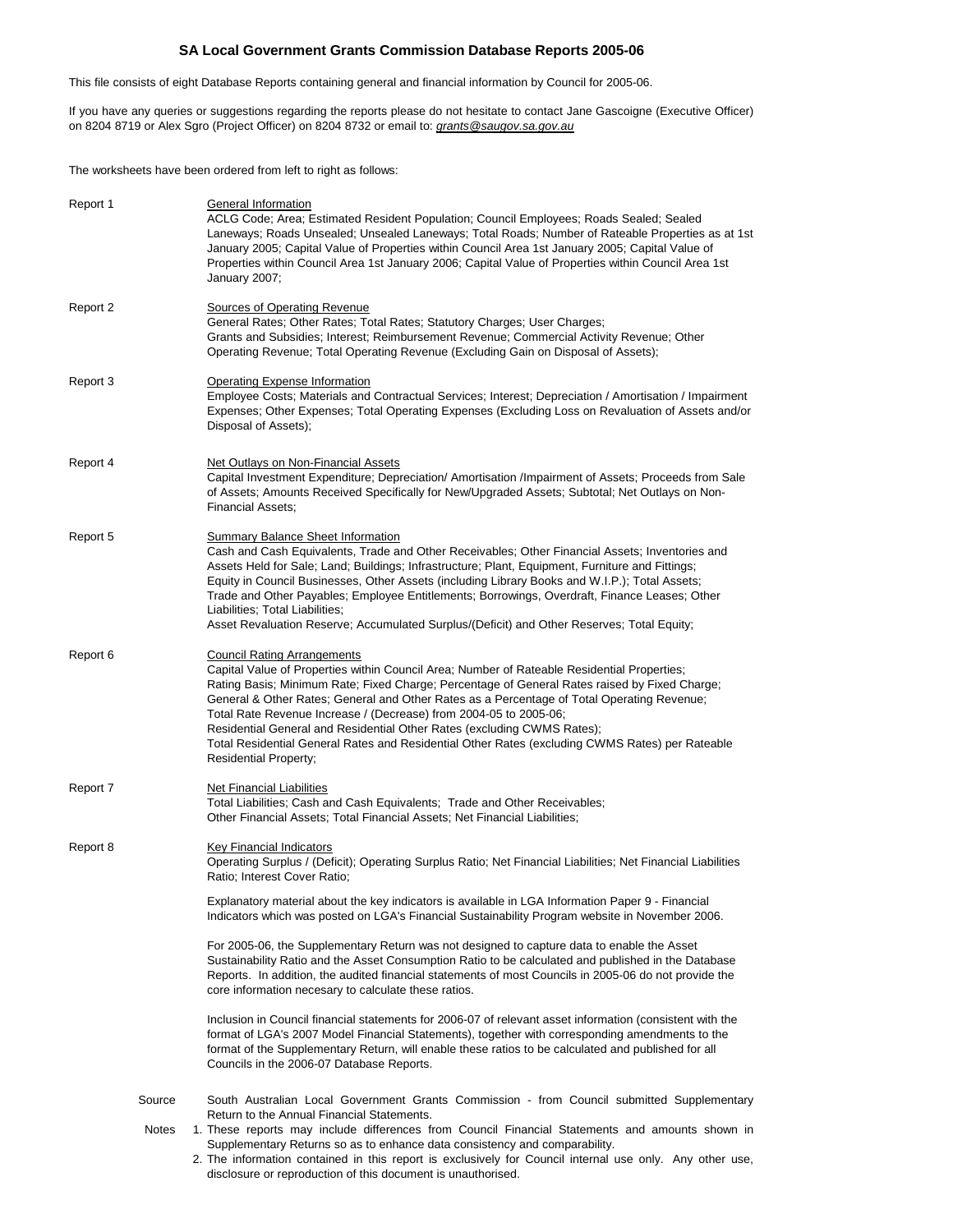# **Report 1 - General Information**

**Glossary** 

| <b>ACLG Code</b><br>Australian Classification of Local Governments.<br>Compiled Annually by the SA LGGC, updated codes can be found each year in the Local Government National<br>Report - Report on the Operation of the Local Government (Financial Assistance) Act 1995. |
|-----------------------------------------------------------------------------------------------------------------------------------------------------------------------------------------------------------------------------------------------------------------------------|
| Area (Hectares)<br>As per DEH Information (as at 30 June 2006)<br>Note: area data sourced from the Department for Environment and Heritage cadastral database.                                                                                                              |
| <b>Estimated Resident Population</b><br>As per ABS Information (as at 30 June 2006)                                                                                                                                                                                         |
| <b>Council Employees (FTE)</b><br>As per Councils' General Information Returns                                                                                                                                                                                              |
| <b>Roads Sealed</b><br>As per Councils' General Information Returns / Road Audit<br>(Sealed Roads in Built Up Areas plus<br>Sealed Roads in Non Built Up Areas)                                                                                                             |
| <b>Sealed Laneways</b><br>As per Councils' General Information Returns / Road Audit<br>(Sealed Laneways)                                                                                                                                                                    |
| <b>Roads Unsealed</b><br>As per Councils' General Information Returns / Road Audit<br>(Formed Roads in Built Up Areas plus Formed Roads in Non Built Up Areas plus<br>Unformed Roads in<br>Built Up Areas plus Unformed Roads in Non Built Up Areas)                        |
| <b>Unsealed Laneways</b><br>As per Councils' General Information Returns / Road Audit<br>(Unsealed Laneways)                                                                                                                                                                |
| <b>Total Roads Including Laneways</b><br>Roads Sealed plus Sealed Laneways plus Roads Unsealed plus Unsealed Laneways                                                                                                                                                       |
| <b>Number of Rateable Properties (as at 1st January 2005)</b><br>Total Rateable Properties (As per The Office of the Valuer-General)                                                                                                                                        |
| Capital Value of Properties Within Council Area (as at 1 <sup>st</sup> January 2005)<br>Capital Value of Properties Within Council Area (as per The Office of the Valuer-General)                                                                                           |
| Capital Value of Properties Within Council Area (as at 1 <sup>st</sup> January 2006)<br>Capital Value of Properties Within Council Area (as per The Office of the Valuer-General)                                                                                           |
| Capital Value of Properties Within Council Area (as at 1 <sup>st</sup> January 2007)<br>Capital Value of Properties Within Council Area (as per The Office of the Valuer-General)                                                                                           |
|                                                                                                                                                                                                                                                                             |
|                                                                                                                                                                                                                                                                             |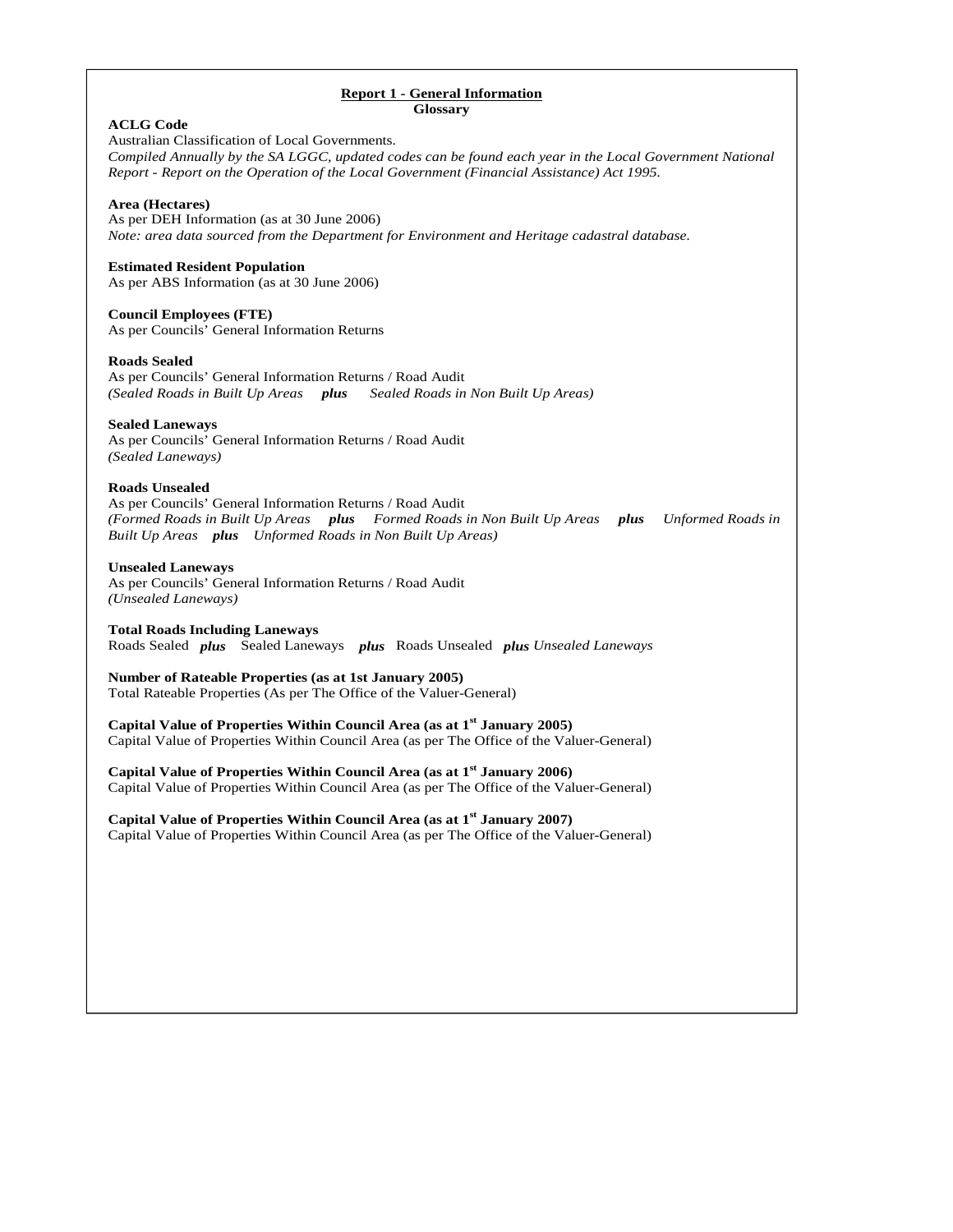#### SA Local Government Grants CommissionReport 1 - General Information By Council for 2005/06 Financial Year

|                                        | <b>ACLG</b>              | Area               | Estimated        | Council    | $(4)$ Roads | Sealed                     | Roads          | Unsealed         | Total          | Number of       | Capital Value      | Capital Value                                | <b>Capital Value</b> |
|----------------------------------------|--------------------------|--------------------|------------------|------------|-------------|----------------------------|----------------|------------------|----------------|-----------------|--------------------|----------------------------------------------|----------------------|
|                                        | Code                     | (Hectares)         | Resident         | Employees  | Sealed      | Laneways                   | Unsealed       | Laneway          | Roads          | Rateable        | of Properties      | of Properties                                | of Properties        |
|                                        |                          |                    | Population as    | (FTE)      | (Km)        | (Km)                       | (Km)           | s                | Including      | Properties      | within Council     | within Council                               | within Council       |
|                                        |                          |                    | at 30 June       |            |             |                            |                | (Km)             | Laneways       | as at 1st       |                    | Area as at 1st Area as at 1st Area as at 1st |                      |
|                                        |                          |                    | 2006             |            |             |                            |                |                  | (Km)           | January         | January 2005       | January 2006                                 | January 2007         |
|                                        |                          |                    |                  |            |             |                            |                |                  |                | 2006            | $(S \text{ mill})$ | $($$ mill)                                   | $($$ mill)           |
|                                        |                          |                    |                  |            |             |                            |                |                  |                |                 |                    |                                              |                      |
|                                        |                          |                    |                  |            |             |                            |                |                  |                |                 |                    |                                              |                      |
|                                        |                          |                    |                  |            |             |                            |                |                  |                |                 |                    |                                              |                      |
| Urban, Urban Fringe and Urban Regional |                          |                    |                  |            |             |                            |                |                  |                |                 |                    |                                              |                      |
| Adelaide                               | <b>UCC</b>               | 1,522              | 15.299           | 694        | 130         | 4.1                        | $\Omega$       | $\mathbf 0$      | 134            | 19.838          | 7,156              | 8.183                                        | 8.987                |
| <b>Adelaide Hills</b>                  | <b>UFM</b>               | 79,246             | 39,048           | 153        | 601         | 2.8                        | 486            | 0.7              | 1,091          | 17,077          | 5,617              | 6,012                                        | 6,422                |
| Alexandrina                            | <b>UFS</b>               | 182,570            | 20,949           | 131        | 494         | 1.9                        | 829            | 0                | 1,324          | 16,293          | 4,167              | 4,590                                        | 4,716                |
| Barossa                                | <b>UFS</b>               | 89,136             | 21,060           | 103        | 326         | 0.3                        | 636            | $\mathsf 0$      | 962            | 11,123          | 3,127              | 3,298                                        | 3,492                |
| <b>Burnside</b>                        | <b>UDM</b>               | 2,741              | 42,986           | 141        | 228         | 5.3                        | 5              | $\mathbf 0$      | 239            | 21,057          | 9,019              | 9,699                                        | 10,374               |
| Campbelltown                           | <b>UDM</b><br><b>UDL</b> | 2,428              | 47,525           | 120<br>397 | 252<br>559  | 0.8                        | $\mathbf 0$    | 0<br>$\mathbf 0$ | 253<br>566     | 21,616          | 5,480              | 6,020                                        | 6,551                |
| <b>Charles Sturt</b>                   | <b>URS</b>               | 5,551<br>7,752     | 103,942<br>2,076 | 43         | 27          | 1.6<br>$\mathbf 0$         | 6<br>394       | 0.2              | 421            | 51,658<br>1,556 | 14,114<br>78       | 15,060<br>80                                 | 16,101<br>80         |
| Coober Pedy                            | <b>UFS</b>               |                    |                  | 84         |             | 0.5                        | 29             |                  | 179            | 9,273           | 1,896              |                                              | 2,139                |
| Gawler<br><b>Holdfast Bay</b>          | <b>UDM</b>               | 4,102<br>1,445     | 19,726<br>34,702 | 232        | 150<br>172  | 2.4                        | $\mathbf 0$    | 0<br>0           | 175            | 20,439          | 6,746              | 1,941<br>7,048                               | 7,598                |
| Marion                                 | <b>UDL</b>               | 5,606              | 81,581           | 285        | 467         | 0.6                        | $\mathbf 0$    | $\mathbf 0$      | 467            | 39,362          | 9,594              | 10,401                                       | 10,980               |
| Mitcham                                | <b>UDM</b>               | 7,551              | 62,415           | 225        | 388         | 0.5                        | 3              | $\pmb{0}$        | 392            | 28,330          | 8,660              | 9,200                                        | 9,869                |
| Mount Barker                           | URS                      | 59,346             | 26,685           | 108        | 319         | 1.8                        | 399            | $\mathbf 0$      | 720            | 13,013          | 3,038              | 3,406                                        | 3,736                |
| Norwood, Payneham And St. Peters       | <b>UDM</b>               | 1,512              | 34,165           | 140        | 157         | 12.2                       | $\Omega$       | $\mathbf 0$      | 170            | 19,834          | 6,444              | 6,953                                        | 7,429                |
| Onkaparinga                            | UFV                      | 51,890             | 156,037          | 539        | 1,193       | 6.0                        | 224            | 0                | 1,423          | 69,199          | 14,949             | 15,861                                       | 17,073               |
| Playford                               | <b>UFL</b>               | 34,427             | 72,304           | 298        | 631         | 0.9                        | 121            | 0                | 754            | 30,940          | 5,148              | 5,578                                        | 6,242                |
| Port Adelaide Enfield                  | UDL                      | 9,352              | 105,386          | 449        | 651         | 1.7                        | 5              | $\Omega$         | 658            | 55,463          | 12,558             | 13,696                                       | 14,838               |
| Prospect                               | <b>UDS</b>               | 778                | 19,274           | 64         | 87          | 3.4                        | $\mathbf 0$    | $\mathsf 0$      | 90             | 9,758           | 2,926              | 3,056                                        | 3,321                |
| Roxby Downs                            | URS                      | 11,009             | 3,645            | 20         | 30          | $\mathbf 0$                | $\overline{4}$ | $\mathbf 0$      | 34             | 1,417           | 249                | 351                                          | 451                  |
| Salisbury                              | <b>UDV</b>               | 15,776             | 123,252          | 398        | 721         | 2.0                        | $\overline{7}$ | $\Omega$         | 730            | 51,731          | 9.860              | 10,832                                       | 11,857               |
| Tea Tree Gully                         | <b>UDL</b>               | 9,507              | 100,005          | 355        | 566         | 2.3                        | 16             | $\mathsf 0$      | 584            | 39,985          | 10,113             | 10,577                                       | 11,139               |
| Unley                                  | <b>UDM</b>               | 1,437              | 36,591           | 157        | 164         | 5.5                        | $\mathbf 0$    | $\Omega$         | 170            | 18,879          | 6,864              | 7,295                                        | 7,951                |
| Victor Harbor                          | <b>URS</b>               | 38,648             | 12,528           | 85         | 236         | 0.6                        | 137            | $\mathbf 0$      | 374            | 9,510           | 2,294              | 2,517                                        | 2,765                |
| Walkerville                            | <b>UDS</b>               | 356                | 7,114            | 27         | 35          | 0.7                        | $\mathbf 0$    | $\pmb{0}$        | 36             | 3,437           | 1,525              | 1,646                                        | 1,826                |
| <b>West Torrens</b>                    | <b>UDM</b>               | 3,712              | 53,100           | 253        | 290         | 3.1                        | $\mathbf 0$    | $\Omega$         | 293            | 29,658          | 7,527              | 7,946                                        | 8,482                |
|                                        |                          |                    |                  |            |             |                            |                |                  |                |                 |                    |                                              |                      |
|                                        |                          |                    |                  |            |             |                            |                |                  |                |                 |                    |                                              |                      |
| <b>Provincial Cities</b>               |                          |                    |                  |            |             |                            |                |                  |                |                 |                    |                                              |                      |
| <b>Mount Gambier</b>                   | <b>URS</b>               | 2,713              | 24,043           | 97         | 191         | 0.4                        | $\overline{1}$ | 0                | 192            | 12,379          | 2,002              | 2,174                                        | 2,397                |
| Murray Bridge                          | <b>RAV</b>               | 182,433            | 18,194           | 139        | 375         | 0.3                        | 595            | $\mathsf 0$      | 970            | 10,151          | 1,590              | 1,832                                        | 1,963                |
| Port Augusta                           | <b>URS</b>               | 118,856            | 13,897           | 192        | 171         | 0.7                        | 237            | $\pmb{0}$        | 409            | 7,016           | 686                | 861                                          | 1,078                |
| Port Lincoln                           | <b>URS</b>               | 3,207              | 14,740           | 40         | 148         | 0.5                        | 9              | 0                | 158            | 7,837           | 1,567              | 1,725                                        | 1,869                |
| Port Pirie                             | <b>RAV</b>               | 178,281            | 17,488           | 78         | 303         | 0.1                        | 868            | $\mathbf 0$      | 1.171          | 9,562           | 1,083              | 1,271                                        | 1,424                |
| Whyalla                                | <b>URS</b>               | 103,548            | 21,211           | 130        | 205         | 2.9                        | 66             | 66.2             | 341            | 11,088          | 962                | 1,258                                        | 1,502                |
|                                        |                          |                    |                  |            |             |                            |                |                  |                |                 |                    |                                              |                      |
| <b>Rural - Small and Medium</b>        |                          |                    |                  |            |             |                            |                |                  |                |                 |                    |                                              |                      |
| Barunga West                           | <b>RAM</b>               | 158,148            | 2,584            | 18         | 65          | 0.0                        | 989            | $\pmb{0}$        | 1,053          | 2,486           | 661                | 727                                          | 749                  |
| Ceduna                                 | <b>RAM</b>               | 543,268            | 3,490            | 42         | 67          | $\mathbf 0$                | 1,643          | $\mathbf 0$      | 1,710          | 1,994           | 255                | 285                                          | 304                  |
| Cleve                                  | <b>RAS</b>               | 448,847            | 1,897            | 21         | 57          | 0.1                        | 1,338          | 0                | 1,396          | 1,353           | 283                | 346                                          | 358                  |
| Elliston                               | <b>RAS</b>               | 667,814            | 1,111            | 12         | 39          | $\mathbf 0$                | 1,108          | 0                | 1,147          | 1,155           | 211                | 259                                          | 271                  |
| <b>Flinders Ranges</b>                 | <b>RAS</b>               | 410,644            | 1,709            | 16         | 18          | 0                          | 1,244          | 0                | 1,261          | 1,609           | 119                | 135                                          | 151                  |
| Franklin Harbour                       | <b>RAS</b>               | 327,782            | 1,340            | 15         | 57          | $\mathbf 0$                | 878            | $\mathsf 0$      | 935            | 1,064           | 149                | 176                                          | 195                  |
| Goyder                                 | <b>RAM</b>               | 668,788            | 4,085            | 51         | 140         | 0.3                        | 3,108          | $\pmb{0}$        | 3,248          | 4,149           | 765                | 786                                          | 797                  |
| Kangaroo Island                        | <b>RAM</b>               | 443,176            | 4,602            | 60         | 237         | $\mathbf 0$                | 1,125          | 0.2              | 1,362          | 5,139           | 821                | 893                                          | 1,072                |
| Karoonda East Murray                   | <b>RAS</b>               | 440,868            | 1,154            | 15         | 81          | $\mathbf 0$                | 1,217          | $\mathbf 0$      | 1,298          | 1,033           | 150                | 180                                          | 182                  |
| Kimba                                  | <b>RAS</b>               | 396,640            | 1,146            | 15         | 54          | $\pmb{0}$                  | 1,659          | $\mathsf 0$      | 1,714          | 853             | 155                | 192                                          | 197                  |
| Kingston                               | <b>RAM</b>               | 335,083            | 2,321            | 16         | 114         | 0.2                        | 620            | 0.1              | 734            | 2,273           | 558                | 631                                          | 673                  |
| Lehunte                                | <b>RAS</b>               | 536,908            | 1,390            | 21         |             |                            |                |                  |                | 1,014           | 143                | 176                                          | 180                  |
| Lower Eyre Pen                         | <b>RAM</b>               | 475,561            | 4,456            | 25         | 103         | 0.4                        | 1,265          | $\pmb{0}$        | 1,368          | 3,120           | 950                | 1,094                                        | 1,165                |
| Mount Remarkable                       | <b>RAM</b>               | 341,192            | 2,828            | 30         | 84          | $\mathbf 0$                | 1,979          | 0                | 2,063          | 2,831           | 360                | 414                                          | 438                  |
| Northern Areas                         | <b>RAM</b>               | 297,409            | 4,597            | 44         | 120         | $\pmb{0}$                  | 2,077          | $\mathsf 0$      | 2,197          | 3,799           | 1,016              | 1,051                                        | 1,031                |
| Orroroo/Carrieton                      | <b>RAS</b>               | 330,629            | 935              | 13         | 34          | $\pmb{0}$                  | 1,593          | $\pmb{0}$        | 1,628          | 1,236           | 127                | 138                                          | 140                  |
| Peterborough                           | <b>RAS</b>               | 300,616            | 1,810            | 19         | 40          | $\mathbf 0$                | 1,191          | $\mathsf 0$      | 1,230          | 1,676           | 119                | 131                                          | 141                  |
| Robe                                   | <b>RAS</b>               | 109,805            | 1,410            | 29         | 38          | 0.2                        | 397            | $\mathbf 0$      | 435            | 2,086           | 606                | 654                                          | 687                  |
| Southern Mallee<br><b>Streaky Bay</b>  | <b>RAM</b><br><b>RAM</b> | 570,227<br>624,085 | 2,187<br>2,072   | 35<br>19   | 84<br>53    | $\mathbf 0$<br>$\mathbf 0$ | 1,245<br>1,668 | 1<br>0           | 1,330<br>1,721 | 1,687<br>1,876  | 344<br>245         | 344<br>287                                   | 358<br>311           |
| Tumby Bay                              | <b>RAM</b>               | 266,988            | 2,721            | 19         | 49          | 0.2                        | 1,058          | $\mathbf 0$      | 1,107          | 2,054           | 501                | 600                                          | 636                  |
| Yankalilla                             | <b>RAM</b>               | 75,693             | 4,193            | 34         | 123         | $\Omega$                   | 417            | $\Omega$         | 539            | 4,919           | 1,111              | 1,185                                        | 1,263                |
|                                        |                          |                    |                  |            |             |                            |                |                  |                |                 |                    |                                              |                      |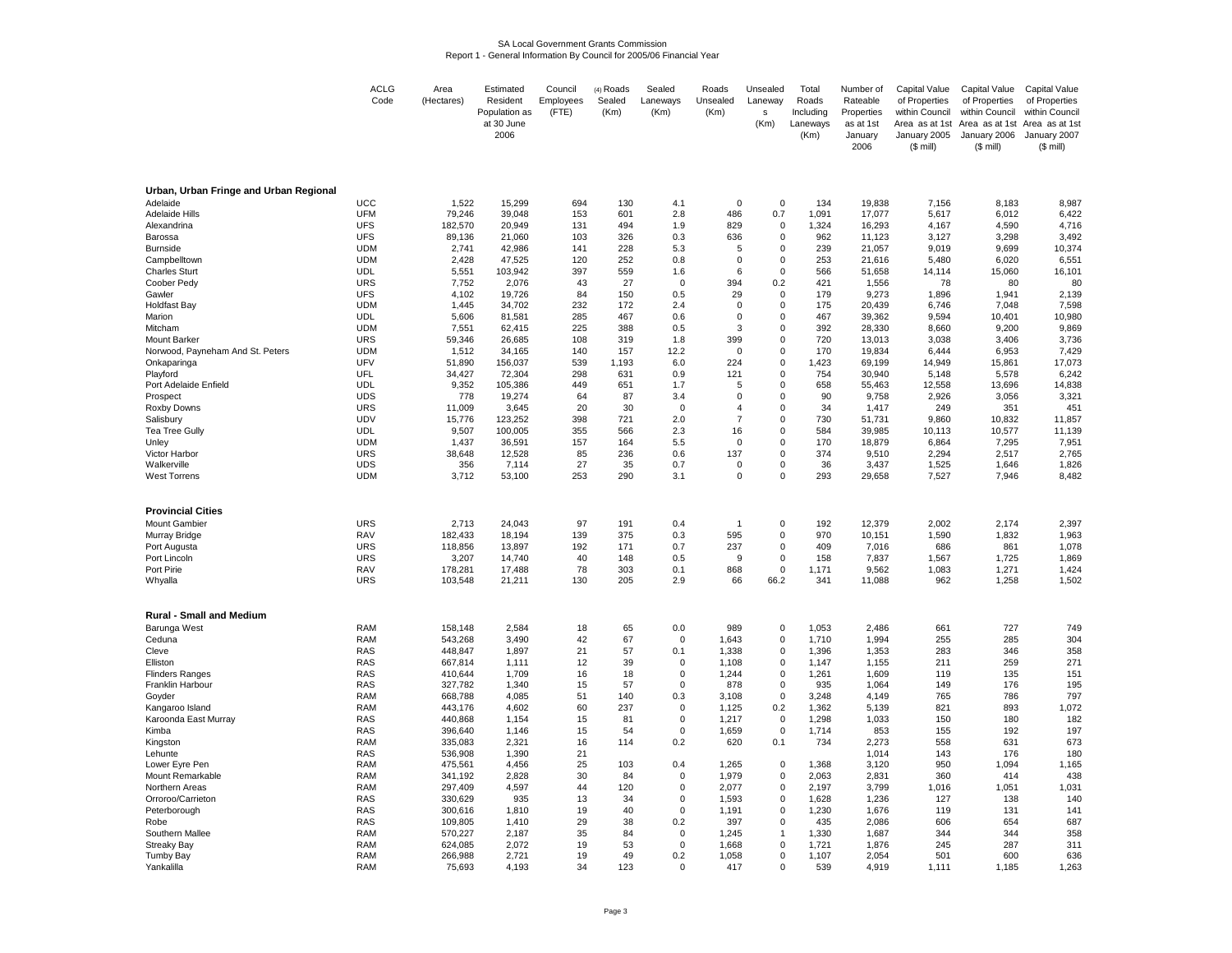#### SA Local Government Grants CommissionReport 1 - General Information By Council for 2005/06 Financial Year

|                                  | <b>ACLG</b><br>Code | Area<br>(Hectares) | Estimated<br>Resident<br>Population as<br>at 30 June<br>2006 | Council<br>Employees<br>(FTE) | (4) Roads<br>Sealed<br>(Km) | Sealed<br>Laneways<br>(Km) | Roads<br>Unsealed<br>(Km) | Unsealed<br>Laneway<br>s<br>(Km) | Total<br>Roads<br>Including<br>Laneways<br>(Km) | Number of<br>Rateable<br>Properties<br>as at 1st<br>January<br>2006 | <b>Capital Value</b><br>of Properties<br>within Council<br>January 2005<br>$($$ mill) | Capital Value<br>of Properties<br>within Council<br>Area as at 1st Area as at 1st Area as at 1st<br>January 2006<br>$(S \text{ mill})$ | <b>Capital Value</b><br>of Properties<br>within Council<br>January 2007<br>$(S \text{ mill})$ |
|----------------------------------|---------------------|--------------------|--------------------------------------------------------------|-------------------------------|-----------------------------|----------------------------|---------------------------|----------------------------------|-------------------------------------------------|---------------------------------------------------------------------|---------------------------------------------------------------------------------------|----------------------------------------------------------------------------------------------------------------------------------------|-----------------------------------------------------------------------------------------------|
| Rural - Large and Very Large     |                     |                    |                                                              |                               |                             |                            |                           |                                  |                                                 |                                                                     |                                                                                       |                                                                                                                                        |                                                                                               |
| Berri Barmera                    | <b>RAV</b>          | 50,736             | 11,325                                                       | 71                            | 256                         | 0                          | 156                       | $\mathbf 0$                      | 413                                             | 5,918                                                               | 987                                                                                   | 1,077                                                                                                                                  | 1,168                                                                                         |
| <b>Clare And Gilbert Valleys</b> | <b>RAL</b>          | 188.558            | 8.329                                                        | 57                            | 205                         | 0.4                        | 1.619                     | $\mathbf 0$                      | 1.824                                           | 6.202                                                               | 1.668                                                                                 | 1.725                                                                                                                                  | 1,767                                                                                         |
| Coorong                          | <b>RAL</b>          | 886,260            | 5,724                                                        | 57                            | 325                         | 0.1                        | 1.560                     | $\mathbf 0$                      | 1,884                                           | 3,951                                                               | 907                                                                                   | 1,106                                                                                                                                  | 1,183                                                                                         |
| Copper Coast                     | <b>RAV</b>          | 77,601             | 11.899                                                       | 79                            | 249                         | 2.9                        | 685                       | 4.1                              | 940                                             | 9,517                                                               | 1,685                                                                                 | 1,860                                                                                                                                  | 1,999                                                                                         |
| Grant                            | <b>RAL</b>          | 192,421            | 8,134                                                        | 63                            | 444                         | 0.1                        | 1,153                     | $\mathbf 0$                      | 1,597                                           | 5,173                                                               | 1,494                                                                                 | 1,767                                                                                                                                  | 1,860                                                                                         |
| Light                            | <b>RAV</b>          | 127,290            | 12.296                                                       | 52                            | 149                         | 0.2                        | 1.297                     | 1.6                              | 1.448                                           | 6,665                                                               | 1,962                                                                                 | 2,011                                                                                                                                  | 2,108                                                                                         |
| Loxton Waikerie                  | <b>RAV</b>          | 796,386            | 12,083                                                       | 76                            | 360                         | 0                          | 1,955                     | $\mathbf 0$                      | 2,315                                           | 7,266                                                               | 1,271                                                                                 | 1,381                                                                                                                                  | 1,509                                                                                         |
| Mallala                          | <b>RAL</b>          | 93,171             | 7,958                                                        | 43                            | 113                         | 0                          | 841                       | 0.1                              | 954                                             | 4,412                                                               | 945                                                                                   | 1,014                                                                                                                                  | 1,081                                                                                         |
| Mid Murray                       | RAL                 | 625,242            | 8,420                                                        | 85                            | 306                         | 2.2                        | 3,073                     | $\mathbf 0$                      | 3,381                                           | 9,317                                                               | 1,406                                                                                 | 1,532                                                                                                                                  | 1,645                                                                                         |
| Naracoorte Lucindale             | <b>RAL</b>          | 452,990            | 8.273                                                        | 75                            | 488                         | 0.6                        | 1,125                     | 0                                | 1,613                                           | 5,881                                                               | 1,620                                                                                 | 1,822                                                                                                                                  | 1,960                                                                                         |
| Renmark Paringa                  | <b>RAL</b>          | 90,014             | 9,848                                                        | 36                            | 300                         | 0.3                        | 190                       | $\mathbf 0$                      | 491                                             | 5,015                                                               | 1,032                                                                                 | 1,092                                                                                                                                  | 1,165                                                                                         |
| Tatiara                          | <b>RAL</b>          | 652,602            | 7.047                                                        | 49                            | 495                         | 0                          | 1,436                     | 0                                | 1,931                                           | 4,452                                                               | 1,515                                                                                 | 1,676                                                                                                                                  | 1,591                                                                                         |
| <b>Wakefield Regional</b>        | <b>RAL</b>          | 346,155            | 6,580                                                        | 56                            | 189                         | 0                          | 2.491                     | 0                                | 2,680                                           | 4,840                                                               | 1,301                                                                                 | 1,340                                                                                                                                  | 1,393                                                                                         |
| Wattle Range                     | <b>RAV</b>          | 394,691            | 12,352                                                       | 87                            | 495                         | 1.7                        | 1.961                     | 2.4                              | 2,460                                           | 8.700                                                               | 2,293                                                                                 | 2,638                                                                                                                                  | 2,800                                                                                         |
| Yorke Peninsula                  | <b>RAV</b>          | 592,771            | 11,713                                                       | 106                           | 440                         | $\mathbf 0$                | 3,444                     | $\mathbf 0$                      | 3,884                                           | 12,708                                                              | 3,376                                                                                 | 3,746                                                                                                                                  | 3,882                                                                                         |
| <b>State Total</b>               |                     | 15,553,493         | 1,546,987                                                    | 7,742                         | 16,735                      | 75.9                       | 55,885                    | 76.4                             | 72,772                                          | 817,902                                                             | 200,152                                                                               | 216,840                                                                                                                                | 233,064                                                                                       |

SourceSouth Australian Local Government Grants Commission - from Council submitted Supplementary Returns to the Annual Financial Statements.

**Notes** 

- There may be differences from Council Financial Statements and amounts shown in Supplementary Returns so as to enhance data consistency and comparability.
- 2. The information contained in this report is exclusively for Council internal use only. Any other use, disclosure or reproduction of this document is unauthorised.

3. The Operating Surplus/(Deficit) shown here is consistent with the measure in LGA's 2007 Model Financial Statements in that it excludes revenue from gain on the disposal of assets as well as expenses from loss on the revaluation or disposal of assets.

4. Le Hunte's 2006 Road Lengths are pending.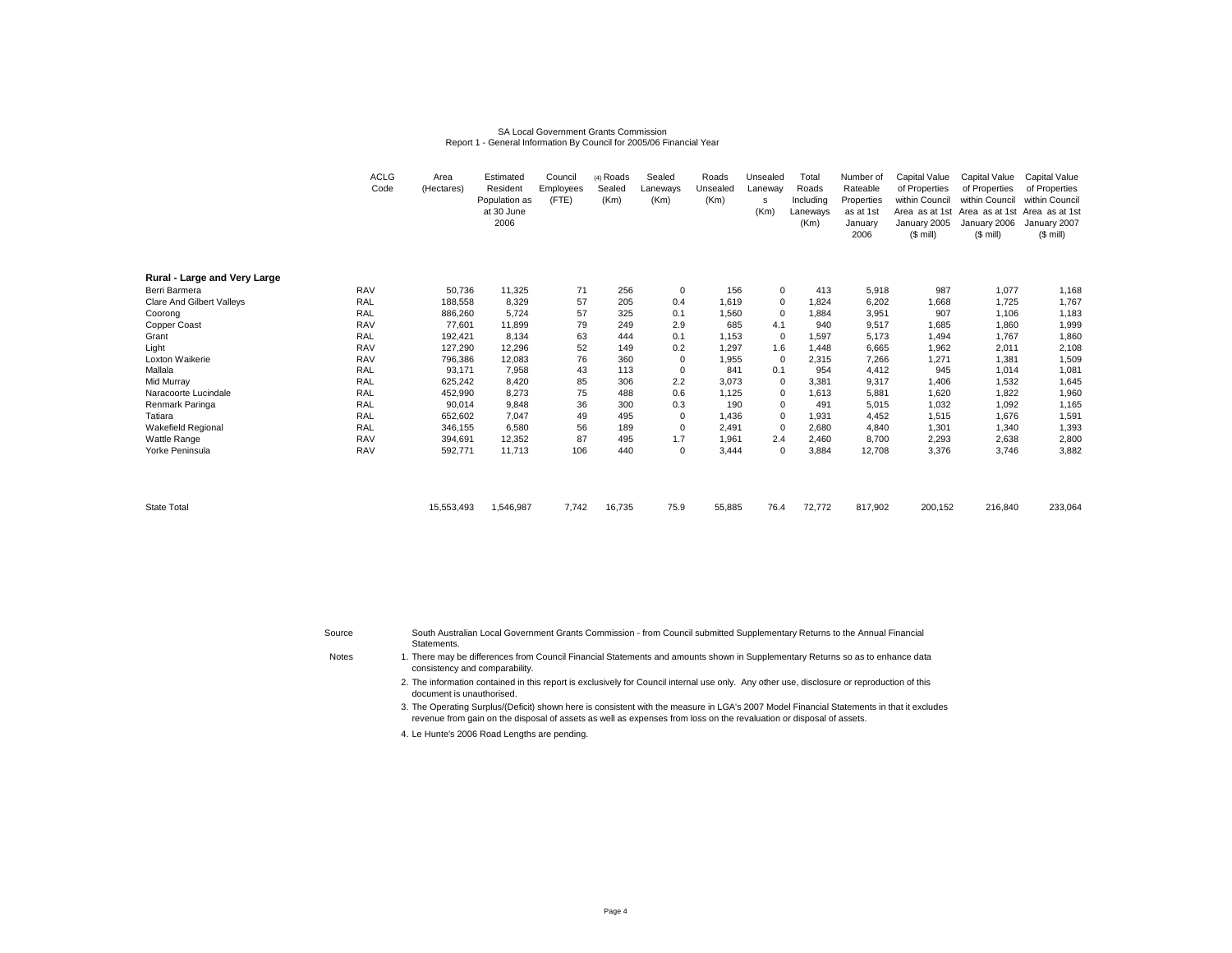# **Report 2 - Sources of Operating Revenues**

**Glossary** 

# **General Rates**

Net General Rates *As per SA LGGC Supplementary Return/Financial Statements* 

#### **Other Rates**

#### Includes:

Separate & Special, Community Wastewater Management Scheme (CWMS), Water Supply, Garbage, Catchment Water Board Levy.

*As per SA LGGC Supplementary Return/Financial Statements* 

#### **Total Rates**

General Rates *(See Above) plus* Other Rates *(See Above)* 

#### **Statutory Charges**

Includes:

 Development Act Fees, Town Planning Fees, Rate Searches, Cemetery/Crematoria Fees, Animal Registration Fees, Septic Tank/Effluent Drainage Licence/Inspection Fees, Parking Fines/Expiation Fees, Health Regulation Fines, Environmental Control Fines, Litter Control Fines, Library Fines, Road Moieties & Other Licences/Fees/Fines.

*As per SA LGGC Supplementary Return/Financial Statements* 

#### **User Charges**

*As per SA LGGC Supplementary Return/Financial Statements* 

#### **Grants and Subsidies (Commonwealth Government, State, Local Government and Other)**

Includes Commonwealth Roads to Recovery Grants, LGGC General Purpose and Identified Local Road Grants *As per SA LGGC Supplementary Return/Financial Statements* 

#### **Interest**

Interest Includes:

 Interest Received from Public Sector: Commonwealth, State & Other Councils; Interest Received from Deposits with: LGFA, Other Financial Institutions, Banks & Private Sector, Interest Received from Loans to Community Groups; Other Investment Income: Dividends & Other *As per SA LGGC Supplementary Return/Financial Statements* 

#### **Reimbursement Revenue**

*As per SA LGGC Supplementary Return/Financial Statements* 

#### **Commercial Activity Revenue**

*As per SA LGGC Supplementary Return/Financial Statements* 

#### **Other Operating Revenue**

*As per SA LGGC Supplementary Return/Financial Statements* 

#### **Total Operating Revenue (Excluding Gain on Disposal of Assets)**

Total Operating Revenue Includes:

General Rates, Other Rates, Statutory Charges, User Charges, Grants and Subsidies, Interest, Reimbursement Revenue, Commercial Activity Revenue, Other Operating Revenue *As per SA LGGC Supplementary Return/Financial Statements*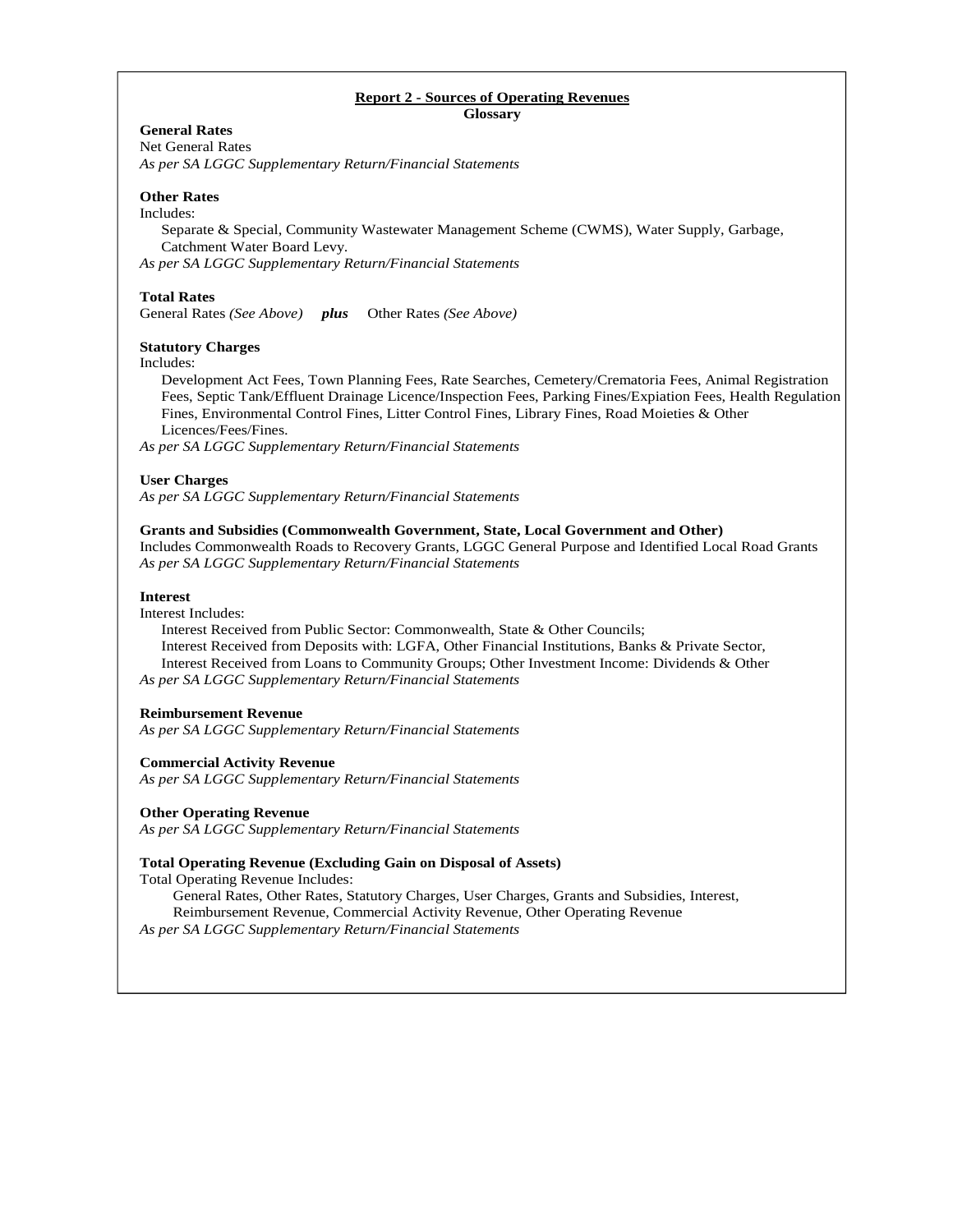#### SA Local Government Grants CommissionReport 2 - Sources of Operating Revenues By Council for 2005/06 Financial Year

|                                        | General         | Other        | Total           | Statutory    | User               | Grants &       | Interest  | Reimb.       | Commercial          | Other      | (3) Total Operating |
|----------------------------------------|-----------------|--------------|-----------------|--------------|--------------------|----------------|-----------|--------------|---------------------|------------|---------------------|
|                                        | Rates           | Rates        | Rates           | Charges      | Charges            | Subsidies      | (\$000)   | Revenue      | Activity            | Operating  | Revenue             |
|                                        | (S 000)         | (\$000)      | (\$000)         | (\$000)      | (\$000)            | (\$000)        |           | (\$000)      | Revenue             | Revenue    | (Excluding Gain     |
|                                        |                 |              |                 |              |                    |                |           |              | (\$000)             | (\$000)    | on Disposal of      |
|                                        |                 |              |                 |              |                    |                |           |              |                     |            | Assets)             |
|                                        |                 |              |                 |              |                    |                |           |              |                     |            | (\$000)             |
|                                        |                 |              |                 |              |                    |                |           |              |                     |            |                     |
| Urban, Urban Fringe and Urban Regional |                 |              |                 |              |                    |                |           |              |                     |            |                     |
| Adelaide                               | 52,024          | 2,095        | 54,119          | 8,942        | 42,164             | 3,095          | 196       | 1,059        | 437                 | 819        | 110,831             |
| <b>Adelaide Hills</b>                  | 18,164          | 1,296        | 19,460          | 621          | 1,164              | 3,919          | 85        | 79           | 0                   | 838        | 26,166              |
| Alexandrina                            | 15,089          | 1,723        | 16,812          | 710          | 1,563              | 1,344          | 338       | 179          | 357                 | 493        | 21,796              |
| Barossa                                | 10,742          | 2,984        | 13,726          | 463          | 493                | 2,027          | 754       | 323          | 971                 | 204        | 18,961              |
| <b>Burnside</b>                        | 21,345          | 543          | 21,888          | 487          | 757                | 2,924          | 115       | 214          | 367                 | 316        | 27,068              |
| Campbelltown                           | 17,888          | 414          | 18,302          | 524          | 648                | 2,241          | 442       | 100          | 0                   | 243        | 22,500              |
| <b>Charles Sturt</b>                   | 53,439          | 1,090        | 54,529          | 1,847        | 1,803              | 5,851          | 295       | 282          | 16                  | 356        | 64,979              |
| Coober Pedy                            | 810             | 111          | 921             | 15           | 4,459              | 5,971          | 19        | $\mathbf 0$  | 0                   | 158        | 11,543              |
| Gawler                                 | 8,514           | 162          | 8,676           | 517          | 721                | 1,512          | 151       | 126          | 228                 | 1,410      | 13,341              |
| Holdfast Bay                           | 17,227          | 852          | 18,079          | 2,205        | 4,085              | 7,478          | 641       | 493          | 0                   | 1,094      | 34,075              |
| Marion                                 | 36,787          | 713          | 37,500          | 1,234        | 1,406              | 5,564          | 401       | 554          | 1,606               | 236        | 48,501              |
| Mitcham                                | 26,859          | 558          | 27,417          | 961          | 264                | 3,955          | 701       | 63           | 0                   | 499        | 33,860              |
| <b>Mount Barker</b>                    | 11,698          | 3,370        | 15,068          | 878          | 476                | 1,715          | 374       | 1,031        | 1,594               | 247        | 21,383              |
| Norwood, Payneham And St. Peters       | 18,102          | 454          | 18,556          | 926          | 1,881              | 2,912          | 257       | 218          | 0                   | 103        | 24,853              |
| Onkaparinga                            | 61,172          | 3,711        | 64,883          | 2,431        | 631                | 13,785         | 224       | 1,430        | 1,400               | 4,470      | 89,254              |
| Playford                               | 28,758          | 426          | 29,184          | 1,025        | 1,094              | 11,464         | 345       | 721          | 286                 | 684        | 44,803              |
| Port Adelaide Enfield                  | 57,032          | 982<br>224   | 58,014          | 2,063<br>426 | 2,642              | 6,080          | 1,144     | 2,661<br>835 | 0<br>0              | 0<br>88    | 72,604              |
| Prospect                               | 10,009          |              | 10,233          | 65           | 154<br>$\mathbf 0$ | 1,123<br>926   | 121       | 94           | 39                  | 719        | 12,980              |
| Roxby Downs<br>Salisbury               | 1,423<br>44,173 | 4,875<br>966 | 6,298<br>45,139 | 1,754        | 4,451              | 13,811         | 65<br>662 | 828          | 157                 | 950        | 8,206<br>67,752     |
| <b>Tea Tree Gully</b>                  | 39,402          | 2,470        | 41,872          | 1,586        | 2,658              | 5,722          | 472       | 128          | 0                   | 1,732      | 54,170              |
| Unley                                  | 21,675          | 560          | 22,235          | 920          | 1,044              | 2,185          | 425       | 109          | 0                   | 501        | 27,419              |
| Victor Harbor                          | 8,873           | 0            | 8,873           | 341          | 2,217              | 1,423          | 476       | 186          | 0                   | 254        | 13,770              |
| Walkerville                            | 3,751           | 121          | 3,872           | 128          | 58                 | 257            | 37        | 31           | 365                 | 94         | 4,844               |
| <b>West Torrens</b>                    | 27,652          | 485          | 28,137          | 1,125        | 1,946              | 6,859          | 698       | 570          | 0                   | 504        | 39,839              |
|                                        |                 |              |                 |              |                    |                |           |              |                     |            |                     |
|                                        |                 |              |                 |              |                    |                |           |              |                     |            |                     |
| <b>Provincial Cities</b>               |                 |              |                 |              |                    |                |           |              |                     |            |                     |
| <b>Mount Gambier</b>                   | 9,815           | 166          | 9,981           | 315          | 1,276              | 1,680          | 351       | 1,204        | 0                   | 123        | 14,930              |
| Murray Bridge                          | 9,186           | 88           | 9,274           | 354          | 1,162              | 6,812          | 126       | 583          | 0                   | 473        | 18,784              |
| Port Augusta                           | 6,553           | 313          | 6,866           | 227          | 2,817              | 8,438          | 177       | 535          | 0                   | 815        | 19,876              |
| Port Lincoln                           | 6,216           | 261          | 6,477           | 306          | 525                | 1,636          | 178       | 358          | 0                   | 900        | 10,380              |
| Port Pirie                             | 6,042           | 125          | 6,167           | 227          | 692                | 4,574          | 274       | 346          | 40                  | 137        | 12,457              |
| Whyalla                                | 7,345           | 876          | 8,222           | 351          | 1,276              | 5,111          | 450       | 273          | 0                   | 798        | 16,482              |
|                                        |                 |              |                 |              |                    |                |           |              |                     |            |                     |
|                                        |                 |              |                 |              |                    |                |           |              |                     |            |                     |
| <b>Rural - Small and Medium</b>        |                 |              |                 |              |                    |                |           |              |                     |            |                     |
| Barunga West                           | 1,946           | 228          | 2,174           | 33           | 100                | 446            | 42        | 94           | 134                 | 140        | 3,163               |
| Ceduna                                 | 2,091           | 403          | 2,494           | 53           | 724                | 2,673          | 71        | 155          | 0                   | 241        | 6,411               |
| Cleve                                  | 1,461           | 148          | 1,609           | 24           | 148                | 1,510          | 27        | 202          | 0                   | 20         | 3,540               |
| Elliston                               | 1,196           | 48           | 1,245           | 14           | 22                 | 1,484          | 29        | 87           | 0                   | 24         | 2,903               |
| <b>Flinders Ranges</b>                 | 760             | 0            | 760             | 33           | 177                | 1,006          | 94        | 111          | 27                  | 168        | 2,377               |
| Franklin Harbour                       | 746             | 27           | 773             | 34<br>79     | 66<br>325          | 1,181          | 10        | 29           | 0<br>$\overline{2}$ | 228        | 2,321               |
| Goyder                                 | 2,769           | 287          | 3,056           | 155          | 734                | 3,200          | 40<br>182 | 423<br>606   | 0                   | 499<br>184 | 7,625<br>9,904      |
| Kangaroo Island                        | 3,860           | 1,676        | 5,536           |              |                    | 2,507          |           | 9            |                     |            |                     |
| Karoonda East Murray<br>Kimba          | 715<br>860      | 0<br>67      | 715<br>927      | 18<br>6      | 58<br>40           | 1,111<br>1,264 | 85<br>28  | 171          | $\mathbf{1}$<br>193 | 108<br>48  | 2,105<br>2,676      |
|                                        |                 | 409          |                 | 68           | 50                 |                | 46        | 84           | 44                  | 378        |                     |
| Kingston<br>Lehunte                    | 2,259<br>938    | 54           | 2,668<br>993    | 11           | 156                | 650<br>2,000   | 88        | 25           | 0                   | 103        | 3,988<br>3,377      |
| Lower Eyre Pen                         | 2,674           | 446          | 3,120           | 123          | 1,111              | 1,189          | 207       | 71           | 0                   | 550        | 6,371               |
| Mount Remarkable                       | 1,423           | 264          | 1,687           | 57           | 248                | 1,386          | 87        | 151          | 0                   | 402        | 4,017               |
| Northern Areas                         | 2,373           | 94           | 2,467           | 61           | 143                | 1,878          | 78        | 281          | 601                 | 528        | 6,037               |
| Orroroo/Carrieton                      | 454             | 42           | 496             | 10           | 47                 | 1,439          | 89        | 132          | 0                   | 48         | 2,262               |
| Peterborough                           | 732             | 57           | 789             | 24           | 75                 | 1,368          | 79        | 30           | 163                 | 51         | 2,579               |
| Robe                                   | 1,906           | 386          | 2,292           | 43           | 131                | 733            | 16        | 59           | 143                 | 267        | 3,684               |
| Southern Mallee                        | 1,992           | 89           | 2,081           | 32           | 217                | 2,190          | 26        | 42           | 0                   | 178        | 4,766               |
| <b>Streaky Bay</b>                     | 1,568           | 87           | 1,655           | 59           | 113                | 921            | 69        | 489          | 926                 | 71         | 4,303               |
|                                        |                 |              |                 |              |                    |                |           |              |                     |            |                     |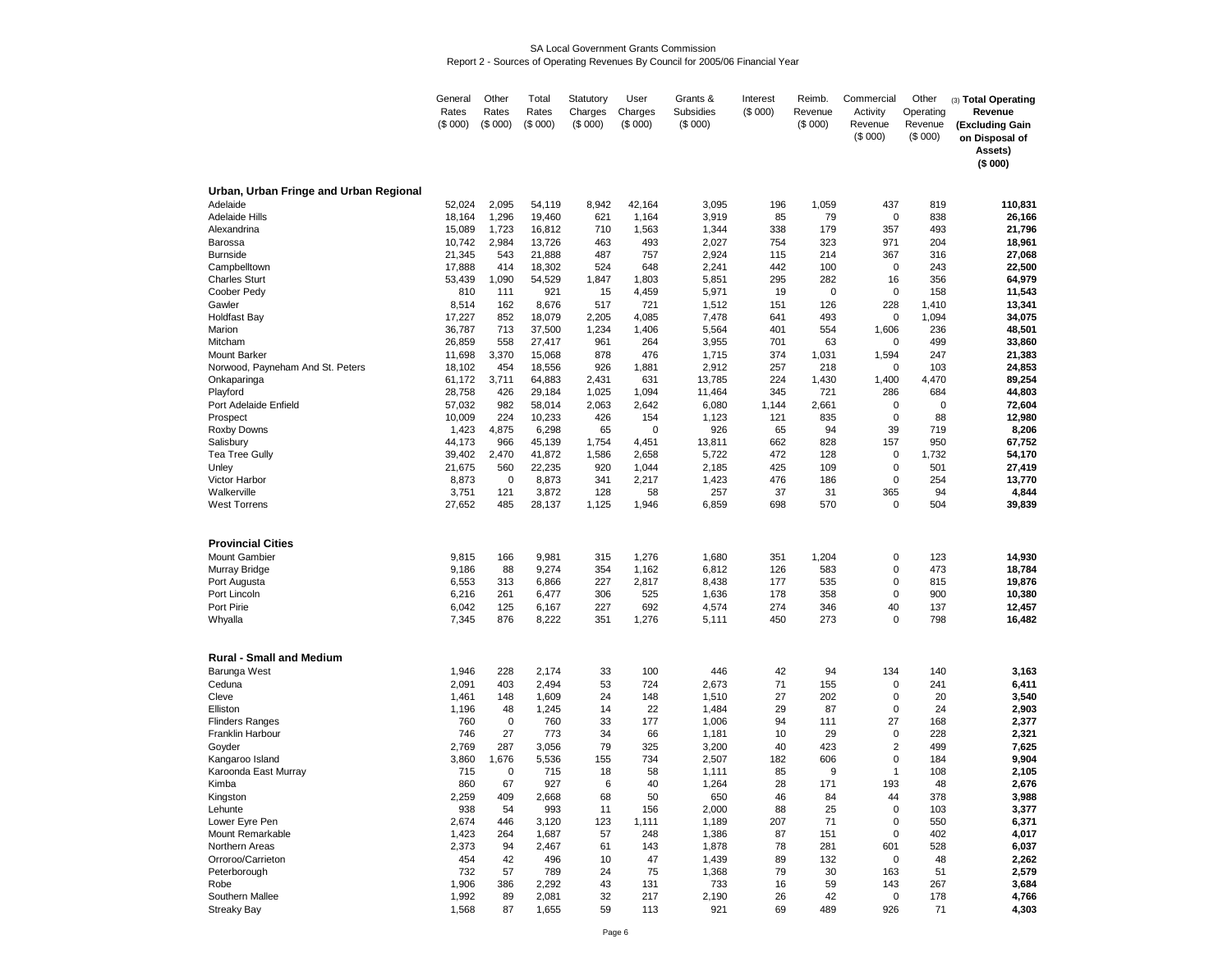#### SA Local Government Grants CommissionReport 2 - Sources of Operating Revenues By Council for 2005/06 Financial Year

|                                  | General<br>Rates<br>(\$000) | Other<br>Rates<br>(S 000) | Total<br>Rates<br>(\$000) | Statutory<br>Charges<br>(S 000) | User<br>Charges<br>(S 000) | Grants &<br>Subsidies<br>(\$000) | Interest<br>(\$000) | Reimb.<br>Revenue<br>(S 000) | Commercial<br>Activity<br>Revenue<br>(\$000) | Other<br>Operating<br>Revenue<br>(\$000) | (3) Total Operating<br>Revenue<br>(Excluding Gain<br>on Disposal of<br>Assets)<br>(\$000) |
|----------------------------------|-----------------------------|---------------------------|---------------------------|---------------------------------|----------------------------|----------------------------------|---------------------|------------------------------|----------------------------------------------|------------------------------------------|-------------------------------------------------------------------------------------------|
| <b>Tumby Bay</b>                 | 1,796                       | 463                       | 2,259                     | 41                              | 482                        | 1,011                            | 134                 | 133                          | 0                                            | 132                                      | 4,192                                                                                     |
| Yankalilla                       | 4,743                       | 546                       | 5,289                     | 210                             | 711                        | 367                              | 70                  | 42                           | $\mathbf 0$                                  | 60                                       | 6,749                                                                                     |
| Rural - Large and Very Large     |                             |                           |                           |                                 |                            |                                  |                     |                              |                                              |                                          |                                                                                           |
| Berri Barmera                    | 5,198                       | 950                       | 6,148                     | 66                              | 164                        | 2,004                            | 135                 | 346                          | 94                                           | 434                                      | 9,391                                                                                     |
| <b>Clare And Gilbert Valleys</b> | 5,632                       | 382                       | 6,014                     | 324                             | 1,670                      | 1,338                            | 283                 | 66                           | 0                                            | 111                                      | 9,805                                                                                     |
| Coorong                          | 3,846                       | 226                       | 4,072                     | 109                             | 138                        | 3,648                            | 93                  | 283                          | 0                                            | 1,185                                    | 9,528                                                                                     |
| Copper Coast                     | 6,068                       | 507                       | 6,575                     | 332                             | 497                        | 2,025                            | 141                 | 862                          | 2,147                                        | 240                                      | 12,819                                                                                    |
| Grant                            | 4,376                       | 418                       | 4,794                     | 276                             | 1,379                      | 1,502                            | 368                 | 678                          | 0                                            | 105                                      | 9,102                                                                                     |
| Light                            | 7,222                       | .294                      | 8,516                     | 269                             | 154                        | 635                              | 287                 | 200                          | 412                                          | 198                                      | 10,671                                                                                    |
| Loxton Waikerie                  | 6,304                       | 697                       | 7,001                     | 163                             | 672                        | 4,540                            | 274                 | 214                          | 159                                          | 625                                      | 13,648                                                                                    |
| Mallala                          | 4,002                       | 17                        | 4.019                     | 219                             | 140                        | 1,303                            | 54                  | 216                          | 0                                            | 202                                      | 6,153                                                                                     |
| Mid Murray                       | 5,661                       | 473                       | 6,134                     | 256                             | 337                        | 3,530                            | 125                 | 473                          | 622                                          | 24                                       | 11,501                                                                                    |
| Naracoorte Lucindale             | 6,752                       | 73                        | 6,825                     | 154                             | 211                        | 1,888                            | 60                  | 292                          | 864                                          | 412                                      | 10,705                                                                                    |
| Renmark Paringa                  | 3,382                       | 679                       | 4,061                     | 259                             | 402                        | 2,111                            | 204                 | 50                           | 0                                            | 12                                       | 7,099                                                                                     |
| Tatiara                          | 5,784                       | 527                       | 6,311                     | 87                              | 125                        | 1,862                            | 188                 | 166                          | 34                                           | 545                                      | 9,318                                                                                     |
| <b>Wakefield Regional</b>        | 3,566                       | 509                       | 4,075                     | 175                             | 446                        | 2,141                            | 88                  | 498                          | 119                                          | 467                                      | 8,009                                                                                     |
| <b>Wattle Range</b>              | 9,334                       | 683                       | 10,017                    | 179                             | 1,140                      | 2,301                            | 60                  | 707                          | 88                                           | 184                                      | 14,676                                                                                    |
| Yorke Peninsula                  | 7,978                       | 621                       | 8,599                     | 326                             | 330                        | 3,336                            | 202                 | 1,154                        | 2,793                                        | 510                                      | 17,249                                                                                    |
| <b>State Total</b>               | 782,134                     | 46,891                    | 829,025                   | 38,357                          | 100,212                    | 208,074                          | 15,151              | 25,244                       | 17,428                                       | 29,940                                   | 1,263,431                                                                                 |

| Source       | South Australian Local Government Grants Commission - from Council submitted Supplementary Returns to the Annual         |
|--------------|--------------------------------------------------------------------------------------------------------------------------|
|              | Financial Statements.                                                                                                    |
| <b>Notes</b> | 1. There may be differences from Council Financial Statements and amounts shown in Supplementary Returns so as to enhare |

There may be differences from Council Financial Statements and amounts shown in Supplementary Returns so as to enhance data consistency and comparability.

2. The information contained in this report is exclusively for Council internal use only. Any other use, disclosure or reproduction of this document is unauthorised.

3. Total Operating Revenue excludes gain on disposal of assets (consistent with the calculation of Operating Revenue in LGA's 2007 Model Financial Statements)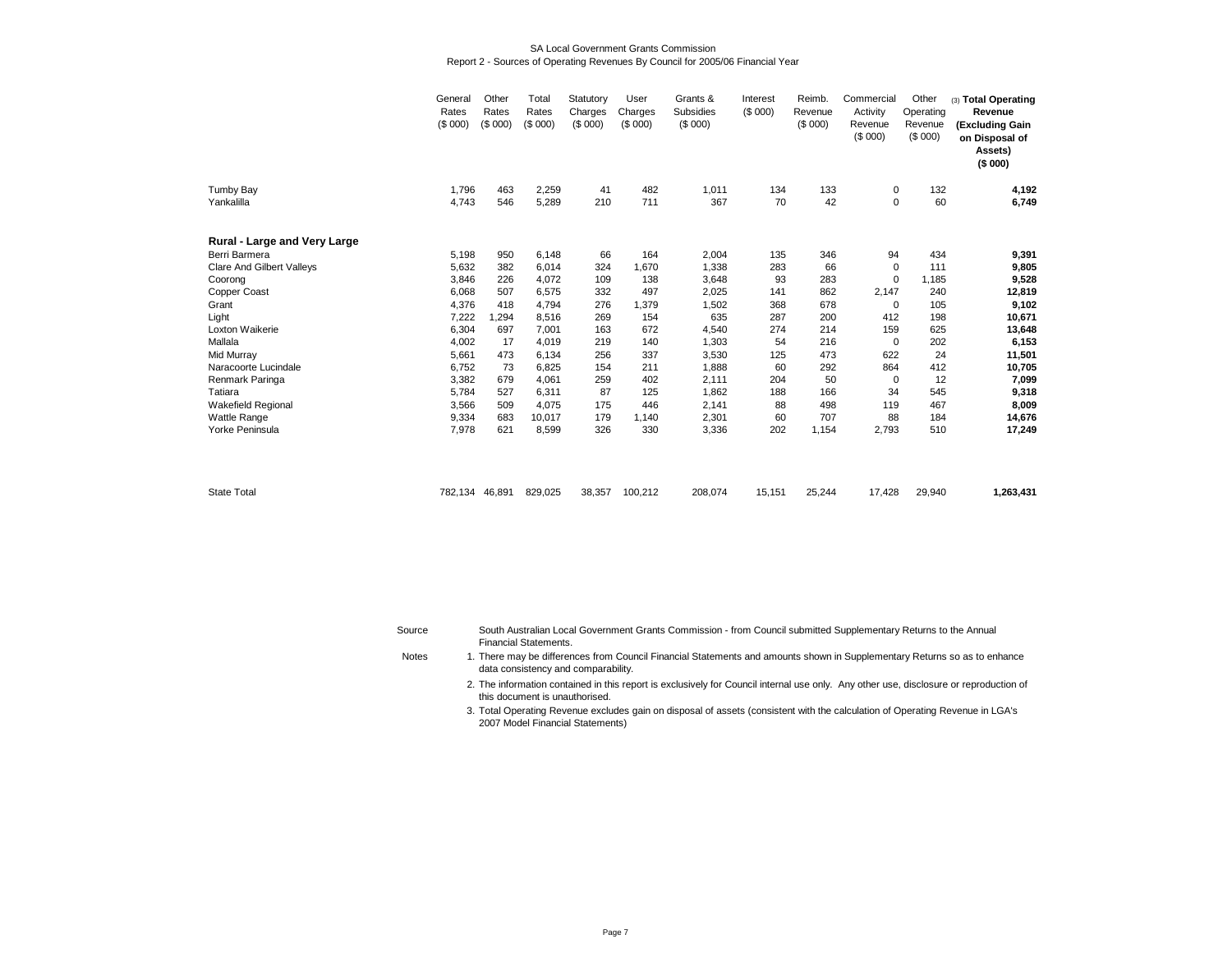#### **Report 3 – Operating Expense Information Glossary**

### **Employee Costs**

Salaries and Wages and related payments *As per SA LGGC Supplementary Return/Financial Statements*

# **Materials and Contractual Services**

Materials Expenses and Contractual Services Expenses *As per SA LGGC Supplementary Return/Financial Statements* 

### **Interest**

Interest Expense Includes: LGFA, Commonwealth, State Authorities, Other Councils, Financial Institutions, Banks, Other (Private Sector), Overdraft & Finance Lease Payments *As per SA LGGC Supplementary Return/Financial Statements*

# **Depreciation / Amortisation / Impairment Expenses**

Depreciation *As per SA LGGC Supplementary Return/Financial Statements*

### **Other Expenses**

Includes:

 Levies Paid to State Government Authorities, Grants / Contributions / Donations, Other Expenses (Balance of expenses not in other expense categories on this report)

*As per SA LGGC Supplementary Return/Financial Statements* 

### **Total Operating Expenses (Excluding Loss on Revaluation of Assets and/or Disposal of Assets)**  Includes:

 Employee Costs, Materials and Contractual Services, Interest, Depreciation/ Amortisation/ Impairment Expenses, Other Expenses;

*As per SA LGGC Supplementary Return/Financial Statements*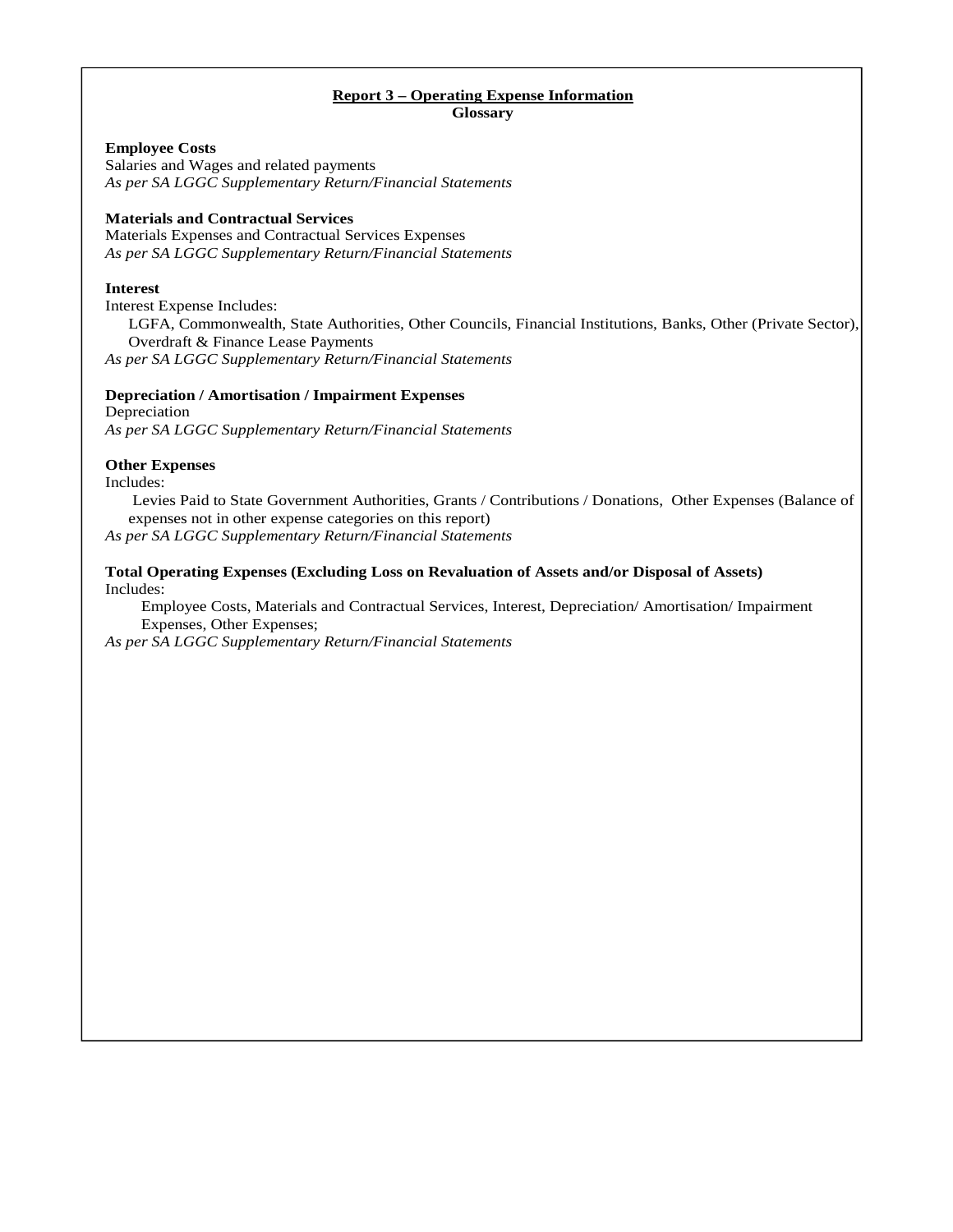#### SA Local Government Grants CommissionReport 3 - Operating Expense Information By Council for 2005/06 Financial Year

|                                        | Employee<br>Costs | Materials and<br>Contractual | Interest<br>(\$000) | Depreciation /<br>Amortisation /  | Other Expenses<br>(\$000) | (3) Total Operating<br><b>Expenses (Excluding</b>                               |
|----------------------------------------|-------------------|------------------------------|---------------------|-----------------------------------|---------------------------|---------------------------------------------------------------------------------|
|                                        | (\$000)           | Services<br>(\$000)          |                     | Impairment<br>Expenses<br>(\$000) |                           | Losses on<br><b>Revaluation and/or</b><br><b>Disposal of Assets)</b><br>(\$000) |
| Urban, Urban Fringe and Urban Regional |                   |                              |                     |                                   |                           |                                                                                 |
| Adelaide                               | 41,668            | 32,993                       | 1,113               | 16,593                            | 16,390                    | 108,757                                                                         |
| <b>Adelaide Hills</b>                  | 8,802             | 9,468                        | 259                 | 4,439                             | 3,441                     | 26,409                                                                          |
| Alexandrina                            | 7,238             | 6,245                        | 829                 | 5,624                             | 2,035                     | 21,971                                                                          |
| Barossa                                | 5,787             | 6,178                        | 797                 | 4,247                             | 1,284                     | 18,293                                                                          |
| <b>Burnside</b><br>Campbelltown        | 9,540<br>6,404    | 7,990<br>8,321               | 268<br>31           | 6,219<br>6,216                    | 2,577<br>2,292            | 26,594<br>23,264                                                                |
| <b>Charles Sturt</b>                   | 22,301            | 23,847                       | 1,264               | 15,279                            | 7,630                     | 70,321                                                                          |
| Coober Pedy                            | 2,299             | 6,043                        | 125                 | 1,176                             | 1,425                     | 11,068                                                                          |
| Gawler                                 | 4,373             | 4,198                        | 608                 | 1,720                             | 2,096                     | 12,995                                                                          |
| <b>Holdfast Bay</b>                    | 12.776            | 10,147                       | 1.199               | 6.589                             | 3,844                     | 34.555                                                                          |
| Marion                                 | 17,729            | 13,935                       | 543                 | 8,774                             | 4,578                     | 45,559                                                                          |
| Mitcham                                | 13,482            | 11,580                       | 551                 | 10,174                            | 920                       | 36,707                                                                          |
| Mount Barker                           | 6,379             | 7,966                        | 168                 | 3,758                             | 3,187                     | 21,458                                                                          |
| Norwood, Payneham And St. Peters       | 9,372             | 9,476                        | 970                 | 4,114                             | 2,976                     | 26,908                                                                          |
| Onkaparinga                            | 30,280            | 29,436                       | 1,124               | 15,244                            | 11,442                    | 87,526                                                                          |
| Playford<br>Port Adelaide Enfield      | 16,870<br>24,793  | 13,610<br>26,023             | 2,020<br>2,115      | 9,007<br>13,836                   | 5,283<br>5,347            | 46,790<br>72,114                                                                |
| Prospect                               | 3,729             | 5,310                        | 187                 | 2,396                             | 1,432                     | 13,054                                                                          |
| Roxby Downs                            | 1,008             | 5,518                        | 25                  | 1,718                             | 521                       | 8,790                                                                           |
| Salisbury                              | 23,831            | 25,281                       | 1.752               | 11,474                            | 4,911                     | 67,249                                                                          |
| Tea Tree Gully                         | 20,524            | 17,547                       | 915                 | 10,591                            | 4,329                     | 53,906                                                                          |
| Unley                                  | 9,543             | 8,307                        | 1,151               | 6,609                             | 2,647                     | 28,257                                                                          |
| Victor Harbor                          | 4,330             | 4,657                        | 761                 | 4,133                             | 1,549                     | 15,430                                                                          |
| Walkerville                            | 1,488             | 2,090                        | 87                  | 1,187                             | 505                       | 5,357                                                                           |
| <b>West Torrens</b>                    | 13,350            | 8,254                        | 1,727               | 8,279                             | 7,146                     | 38,756                                                                          |
| <b>Provincial Cities</b>               |                   |                              |                     |                                   |                           |                                                                                 |
| Mount Gambier                          | 5,092             | 4,380                        | 304                 | 4,331                             | 1,550                     | 15,657                                                                          |
| Murray Bridge                          | 6,665             | 5,948                        | 618                 | 4,250                             | 1,971                     | 19,452                                                                          |
| Port Augusta<br>Port Lincoln           | 9,441<br>2,019    | 5,876<br>2,944               | 337<br>22           | 2,443<br>2,243                    | 2,560<br>2,663            | 20,657<br>9,891                                                                 |
| Port Pirie                             | 3,822             | 2,951                        | 131                 | 3,449                             | 1,559                     | 11,912                                                                          |
| Whyalla                                | 6,020             | 4,781                        | 277                 | 3,896                             | 1,847                     | 16,821                                                                          |
|                                        |                   |                              |                     |                                   |                           |                                                                                 |
| <b>Rural - Small and Medium</b>        |                   |                              |                     |                                   |                           |                                                                                 |
| Barunga West                           | 934               | 1,141                        | 133                 | 1,074                             | 677                       | 3,959                                                                           |
| Ceduna<br>Cleve                        | 1,896<br>894      | 2,175<br>883                 | 111<br>20           | 1,345<br>711                      | 295<br>295                | 5,822                                                                           |
| Elliston                               | 505               | 799                          | 14                  | 421                               | 71                        | 2,803<br>1,810                                                                  |
| <b>Flinders Ranges</b>                 | 770               | 700                          | 114                 | 533                               | 444                       | 2,563                                                                           |
| Franklin Harbour                       | 543               | 662                          | $\overline{4}$      | 944                               | 114                       | 2,267                                                                           |
| Goyder                                 | 2,173             | 2,488                        | 111                 | 2,076                             | 1,165                     | 8,013                                                                           |
| Kangaroo Island                        | 3,119             | 2,334                        | 268                 | 3,219                             | 1,596                     | 10,536                                                                          |
| Karoonda East Murray                   | 516               | 461                          | 3                   | 633                               | 97                        | 1,709                                                                           |
| Kimba                                  | 606               | 931                          | 42                  | 1,076                             | 100                       | 2,755                                                                           |
| Kingston                               | 806               | 879                          | 162                 | 1,140                             | 875                       | 3,862                                                                           |
| Lehunte                                | 881               | 810                          | 0<br>161            | 2,909                             | $-107$                    | 4,493                                                                           |
| Lower Eyre Pen<br>Mount Remarkable     | 1,385<br>752      | 1,750<br>1,262               | 79                  | 1,371<br>1,268                    | 634<br>163                | 5,301<br>3,524                                                                  |
| Northern Areas                         | 1,796             | 1.774                        | 94                  | 1.867                             | 538                       | 6.069                                                                           |
| Orroroo/Carrieton                      | 628               | 1,225                        | 12                  | 720                               | $-406$                    | 2.178                                                                           |
| Peterborough                           | 887               | 1,136                        | 21                  | 690                               | 427                       | 3,161                                                                           |
| Robe                                   | 1,259             | 1,248                        | 149                 | 1,285                             | 764                       | 4,705                                                                           |
| Southern Mallee                        | 1,678             | 1,159                        | 120                 | 1,403                             | 107                       | 4,467                                                                           |
| <b>Streaky Bay</b>                     | 897               | 1.801                        | 84                  | 1.434                             | 255                       | 4.471                                                                           |
| Tumby Bay                              | 910               | 1,153                        | 45                  | 1,652                             | 712                       | 4,472                                                                           |
| Yankalilla                             | 2,022             | 2,219                        | 317                 | 1,154                             | 835                       | 6,547                                                                           |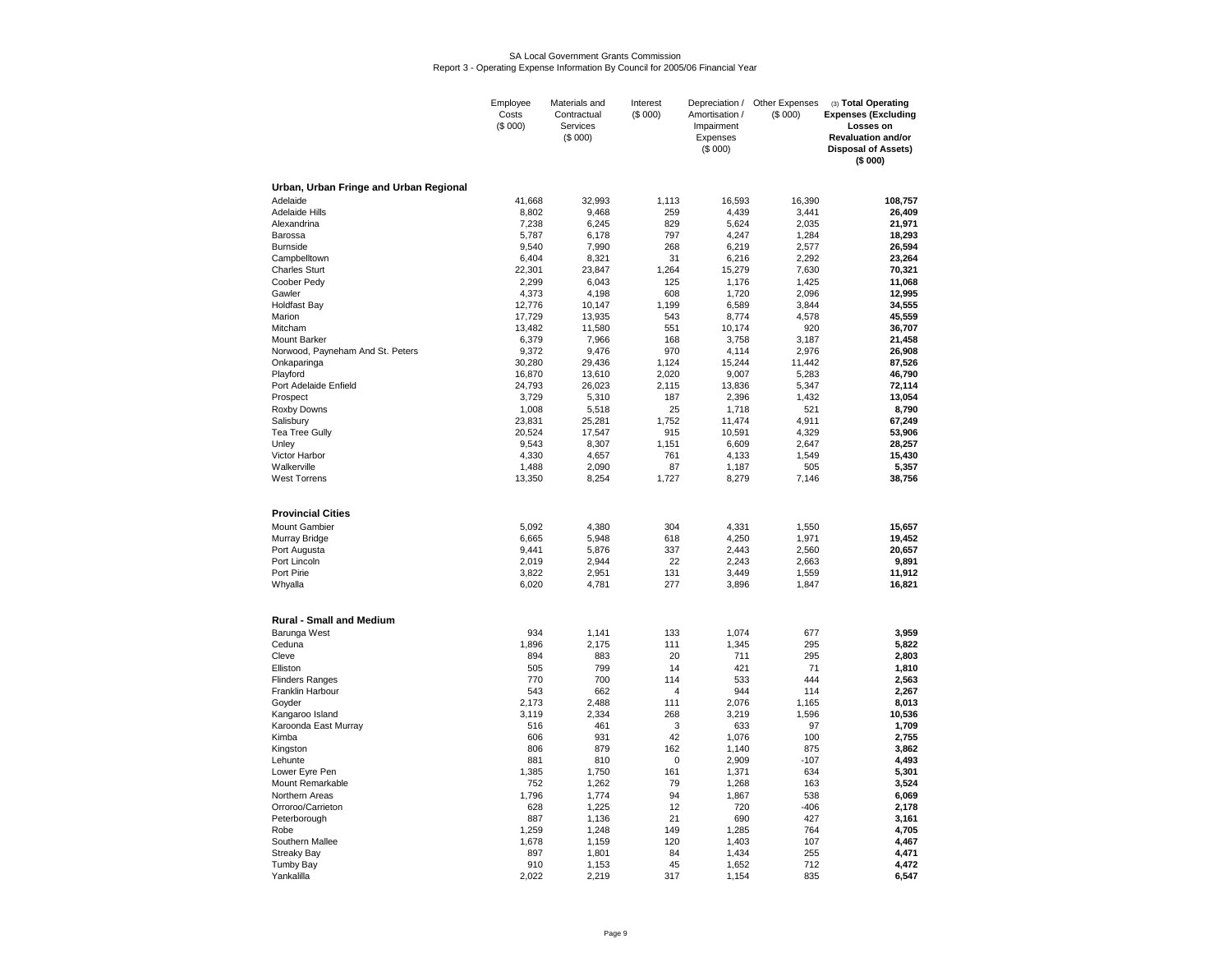#### SA Local Government Grants CommissionReport 3 - Operating Expense Information By Council for 2005/06 Financial Year

|                                  | Employee<br>Costs<br>(\$000) | Materials and<br>Contractual<br>Services<br>(\$000) | Interest<br>(\$000) | Depreciation /<br>Amortisation /<br>Impairment<br>Expenses<br>(\$000) | Other Expenses<br>(S 000) | (3) Total Operating<br><b>Expenses (Excluding</b><br>Losses on<br><b>Revaluation and/or</b><br><b>Disposal of Assets)</b><br>(\$000) |
|----------------------------------|------------------------------|-----------------------------------------------------|---------------------|-----------------------------------------------------------------------|---------------------------|--------------------------------------------------------------------------------------------------------------------------------------|
| Rural - Large and Very Large     |                              |                                                     |                     |                                                                       |                           |                                                                                                                                      |
| Berri Barmera                    | 3,526                        | 2,549                                               | 143                 | 2,637                                                                 | 1,370                     | 10,225                                                                                                                               |
| <b>Clare And Gilbert Valleys</b> | 2.809                        | 3,097                                               | 303                 | 3,780                                                                 | 1,022                     | 11,011                                                                                                                               |
| Coorong                          | 2,615                        | 2,101                                               | 69                  | 3,502                                                                 | 1,900                     | 10,187                                                                                                                               |
| Copper Coast                     | 3.624                        | 3,733                                               | 153                 | 4,697                                                                 | 1.278                     | 13,485                                                                                                                               |
| Grant                            | 2.737                        | 2.180                                               | 139                 | 4,552                                                                 | 1,458                     | 11,066                                                                                                                               |
| Light                            | 2,910                        | 3,340                                               | 534                 | 4,070                                                                 | 1.552                     | 12,406                                                                                                                               |
| Loxton Waikerie                  | 3,659                        | 3,316                                               | 253                 | 3,241                                                                 | 1,082                     | 11,551                                                                                                                               |
| Mallala                          | 1,974                        | 1,545                                               | 204                 | 1,141                                                                 | 442                       | 5,306                                                                                                                                |
| Mid Murray                       | 4,109                        | 3,759                                               | 316                 | 3,713                                                                 | 182                       | 12,079                                                                                                                               |
| Naracoorte Lucindale             | 3,925                        | 3,438                                               | 139                 | 6,528                                                                 | 299                       | 14,328                                                                                                                               |
| Renmark Paringa                  | 1,925                        | 2,651                                               | 35                  | 2,355                                                                 | 785                       | 7,751                                                                                                                                |
| Tatiara                          | 2,148                        | 2,202                                               | 170                 | 3,625                                                                 | 1,691                     | 9,836                                                                                                                                |
| Wakefield Regional               | 2,525                        | 2,182                                               | 125                 | 2,416                                                                 | 947                       | 8,195                                                                                                                                |
| Wattle Range                     | 4,419                        | 5,781                                               | 477                 | 5,073                                                                 | 1,866                     | 17,616                                                                                                                               |
| Yorke Peninsula                  | 4,792                        | 5,846                                               | 400                 | 7,431                                                                 | 1,893                     | 20,362                                                                                                                               |
| <b>State Total</b>               | 424.511                      | 408,008                                             | 27,799              | 287,695                                                               | 139,357                   | 1,287,369                                                                                                                            |

Source**Notes** 

South Australian Local Government Grants Commission - from Council submitted Supplementary Returns to the Annual Financial Statements.

- There may be differences from Council Financial Statements and amounts shown in Supplementary Returns so as to enhance data consistency and comparability.
	- 2. The information contained in this report is exclusively for Council internal use only. Any other use,disclosure or reproduction of this document is unauthorised.
	- 3. Total Operating Expenses excludes loss on disposal or revaluation of assets (consistent with the calculation of Operating Expenses in LGA's 2007 Model Financial Statements)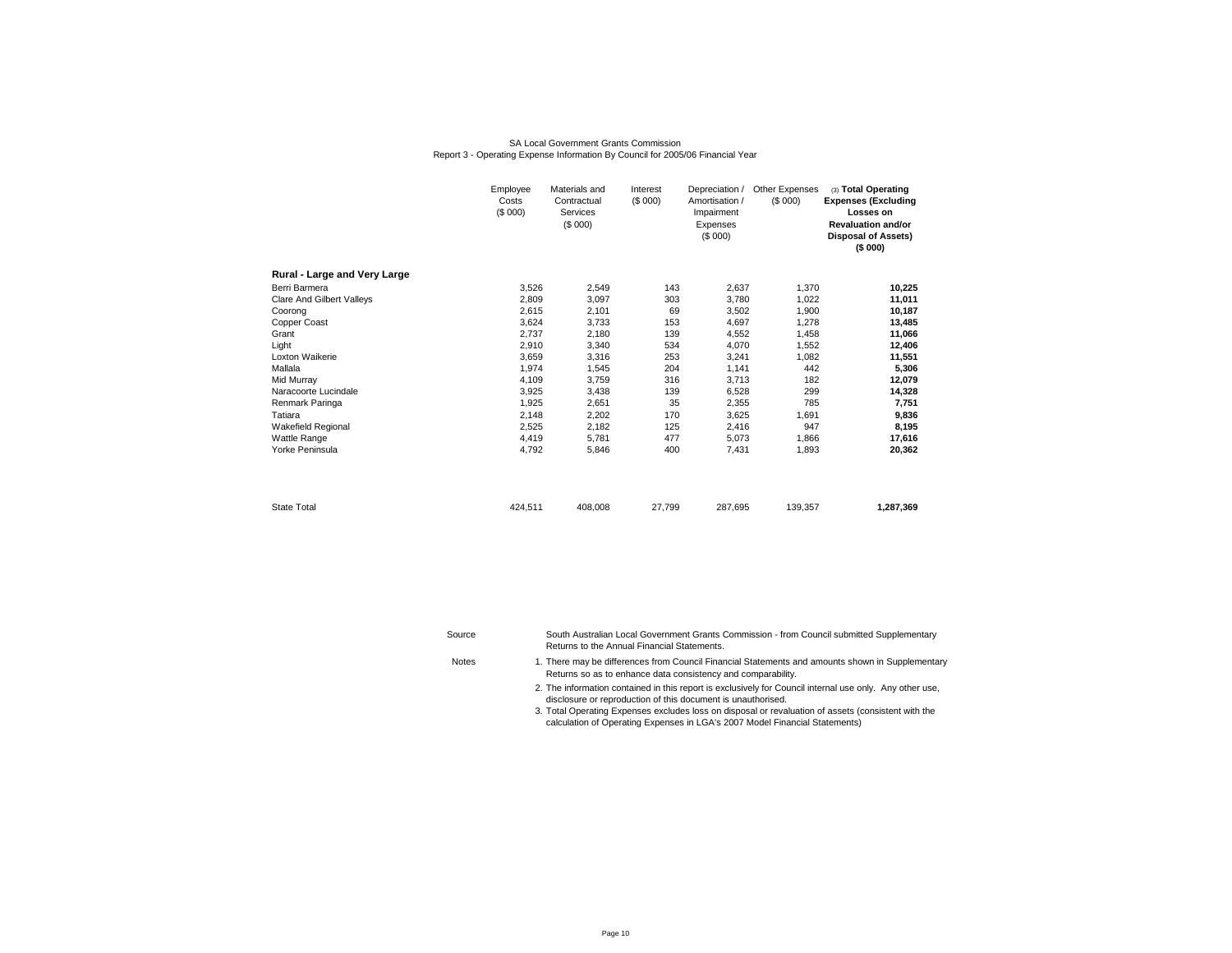### **Report 4 - Net Outlays on Non-financial Assets Glossary**

### **Capital Investment Expenditure**

Includes:

Purchase Land, Purchase Buildings, Purchase of Infrastructure, Renewal of Infrastructure Purchase Furniture / Equipment / Books *As per SA LGGC Supplementary Return/Financial Statements*

### **Depreciation / Amortisation / Impairment of Assets**

Depreciation, Amortisation and Impairment *As per SA LGGC Supplementary Return/Financial Statements*

# **Proceeds from Sale of Assets**

Includes:

Sale of Land, Sale of Buildings, Sale of infrastructure, Sale of Plant/ Furniture / Equipment / Books *As per SA LGGC Supplementary Return/Financial Statements* 

# **Amounts Received Specifically for New/Upgraded Assets**

Includes:

Grants etc. – Commonwealth, Grants etc.– State,Grants etc.– Other Councils, Other Monetary Contributions (eg. from developers) *As per SA LGGC Supplementary Return/Financial Statements* 

### **Sub Total**

Depreciation / Amortisation / Impairment of Assets *plus* Proceeds from Sale of Assets *plus* Amount Received Specifically for New/Upgraded Assets *As per SA LGGC Supplementary Return/Financial Statements* 

# **Net Outlays on Non-Financial Assets**

Capital Investment Expenditure (as above) *minus* Sub Total (as above) *As per SA LGGC Supplementary Return/Financial Statements*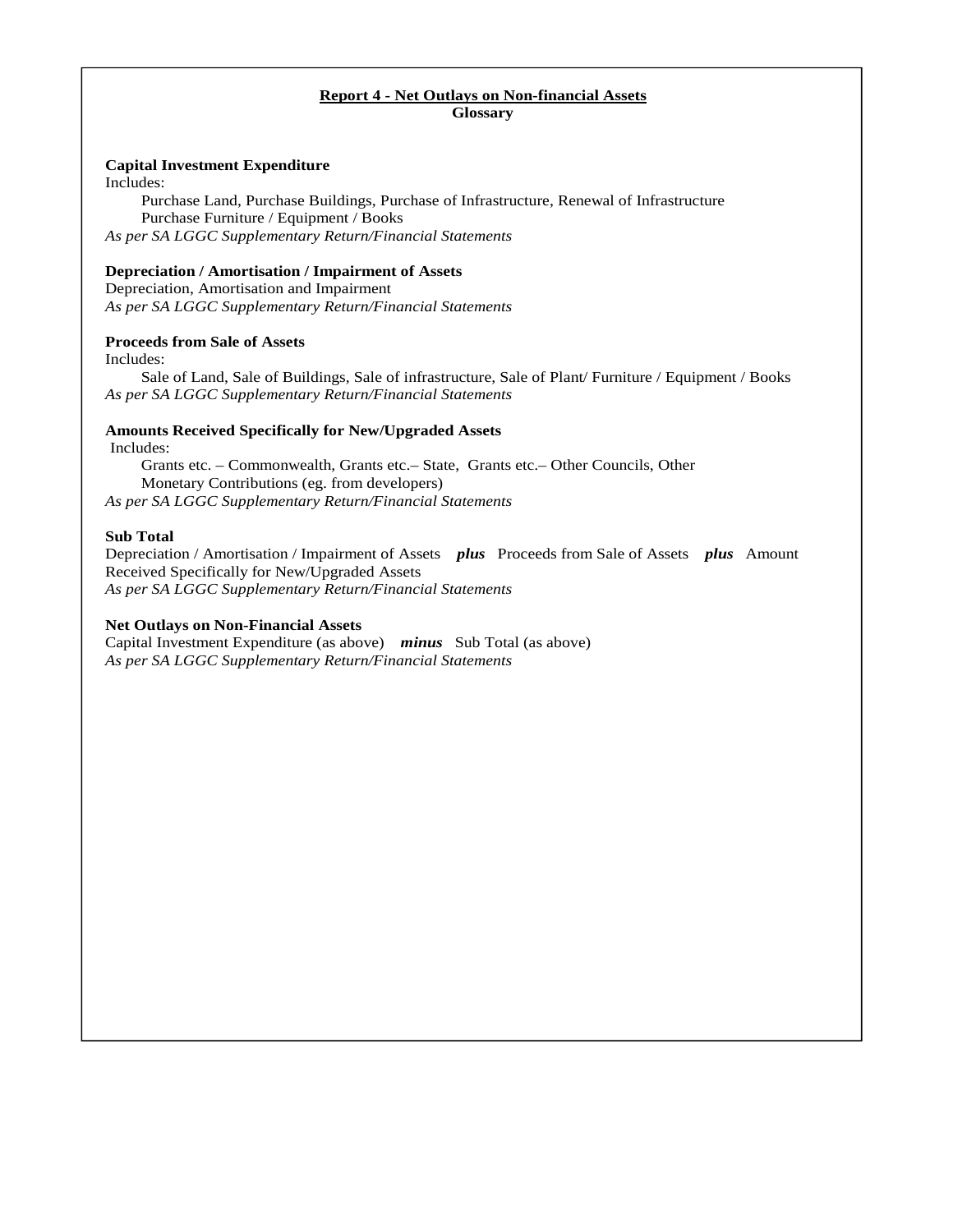#### SA Local Government Grants CommissionReport 4 - Net Outlays on Non-financial Assets By Council for 2005/06 Financial Year (3)

|                                        | Capital<br>Investment<br><b>Expenditure</b><br>(\$000) | Impairment of<br>Assets<br>(S 000) | Depreciation / Proceeds from<br>Amortisation / Sale of Assets<br>(S 000) | Amounts<br>Received<br>Specifically for<br>New/Upgraded<br>Assets<br>(\$000) | <b>Sub Total</b><br>(\$000) | (3) Net Outlays<br>on Non-<br><b>Financial</b><br><b>Assets</b><br>(\$000) |
|----------------------------------------|--------------------------------------------------------|------------------------------------|--------------------------------------------------------------------------|------------------------------------------------------------------------------|-----------------------------|----------------------------------------------------------------------------|
| Urban, Urban Fringe and Urban Regional |                                                        |                                    |                                                                          |                                                                              |                             |                                                                            |
| Adelaide                               | 34.036                                                 | 16.593                             | 6.071                                                                    | 1.454                                                                        | 24.118                      | 9.918                                                                      |
| <b>Adelaide Hills</b>                  | 4,172                                                  | 4,439                              | 471                                                                      | 812                                                                          | 5,722                       | (1, 550)                                                                   |
| Alexandrina                            | 8,896                                                  | 5,624                              | 1,487                                                                    | 1,995                                                                        | 9,106                       | (210)                                                                      |
| Barossa<br><b>Burnside</b>             | 7,810<br>6,232                                         | 4,247<br>6,219                     | 1,001<br>399                                                             | 1,140<br>0                                                                   | 6,388<br>6,618              | 1,422<br>(386)                                                             |
| Campbelltown                           | 6,038                                                  | 6,216                              | 740                                                                      | 475                                                                          | 7,431                       | (1, 393)                                                                   |
| <b>Charles Sturt</b>                   | 16,054                                                 | 15,279                             | 4,215                                                                    | 278                                                                          | 19,772                      | (3,718)                                                                    |
| Coober Pedy                            | 336                                                    | 1,176                              | $\Omega$                                                                 | 9                                                                            | 1,185                       | (849)                                                                      |
| Gawler                                 | 1,326                                                  | 1,720                              | 307                                                                      | 77                                                                           | 2,104                       | (778)                                                                      |
| <b>Holdfast Bay</b>                    | 7,294                                                  | 6,589                              | 296                                                                      | 1,214                                                                        | 8,099                       | (805)                                                                      |
| Marion<br>Mitcham                      | 9,921<br>6,778                                         | 8,774<br>10,174                    | 655<br>1,275                                                             | 350<br>0                                                                     | 9,779<br>11,449             | 142<br>(4,671)                                                             |
| Mount Barker                           | 5,442                                                  | 3,758                              | 807                                                                      | 1,130                                                                        | 5,695                       | (253)                                                                      |
| Norwood, Payneham And St. Peters       | 7,259                                                  | 4,114                              | 75                                                                       | 10                                                                           | 4,199                       | 3,060                                                                      |
| Onkaparinga                            | 21,011                                                 | 15,244                             | 2,554                                                                    | 3,851                                                                        | 21,649                      | (638)                                                                      |
| Playford                               | 15,854                                                 | 9,007                              | 1,477                                                                    | 5,813                                                                        | 16,297                      | (443)                                                                      |
| Port Adelaide Enfield<br>Prospect      | 20,825<br>2.128                                        | 13,836<br>2,396                    | 1,133<br>168                                                             | 4,930<br>261                                                                 | 19.899<br>2.825             | 926<br>(697)                                                               |
| Roxby Downs                            | 635                                                    | 1,718                              | 77                                                                       | 348                                                                          | 2,143                       | (1,508)                                                                    |
| Salisbury                              | 23,425                                                 | 11,474                             | 1,383                                                                    | 8,237                                                                        | 21,094                      | 2,331                                                                      |
| <b>Tea Tree Gully</b>                  | 11,785                                                 | 10,591                             | 1,906                                                                    | 197                                                                          | 12,694                      | (909)                                                                      |
| Unley                                  | 4,731                                                  | 6,609                              | 2,405                                                                    | 261                                                                          | 9,275                       | (4, 544)                                                                   |
| Victor Harbor                          | 6.066                                                  | 4.133                              | 307                                                                      | 527                                                                          | 4,967                       | 1,099                                                                      |
| Walkerville<br><b>West Torrens</b>     | 1,174<br>14,745                                        | 1,187<br>8,279                     | 1,490<br>844                                                             | 0<br>1,160                                                                   | 2,677<br>10,283             | (1, 503)<br>4,462                                                          |
|                                        |                                                        |                                    |                                                                          |                                                                              |                             |                                                                            |
| <b>Provincial Cities</b>               |                                                        |                                    |                                                                          |                                                                              |                             |                                                                            |
| Mount Gambier                          | 3,423                                                  | 4,331                              | 282                                                                      | 445                                                                          | 5,058                       | (1,635)                                                                    |
| Murray Bridge                          | 7,640                                                  | 4,250                              | 1,135                                                                    | 1,331                                                                        | 6,716                       | 924                                                                        |
| Port Augusta<br>Port Lincoln           | 3,483                                                  | 2,443                              | 750                                                                      | 256<br>254                                                                   | 3,449                       | 33<br>(1, 594)                                                             |
| Port Pirie                             | 3,448<br>3,004                                         | 2,243<br>3,449                     | 2,545<br>267                                                             | 741                                                                          | 5,042<br>4,457              | (1, 453)                                                                   |
| Whyalla                                | 3,019                                                  | 3,896                              | 192                                                                      | 927                                                                          | 5,015                       | (1,996)                                                                    |
|                                        |                                                        |                                    |                                                                          |                                                                              |                             |                                                                            |
| <b>Rural - Small and Medium</b>        |                                                        |                                    |                                                                          |                                                                              |                             |                                                                            |
| Barunga West                           | 557                                                    | 1,074                              | 75                                                                       | 250                                                                          | 1,399                       | (842)                                                                      |
| Ceduna<br>Cleve                        | 3,269<br>1,214                                         | 1,345<br>711                       | 811<br>133                                                               | 488<br>262                                                                   | 2,644<br>1,106              | 625<br>108                                                                 |
| Elliston                               | 1,183                                                  | 421                                | 119                                                                      | $\Omega$                                                                     | 540                         | 643                                                                        |
| <b>Flinders Ranges</b>                 | 264                                                    | 533                                | 17                                                                       | 172                                                                          | 722                         | (458)                                                                      |
| Franklin Harbour                       | 1,570                                                  | 944                                | 194                                                                      | 450                                                                          | 1,588                       | (18)                                                                       |
| Goyder                                 | 1,977                                                  | 2,076                              | 361                                                                      | 0                                                                            | 2,437                       | (460)                                                                      |
| Kangaroo Island                        | 2,594<br>1,376                                         | 3,219<br>633                       | 154<br>92                                                                | 467<br>918                                                                   | 3,840<br>1,643              | (1,246)                                                                    |
| Karoonda East Murray<br>Kimba          | 1,935                                                  | 1,076                              | 324                                                                      | 450                                                                          | 1,850                       | (267)<br>84                                                                |
| Kingston                               | 2,674                                                  | 1,140                              | 127                                                                      | 321                                                                          | 1,589                       | 1,085                                                                      |
| Lehunte                                | 1,790                                                  | 2,909                              | 311                                                                      | 0                                                                            | 3,220                       | (1, 430)                                                                   |
| Lower Eyre Pen                         | 4,148                                                  | 1,371                              | 523                                                                      | 1,350                                                                        | 3,244                       | 904                                                                        |
| Mount Remarkable                       | 2,067                                                  | 1,268                              | 71                                                                       | 798                                                                          | 2,137                       | (70)                                                                       |
| Northern Areas<br>Orroroo/Carrieton    | 6,155<br>1,278                                         | 1,867<br>720                       | 406<br>130                                                               | 3,320<br>0                                                                   | 5,593<br>850                | 562<br>427                                                                 |
| Peterborough                           | 320                                                    | 690                                | 146                                                                      | 0                                                                            | 836                         | (516)                                                                      |
| Robe                                   | 2,541                                                  | 1,285                              | 429                                                                      | 0                                                                            | 1,714                       | 827                                                                        |
| Southern Mallee                        | 1,646                                                  | 1,403                              | 284                                                                      | $\mathbf 0$                                                                  | 1,687                       | (41)                                                                       |
| <b>Streaky Bay</b>                     | 2,060                                                  | 1,434                              | 81                                                                       | 1,088                                                                        | 2,603                       | (543)                                                                      |
| <b>Tumby Bay</b>                       | 1,373                                                  | 1,652                              | 144                                                                      | $\Omega$                                                                     | 1,796                       | (423)                                                                      |
| Yankalilla                             | 1,634                                                  | 1,154                              | 142                                                                      | 343                                                                          | 1,639                       | (5)                                                                        |

**Rural - Large and Very Large**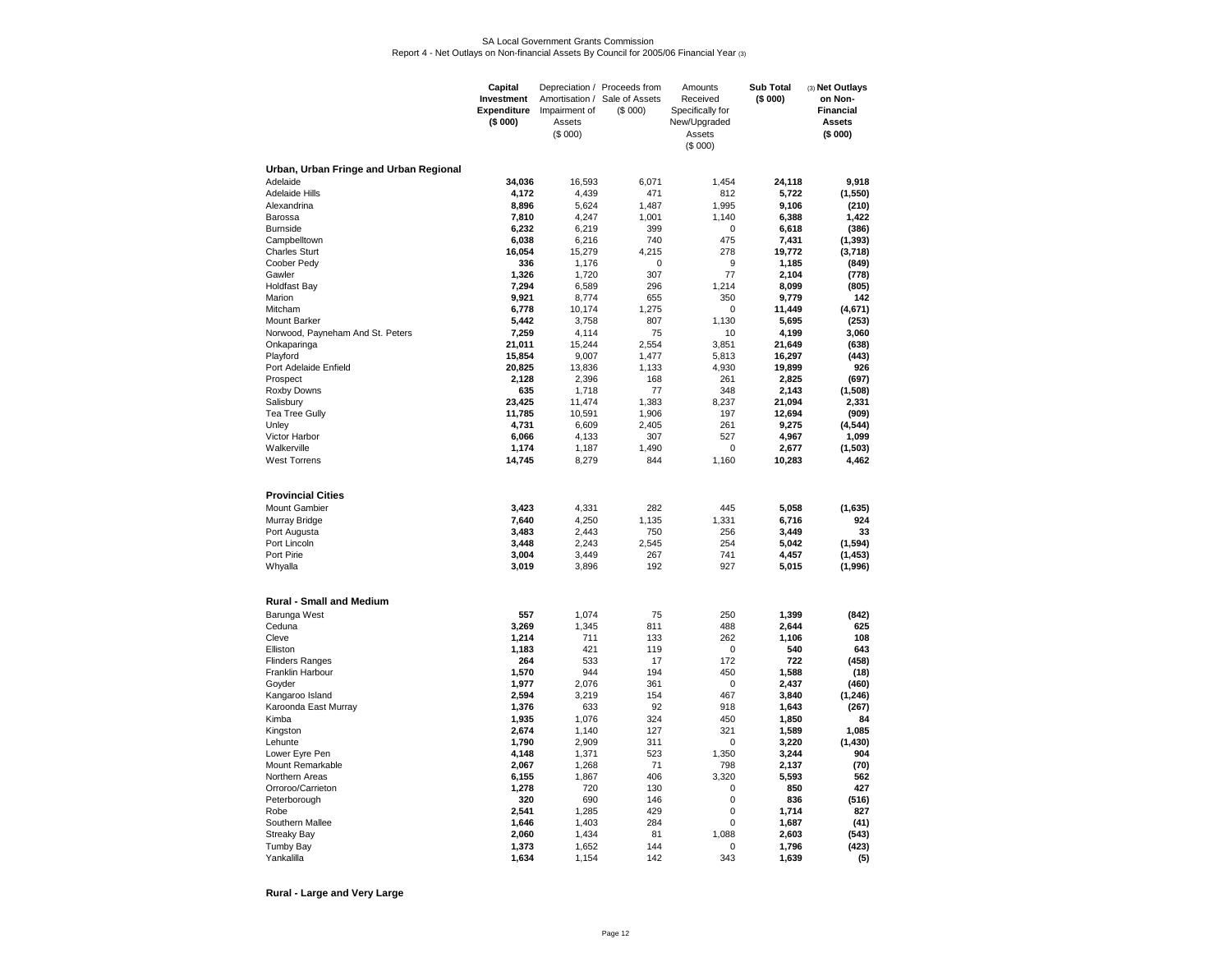#### SA Local Government Grants CommissionReport 4 - Net Outlays on Non-financial Assets By Council for 2005/06 Financial Year (3)

|                           | Capital<br><b>Investment</b><br><b>Expenditure</b><br>(\$000) | Amortisation /<br>Impairment of<br>Assets<br>(S 000) | Depreciation / Proceeds from<br>Sale of Assets<br>(S 000) | Amounts<br>Received<br>Specifically for<br>New/Upgraded<br>Assets<br>(\$000) | <b>Sub Total</b><br>(\$000) | (3) Net Outlays<br>on Non-<br>Financial<br><b>Assets</b><br>(\$000) |
|---------------------------|---------------------------------------------------------------|------------------------------------------------------|-----------------------------------------------------------|------------------------------------------------------------------------------|-----------------------------|---------------------------------------------------------------------|
| Berri Barmera             | 3,823                                                         | 2,637                                                | 928                                                       | 701                                                                          | 4,266                       | (443)                                                               |
| Clare And Gilbert Valleys | 6,923                                                         | 3,780                                                | 443                                                       | 751                                                                          | 4.975                       | 1,948                                                               |
| Coorong                   | 4,830                                                         | 3,502                                                | 1,233                                                     | 1,237                                                                        | 5,972                       | (1, 142)                                                            |
| Copper Coast              | 4,125                                                         | 4,697                                                | 615                                                       | 868                                                                          | 6,180                       | (2,055)                                                             |
| Grant                     | 5,162                                                         | 4,552                                                | 745                                                       | 493                                                                          | 5,790                       | (628)                                                               |
| Light                     | 3,354                                                         | 4,070                                                | 637                                                       | 985                                                                          | 5,692                       | (2, 338)                                                            |
| Loxton Waikerie           | 4,632                                                         | 3,241                                                | 402                                                       | 870                                                                          | 4,513                       | 118                                                                 |
| Mallala                   | 2,451                                                         | 1,141                                                | 608                                                       | 50                                                                           | 1.799                       | 652                                                                 |
| Mid Murray                | 6,351                                                         | 3,713                                                | 857                                                       | 942                                                                          | 5,512                       | 839                                                                 |
| Naracoorte Lucindale      | 4,450                                                         | 6,528                                                | 1,064                                                     | 642                                                                          | 8,234                       | (3,783)                                                             |
| Renmark Paringa           | 2,428                                                         | 2,355                                                | 3,905                                                     | 0                                                                            | 6,260                       | (3,832)                                                             |
| Tatiara                   | 3,743                                                         | 3,625                                                | 427                                                       | 977                                                                          | 5,029                       | (1, 286)                                                            |
| Wakefield Regional        | 3,295                                                         | 2,416                                                | 888                                                       | 9                                                                            | 3,313                       | (18)                                                                |
| Wattle Range              | 2,208                                                         | 5,073                                                | 602                                                       | 412                                                                          | 6.087                       | (3, 879)                                                            |
| Yorke Peninsula           | 5,762                                                         | 7,431                                                | 1,748                                                     | 378                                                                          | 9,557                       | (3,796)                                                             |
|                           |                                                               |                                                      |                                                           |                                                                              |                             |                                                                     |
| <b>State Total</b>        | 375,150                                                       | 287,695                                              | 56,891                                                    | 58,475                                                                       | 403,061                     | (27, 911)                                                           |

| Source       | South Australian Local Government Grants Commission - from council submitted Supplementary Returns to the Annual<br><b>Financial Statements.</b>                                                                                                                                                                                                                                                                                                                                                                                                                                                                                                                                                                                                                                                                                                                                                            |
|--------------|-------------------------------------------------------------------------------------------------------------------------------------------------------------------------------------------------------------------------------------------------------------------------------------------------------------------------------------------------------------------------------------------------------------------------------------------------------------------------------------------------------------------------------------------------------------------------------------------------------------------------------------------------------------------------------------------------------------------------------------------------------------------------------------------------------------------------------------------------------------------------------------------------------------|
| <b>Notes</b> | 1. There may be differences from Council Financial Statements and amounts shown in Supplementary Returns so as to enhance<br>data consistency and comparability.                                                                                                                                                                                                                                                                                                                                                                                                                                                                                                                                                                                                                                                                                                                                            |
|              | 2. The information contained in this report is exclusively for Council internal use only. Any other use, disclosure or reproduction of<br>this document is unauthorised.                                                                                                                                                                                                                                                                                                                                                                                                                                                                                                                                                                                                                                                                                                                                    |
|              | 3. Net Outlays on Non Financial Assets equals Capital Investment Expenditure, minus Depreciation/Amortisation/Impairment,<br>minus Proceeds from Sale of Assets, minus Amounts received specifically for New/Upgraded Assets. At this stage, most<br>Councils do not provide data distinguishing capital investment expenditure on the renewal and replacement of existing assets on<br>one hand, and capital investment expenditure on new and upgraded assets on the other. Therefore, no attempt has been made<br>to show here the two separate measures set out in Note 16 of LGA's 2007 Model Financial Statements (i.e. "Net outlays on<br>renewal and replacement of assets" and "Net outlays on new and upgraded assets"). It is proposed to collect relevant data in<br>the future to enable these two measures to be included in the Commission's Database reports. In the meantime, it should be |

- noted that the sum of these two measures equals the Net Outlays on Non-Financial Assets measure used here.
- 4.Totals may not balance due to rounding.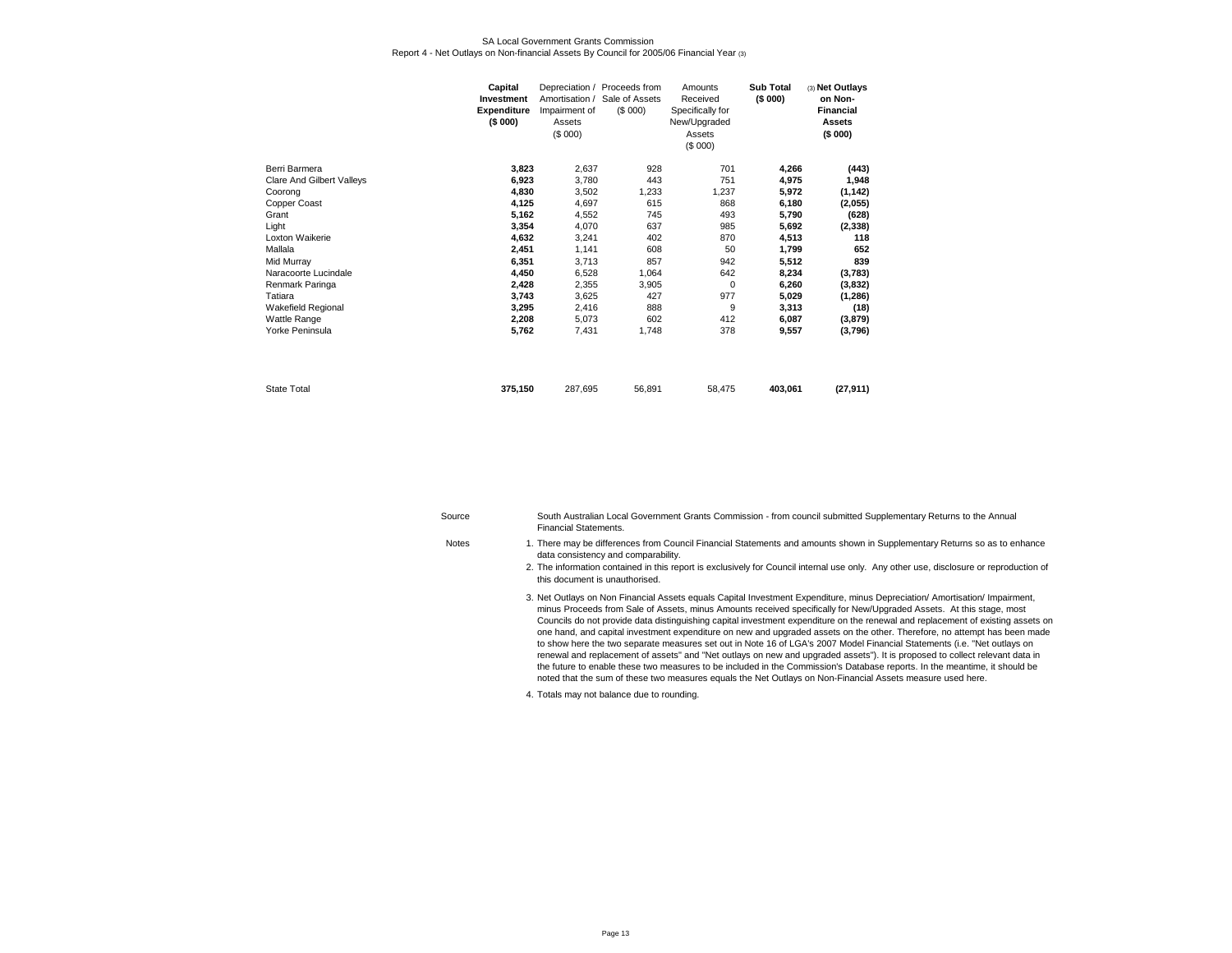# **Report 5 – Summary Balance Sheet Information by Council**

**Glossary** 

#### **Cash and Cash Equivalents**

Includes:

Cash at Bank, Cash with LGFA, Deposits / Investment with - LGFA, Banks and other Financial Institutions *As per SA LGGC Supplementary Return/Financial Statements* 

#### **Trade and Other Receivables**

Includes:

Rates debtors, Interest Receivable, Receivables related to sale of Non Current Assets, Loans to Community Groups, Prepayments, Other Debtors / Receivables / Accrued Income *As per SA LGGC Supplementary Return/Financial Statements* 

#### **Other Financial Assets**

#### Includes:

Securities with Government Authorities, Other Investments (excluding equity held in Council businesses), Other Current Assets

*As per SA LGGC Supplementary Return/Financial Statements* 

#### **Inventories and Assets Held for Sale**

#### Includes:

Land held for Resale, Stores and Materials, Other *As per SA LGGC Supplementary Return/Financial Statements* 

#### **Land**

Includes: Land *As per SA LGGC Supplementary Return/Financial Statements* 

#### **Buildings**

Includes: Buildings *As per SA LGGC Supplementary Return/Financial Statements* 

#### **Infrastructure**

Includes: Infrastructure *As per SA LGGC Supplementary Return/Financial Statements* 

#### **Plant, Equipment, Furniture and Fittings**

Includes: Plant, Equipment, Furniture and fittings *As per SA LGGC Supplementary Return/Financial Statements* 

#### **Equity in Council Businesses**

 Includes: Equity in Joint Ventures *As per SA LGGC Supplementary Return/Financial Statements* 

#### **Other Assets (including Library Books and Works In Progress)**

Includes: Library Books, Works in Progress, Other Fixed Assets *As per SA LGGC Supplementary Return/Financial Statements* 

#### **Total Assets**

Includes:

Cash and Cash Equivalents, Trade and Other Receivables, Other Financial Assets, Inventories and Assets Held for Sale, Land, Buildings, Infrastructure, Plant, Equipment, Furniture and fittings, Equity in Council Businesses, & Other Assets (including Library Books and Works In Progress)

*As per SA LGGC Supplementary Return/Financial Statements*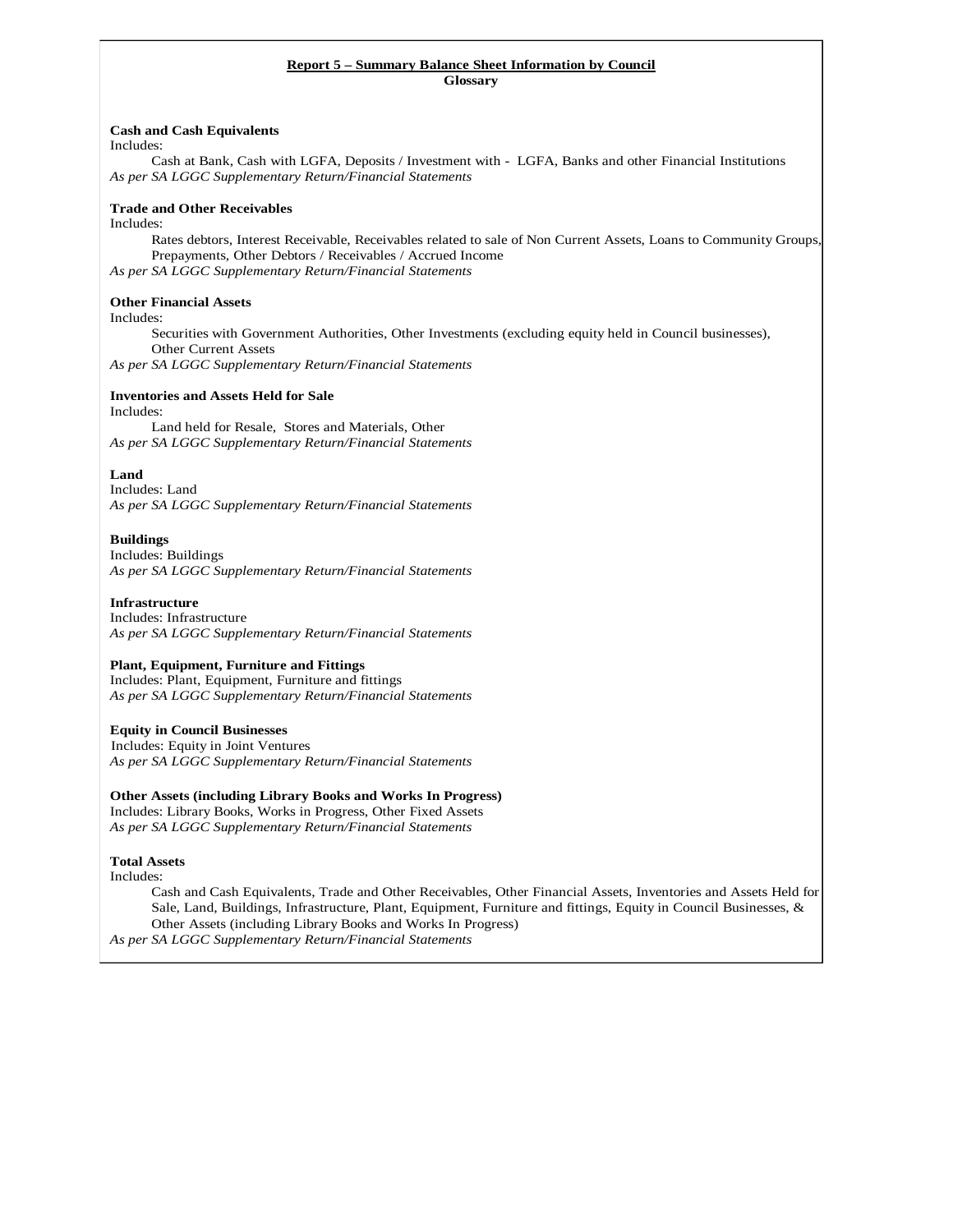### **Trade and Other Payables**

Includes:

Current and Non Current Creditors / Accounts Payable / Accrued Expenses, Interest payable, Accounts payable on purchase of fixed assets, Amounts received in advance, Deposits held / trust funds

*As per SA LGGC Supplementary Return/Financial Statements* 

### **Employee Entitlements**

Includes:

Current and Non Current Employee benefits/provisions *As per SA LGGC Supplementary Return/Financial Statements* 

### **Borrowings, Overdraft, Finance Leases**

Includes:

Current and Non Current Loans/advances from Public Sector Entities: Commonwealth, State & LGFA, Loans from financial institutions and private sector: Banks and other Financial Institutions & Private Sector and Finance Leases. Overdraft / Cash Advance Facility

*As per SA LGGC Supplementary Return/Financial Statements* 

### **Other Liabilities**

Includes:

Current and Non Current Other provisions *As per SA LGGC Supplementary Return/Financial Statements* 

### **Total Liabilities**

Includes:

Trade and Other Payables, Employee Entitlements, Borrowings, Overdraft, Finance Leases, Other Liabilities *As per SA LGGC Supplementary Return/Financial Statements*

### **Asset Revaluation Reserve**

Includes: Asset revaluation reserve *As per SA LGGC Supplementary Return/Financial Statements* 

### **Accumulated Surplus / (Deficit) and Other Reserves**

Includes: Accumulated Surplus, Other Reserves *As per SA LGGC Supplementary Return/Financial Statements*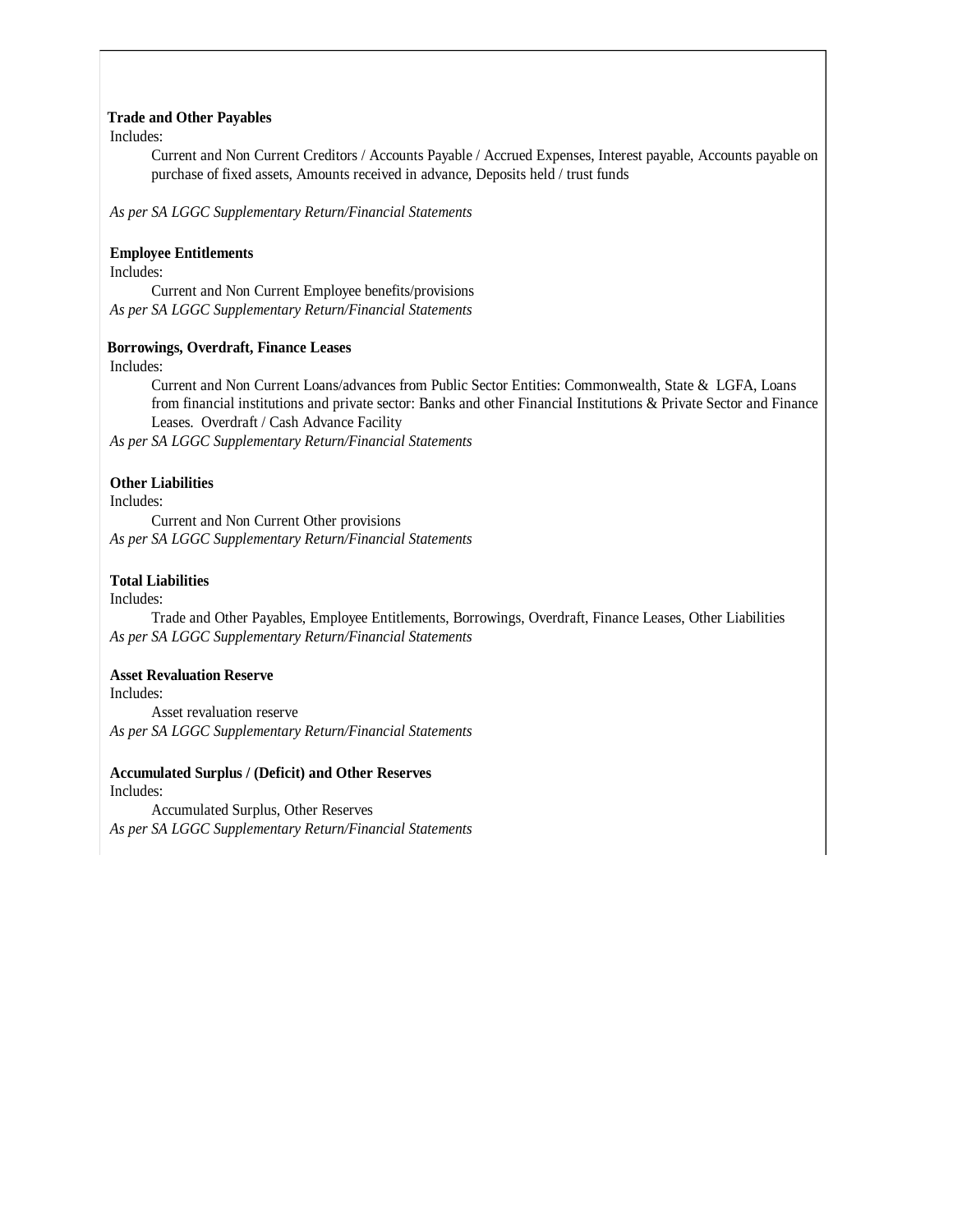# SA Local Government Grants Commission<br>Report 5 - Summary Balance Sheet Information by Council for 2005/06 Financial Year

|                                        | Cash and<br>Cash<br>Equivalents<br>(\$000) | Trade and<br>Other<br>Receivables<br>(\$000) | Other Financial<br>Assets<br>(S 000) | Inventories and<br>Assets Held<br>for Sale<br>(\$000) | Land<br>(\$000)    | <b>Buildings</b><br>(\$000) | Infrastructure<br>(\$000) | Plant,<br>Equipment,<br>Furniture and<br>Fittings<br>(\$000) | Equity in<br>Council<br><b>Businesses</b><br>(S 000) | <b>Other Assets</b><br>(including<br>Library Books<br>and W.I.P.)<br>(S000) | <b>TOTAL</b><br><b>ASSETS</b><br>(\$000) | Trade and<br>Other Payables Entitlements<br>(\$000) | Employee<br>(\$000) | Borrowings,<br>Overdraft,<br>Finance Leases<br>(\$000) | Other<br>Liabilities<br>(\$000) | <b>TOTAL</b><br><b>LIABILITIES</b><br>(\$000) | Asset<br>Revaluation<br>Reserve<br>(S000) | Accumulated<br>Surplus /<br>(Deficit) and<br>Other Reserves<br>(S000) | <b>TOTAL</b><br><b>EQUITY</b><br>(\$000) |
|----------------------------------------|--------------------------------------------|----------------------------------------------|--------------------------------------|-------------------------------------------------------|--------------------|-----------------------------|---------------------------|--------------------------------------------------------------|------------------------------------------------------|-----------------------------------------------------------------------------|------------------------------------------|-----------------------------------------------------|---------------------|--------------------------------------------------------|---------------------------------|-----------------------------------------------|-------------------------------------------|-----------------------------------------------------------------------|------------------------------------------|
| Urban, Urban Fringe and Urban Regional |                                            |                                              |                                      |                                                       |                    |                             |                           |                                                              |                                                      |                                                                             |                                          |                                                     |                     |                                                        |                                 |                                               |                                           |                                                                       |                                          |
| Adelaide                               | 2,769                                      | 7,551                                        | $\Omega$                             | 15,112                                                | 494,574            | 156,863                     | 224,967                   | 13,146                                                       | $\Omega$                                             | 51,528                                                                      | 966,510                                  | 13,554                                              | 8,067               | 20,944                                                 | 10,123                          | 52,688                                        | 193,452                                   | 720,370                                                               | 913,822                                  |
| <b>Adelaide Hills</b><br>Alexandrina   | 1,166<br>5.937                             | 1,955<br>1,359                               | $^{\circ}$                           | 116<br>397                                            | 33,434             | 13,072<br>21,429            | 150,801<br>129.350        | 3,510                                                        | 10<br>$\Omega$                                       | 517<br>2,239                                                                | 204,581<br>216.536                       | 2,789<br>2,557                                      | 1,139<br>821        | 6,066<br>12.612                                        | $^{\circ}$<br>100               | 9,994                                         | 67,018<br>84.704                          | 127,569                                                               | 194,587<br>200,446                       |
| Barossa                                | 12,521                                     | 2,348                                        | 66<br>$^{\circ}$                     | 23                                                    | 50,757<br>52,774   | 17,548                      | 94,892                    | 5,002<br>4,639                                               | 321                                                  | $\overline{\mathbf{0}}$                                                     | 185,066                                  | 2,218                                               | 1,646               | 13,077                                                 | 0                               | 16,090<br>16,941                              | 132,790                                   | 115,742<br>35,335                                                     | 168,125                                  |
| Burnside                               | 630                                        | 590                                          | 300                                  | 112                                                   | 158,287            | 39,306                      | 119,508                   | 6,895                                                        | $\overline{0}$                                       | $\overline{0}$                                                              | 325,628                                  | 695                                                 | 1,609               | 4,796                                                  | $^{\circ}$                      | 7,100                                         | 105,127                                   | 213,401                                                               | 318,528                                  |
| Campbelltown                           | 7,437                                      | 1.472                                        | 13                                   | 20                                                    | 108,994            | 14,855                      | 197.942                   | 3.990                                                        | $\Omega$                                             | 4.701                                                                       | 339,424                                  | 2,230                                               | 1.682               | 1.107                                                  | $\Omega$                        | 5.019                                         | 199,138                                   | 135,267                                                               | 334.405                                  |
| <b>Charles Sturt</b>                   | 1,458                                      | 2,448                                        | $^{\circ}$                           | 3,087                                                 | 165,591            | 53,748                      | 435,393                   | 8,742                                                        | $\Omega$                                             | 1,289                                                                       | 671,756                                  | 13,226                                              | 5,306               | 16,904                                                 | 6,212                           | 41,648                                        | 302,110                                   | 327,998                                                               | 630,108                                  |
| Coober Pedy                            | 1,452                                      | 634                                          | $\Omega$                             | 921                                                   | 662                | 3,593                       | 12,379                    | 2,625                                                        | $\Omega$                                             | $\overline{0}$                                                              | 22.266                                   | 2,291                                               | 274                 | 1,572                                                  | 8                               | 4,145                                         | 4.478                                     | 13,643                                                                | 18,121                                   |
| Gawler                                 | 924                                        | 1,284                                        | 0                                    | $\Omega$                                              | 13,352             | 16,116                      | 52,601                    | 2,810                                                        | 423                                                  | $\overline{0}$                                                              | 87,510                                   | 1,003                                               | 194                 | 7,834                                                  | $\mathbf 0$                     | 9,031                                         | 59,692                                    | 18,787                                                                | 78,479                                   |
| <b>Holdfast Bay</b>                    | 10,240                                     | 4,979                                        | $^{\circ}$<br>8                      | 38                                                    | 163,991            | 39,222                      | 149,088                   | 4,315                                                        | 1,303                                                | 83                                                                          | 373,259                                  | 5,373                                               | 1,094               | 21,534                                                 | 586                             | 28,587                                        | 187,908                                   | 156,764                                                               | 344,672                                  |
| Marion<br>Mitcham                      | 7,552<br>11,228                            | 1.841<br>2,296                               | $^{\circ}$                           | 4.845<br>95                                           | 133,096<br>68,369  | 34,179<br>28,418            | 254.776<br>245,975        | 5.737<br>4,475                                               | 2,607<br>4,353                                       | 3,855<br>$^{\circ}$                                                         | 448,496<br>365,209                       | 5.763<br>3,855                                      | 3.798<br>1,367      | 8.083<br>8,399                                         | $\circ$<br>$^{\circ}$           | 17,644<br>13,621                              | 134,234<br>77,861                         | 296,618<br>273,727                                                    | 430.852<br>351,588                       |
| <b>Mount Barker</b>                    | 6.994                                      | 1.848                                        | $\Omega$                             | 150                                                   | 54,552             | 20,273                      | 102.567                   | 3,851                                                        | $\Omega$                                             | 1.583                                                                       | 191.818                                  | 1.944                                               | 1.566               | 1.568                                                  | 19                              | 5.097                                         | 83.743                                    | 102,978                                                               | 186,721                                  |
| Norwood, Payneham And St. Peters       | 5,741                                      | 1,970                                        | 91                                   | $\Omega$                                              | 74,119             | 21,112                      | 155,487                   | 3,110                                                        | 214                                                  | 1,226                                                                       | 263,070                                  | 3,718                                               | 2,512               | 18,511                                                 | $\mathbf{0}$                    | 24,741                                        | 206,238                                   | 32,091                                                                | 238,329                                  |
| Onkaparinga                            | 4,056                                      | 6,402                                        | $\Omega$                             | 70                                                    | 298,005            | 66,698                      | 616,487                   | 12,729                                                       | 4,779                                                | 2,273                                                                       | 1,011,499                                | 12,672                                              | 6,996               | 16,498                                                 | 681                             | 36,847                                        | 568,540                                   | 406,112                                                               | 974,652                                  |
| Playford                               | 3.288                                      | 5.768                                        | $\Omega$                             | 127                                                   | 114,082            | 35,781                      | 213,251                   | 12.842                                                       | 623                                                  | $\Omega$                                                                    | 385,762                                  | 12,321                                              | 1.444               | 30,631                                                 | $\Omega$                        | 44.396                                        | 117,780                                   | 223.586                                                               | 341.366                                  |
| Port Adelaide Enfield                  | 18,881                                     | 2,973                                        | $^{\circ}$                           | 342                                                   | 336,715            | 71,497                      | 289,802                   | 10,765                                                       | $\Omega$                                             | 5,680                                                                       | 736,655                                  | 7,344                                               | 8,610               | 30,702                                                 | 1,366                           | 48,022                                        | 250,126                                   | 438,507                                                               | 688,633                                  |
| Prospect                               | 2,146                                      | 598                                          | 27                                   | $\Omega$                                              | 33,554             | 10,590                      | 71.005                    | 907                                                          | $\Omega$                                             | 919                                                                         | 119.746                                  | 1,324                                               | 596                 | 2,773                                                  | $\Omega$                        | 4.693                                         | 43.416                                    | 71,637                                                                | 115,053                                  |
| Roxby Downs                            | 4,858                                      | 1,715                                        | $^{\circ}$<br>$\Omega$               | $\Omega$                                              | 1,512              | 9,075                       | 29,724                    | 337                                                          | $\Omega$                                             | $\overline{0}$                                                              | 47,221                                   | 1,328                                               | 134                 | $\Omega$                                               | 261                             | 1,723                                         | 26,343                                    | 19,155                                                                | 45,498                                   |
| Salisbury<br>Tea Tree Gully            | 5,932<br>4.517                             | 5,079<br>2.197                               | 136                                  | 354<br>37                                             | 119,764<br>469,050 | 39,162<br>35,731            | 461,334<br>390.885        | 3,970<br>6.648                                               | (1, 384)<br>$\Omega$                                 | 1,678<br>21.714                                                             | 635,889<br>930,915                       | 9,805<br>4.145                                      | 4,190<br>2.508      | 26,105<br>13,626                                       | $\mathbf 0$<br>$\Omega$         | 40,100<br>20,279                              | 436,986<br>602.444                        | 158,803<br>308,192                                                    | 595,789<br>910,636                       |
| Unley                                  | 8,139                                      | 2,284                                        | 97                                   | 105                                                   | 63,743             | 26,144                      | 120,930                   | 5,237                                                        | 4,335                                                | 3,603                                                                       | 234,617                                  | 2,781                                               | 1,951               | 15,352                                                 | $^{\circ}$                      | 20,084                                        | 114,638                                   | 99,895                                                                | 214,533                                  |
| Victor Harbor                          | 8.158                                      | 982                                          | $\Omega$                             | 252                                                   | 31,661             | 15,189                      | 71.726                    | 3,390                                                        | $\Omega$                                             | 216                                                                         | 131.574                                  | 2,576                                               | 511                 | 13.866                                                 | $\Omega$                        | 16.953                                        | 61,066                                    | 53,555                                                                | 114,621                                  |
| Walkerville                            | 1,538                                      | 1,731                                        | 84                                   | $\overline{7}$                                        | 27,236             | 5,309                       | 20,781                    | 725                                                          | 36                                                   | 245                                                                         | 57,694                                   | 1,370                                               | 568                 | 2,113                                                  | $\mathbf{0}$                    | 4,051                                         | $\Omega$                                  | 53,643                                                                | 53,643                                   |
| <b>West Torrens</b>                    | 3,213                                      | 2,767                                        | 873                                  | 22                                                    | 159,263            | 36,054                      | 215,651                   | 4,718                                                        | $\Omega$                                             | 814                                                                         | 423,375                                  | 9,239                                               | 2,196               | 20,412                                                 | $^{\circ}$                      | 31,847                                        | 388,512                                   | 3,016                                                                 | 391,528                                  |
| <b>Provincial Cities</b>               |                                            |                                              |                                      |                                                       |                    |                             |                           |                                                              |                                                      |                                                                             |                                          |                                                     |                     |                                                        |                                 |                                               |                                           |                                                                       |                                          |
| Mount Gambier                          | 6,836                                      | 923                                          | $\Omega$                             | 53                                                    | 37,963             | 39,405                      | 27,363                    | 3,648                                                        | $\Omega$                                             | 1,623                                                                       | 117.814                                  | 808                                                 | 1.219               | 4,609                                                  | 50                              | 6.686                                         | 66,693                                    | 44.435                                                                | 111,128                                  |
| Murray Bridge                          | 6,345                                      | 2,146                                        | $^{\circ}$                           | 141                                                   | 12,036             | 18,447                      | 58,712                    | 5,393                                                        | $\Omega$                                             | 1,596                                                                       | 104,816                                  | 2,630                                               | 678                 | 14,918                                                 | $^{\circ}$                      | 18,226                                        | 27,496                                    | 59,094                                                                | 86,590                                   |
| Port Augusta<br>Port Lincoln           | 3,850<br>4,253                             | 882<br>1,349                                 | $\Omega$<br>27                       | 136<br>20                                             | 5,579<br>12,789    | 22,287<br>9,923             | 27,938<br>45,853          | 3,381<br>1,461                                               | $\Omega$<br>$^{\circ}$                               | 2,067<br>211                                                                | 66,119<br>75,886                         | 1,950<br>967                                        | 1.786<br>280        | 6,863<br>1,368                                         | $\Omega$<br>31                  | 10,599<br>2,646                               | 51,711<br>$\Omega$                        | 3,809<br>73,240                                                       | 55,520<br>73,240                         |
| Port Pirie                             | 6,951                                      | 643                                          | 41                                   | 260                                                   | 7,030              | 13,430                      | 36,018                    | 2,178                                                        | $\Omega$                                             | 3,335                                                                       | 69,886                                   | 1,747                                               | 1,321               | 1,592                                                  | 36                              | 4,696                                         | 11,595                                    | 53,595                                                                | 65,190                                   |
| Whyalla                                | 7,058                                      | 1,794                                        | $\Omega$                             | 158                                                   | 36,340             | 10,643                      | 70,015                    | 2,185                                                        | $\Omega$                                             | 522                                                                         | 128,713                                  | 834                                                 | 1,275               | 3.942                                                  | $\Omega$                        | 6,051                                         | 110,484                                   | 12,178                                                                | 122,662                                  |
| <b>Rural - Small and Medium</b>        |                                            |                                              |                                      |                                                       |                    |                             |                           |                                                              |                                                      |                                                                             |                                          |                                                     |                     |                                                        |                                 |                                               |                                           |                                                                       |                                          |
| Barunga West                           | 946                                        | 186                                          | 26                                   | -6                                                    | 11,056             | 5,886                       | 14,381                    | 951                                                          | $\Omega$                                             | $^{\circ}$                                                                  | 33,438                                   | 140                                                 | 265                 | 2,036                                                  | $^{\circ}$                      | 2,441                                         | 27,589                                    | 3,408                                                                 | 30,997                                   |
| Ceduna                                 | 1,170                                      | 443                                          | $\Omega$                             | 22                                                    | 5,245              | 4,178                       | 20,408                    | 1,896                                                        | $\Omega$                                             | $\Omega$                                                                    | 33,362                                   | 969                                                 | 210                 | 1,467                                                  | $^{\circ}$                      | 2,646                                         | 16,494                                    | 14,222                                                                | 30,716                                   |
| Cleve                                  | 751                                        | 133                                          | $^{\circ}$                           | 316                                                   | 1.962              | 2,374                       | 17,804                    | 1.169                                                        | $\Omega$                                             | $\Omega$                                                                    | 24.509                                   | 24                                                  | 258                 | 394                                                    | $^{\circ}$                      | 676                                           | 18.632                                    | 5,201                                                                 | 23,833                                   |
| Elliston                               | 828                                        | 139                                          | 0                                    | 241                                                   | 8,330              | 2,376                       | 5,218                     | 1,342                                                        | $\Omega$                                             | 476                                                                         | 18,949                                   | 63                                                  | 40                  | 278                                                    | $^{\circ}$                      | 382                                           | 13,990                                    | 4,577                                                                 | 18,567                                   |
| <b>Flinders Ranges</b>                 | 1,872                                      | 171<br>141                                   | 22<br>$\Omega$                       | 83                                                    | $\Omega$           | 4,574                       | 13.296                    | 1.338                                                        | $\Omega$<br>$\Omega$                                 | 71<br>$\overline{0}$                                                        | 21.426                                   | 351                                                 | 182<br>146          | 1.639                                                  | $\Omega$                        | 2.171<br>488                                  | 8.702                                     | 10.552                                                                | 19.255                                   |
| Franklin Harbour<br>Goyder             | 422<br>1,169                               | 649                                          | 39                                   | 436<br>335                                            | 1,271<br>4,118     | 2,029<br>11,676             | 8,966<br>27,833           | 1,764<br>4,398                                               | $\Omega$                                             | 1,542                                                                       | 15,029<br>51.758                         | 200<br>496                                          | 410                 | 142<br>1,634                                           | $^{\circ}$<br>$^{\circ}$        | 2,540                                         | 8,794<br>49,465                           | 5,747<br>(247)                                                        | 14,541<br>49,218                         |
| Kangaroo Island                        | 3,229                                      | 738                                          | $^{\circ}$                           | 138                                                   | 7,079              | 5,535                       | 36,009                    | 2.184                                                        | $\Omega$                                             | 817                                                                         | 55,729                                   | 657                                                 | 364                 | 4,388                                                  | $^{\circ}$                      | 5.409                                         | 37,499                                    | 12,821                                                                | 50,320                                   |
| Karoonda East Murray                   | 1,966                                      | 188                                          | 0                                    | 100                                                   | 374                | 1,010                       | 12,980                    | 1,622                                                        | $\Omega$                                             | 116                                                                         | 18,356                                   | 157                                                 | 121                 | 352                                                    | $^{\circ}$                      | 630                                           | 10,692                                    | 7,034                                                                 | 17,726                                   |
| Kimba                                  | 563                                        | 199                                          | $\Omega$                             | 117                                                   | 735                | 3.725                       | 11.260                    | 2.225                                                        | $\Omega$                                             | $\overline{0}$                                                              | 18.825                                   | 248                                                 | 53                  | 831                                                    | $\Omega$                        | 1.132                                         | 13.063                                    | 4.629                                                                 | 17.693                                   |
| Kingston                               | 900                                        | 282                                          | $\Omega$                             | 22                                                    | 5,058              | 4,069                       | 15,907                    | 1,119                                                        | $\Omega$                                             | $\overline{0}$                                                              | 27,357                                   | 162                                                 | 194                 | 4,414                                                  | $\mathbf 0$                     | 4,770                                         | 7,013                                     | 15,575                                                                | 22,588                                   |
| Lehunte                                | 2,146                                      | 175                                          | $\Omega$                             | 176                                                   | 1,820              | 3,601                       | 16,837                    | 2,445                                                        | $\Omega$                                             | 87                                                                          | 27,286                                   | 177                                                 | 126                 | 14                                                     | $^{\circ}$                      | 316                                           | 33,157                                    | (6, 188)                                                              | 26,970                                   |
| Lower Eyre Pen                         | 3,231                                      | 427                                          | $\Omega$                             | 27                                                    | 3,738              | 3,695                       | 30.154                    | 2,596                                                        | $\Omega$                                             | $\overline{0}$                                                              | 43.868                                   | 290                                                 | 303                 | 2.586                                                  | $^{\circ}$                      | 3.179                                         | 24,329                                    | 16,360                                                                | 40,689                                   |
| Mount Remarkable                       | 1,467                                      | 337                                          | 0                                    | 20                                                    | 911                | 1,920                       | 59,863                    | 1,461                                                        | $\Omega$<br>$\Omega$                                 | 111                                                                         | 66,090                                   | 186                                                 | 213                 | 1,138                                                  | $^{\circ}$<br>$\Omega$          | 1,537                                         | 39,739                                    | 24,813                                                                | 64,552                                   |
| Northern Areas                         | 1.378<br>1,489                             | 505<br>94                                    | $\Omega$<br>$\Omega$                 | 651<br>- 7                                            | 4.337<br>641       | 8.321<br>2,503              | 23.380<br>23,571          | 1.607<br>954                                                 | $\Omega$                                             | 937<br>$\overline{0}$                                                       | 41.116<br>29,259                         | 493<br>505                                          | 536<br>130          | 3.204<br>432                                           | $^{\circ}$                      | 4.233<br>1,068                                | 30.720                                    | 6.163                                                                 | 36,883<br>28,191                         |
| Orroroo/Carrieton<br>Peterborough      | 1,921                                      | 82                                           | $\Omega$                             | -6                                                    | 315                | 2,946                       | 8,059                     | 861                                                          | $\Omega$                                             | 572                                                                         | 14,762                                   | 812                                                 | 78                  | 293                                                    | $^{\circ}$                      | 1,183                                         | 28,906<br>14,051                          | (715)<br>(472)                                                        | 13,579                                   |
| Robe                                   | 896                                        | 488                                          | $^{\circ}$                           | 754                                                   | 25,464             | 3,018                       | 20,577                    | 1.169                                                        | $\Omega$                                             | 47                                                                          | 52.413                                   | 909                                                 | 336                 | 4.440                                                  | $^{\circ}$                      | 5.685                                         | 37.235                                    | 9.493                                                                 | 46,728                                   |
| Southern Mallee                        | 960                                        | 194                                          | 0                                    | 23                                                    | 722                | 3,891                       | 23,496                    | 2,543                                                        | $\Omega$                                             | 32                                                                          | 31,861                                   | 412                                                 | 193                 | 1,945                                                  | $^{\circ}$                      | 2,550                                         | 20,582                                    | 8,729                                                                 | 29,311                                   |
| <b>Streaky Bay</b>                     | 1.423                                      | 417                                          | $\Omega$                             | 1.061                                                 | 5.095              | 5.063                       | 18,802                    | 1.794                                                        | $\Omega$                                             | $\Omega$                                                                    | 33.655                                   | 314                                                 | 184                 | 1.766                                                  | $\Omega$                        | 2.263                                         | 15.087                                    | 16.305                                                                | 31.392                                   |
| <b>Tumby Bay</b>                       | 2,212                                      | 266                                          | $\Omega$                             | 346                                                   | 3,154              | 4,078                       | 12,347                    | 1,272                                                        | $\Omega$                                             | $\Omega$                                                                    | 23,675                                   | 376                                                 | 189                 | 586                                                    | $^{\circ}$                      | 1,151                                         | 21,850                                    | 674                                                                   | 22,524                                   |
| Yankalilla                             | 1,318                                      | 824                                          | $\Omega$                             | 19                                                    | 5,630              | 2.146                       | 30.619                    | 2,758                                                        | $\Omega$                                             | 481                                                                         | 43,795                                   | 834                                                 | 511                 | 4.674                                                  | $\Omega$                        | 6,019                                         | 7.149                                     | 30,627                                                                | 37,776                                   |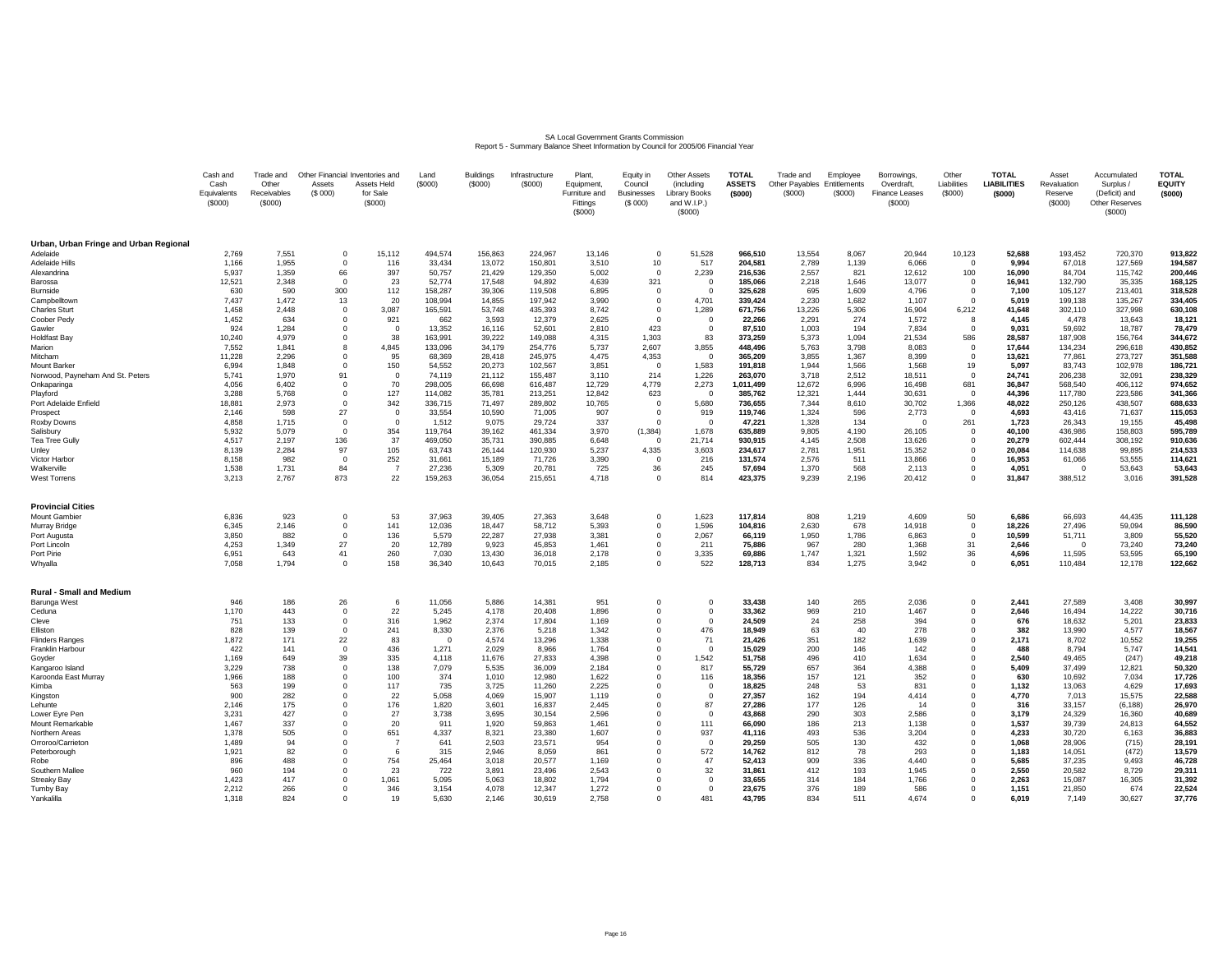# SA Local Government Grants Commission<br>Report 5 - Summary Balance Sheet Information by Council for 2005/06 Financial Year

|                              | Cash and<br>Cash<br>Equivalents<br>(\$000) | Frade and<br>Other<br><b>Receivables</b><br>(\$000) | Assets<br>(S 000) | Other Financial Inventories and<br><b>Assets Held</b><br>for Sale<br>(\$000) | Land<br>(S000) | <b>Buildings</b><br>(S000) | Infrastructure<br>(\$000) | Plant.<br>Equipment.<br>Furniture and<br>Fittings<br>(\$000) | Equity in<br>Council<br><b>Businesses</b><br>(S 000) | <b>Other Assets</b><br>(including<br><b>Library Books</b><br>and W.I.P.)<br>(S000) | <b>TOTAL</b><br><b>ASSETS</b><br>(\$000) | Trade and<br>Other Pavables<br>(\$000) | Employee<br>Entitlements<br>(\$000) | Borrowings,<br>Overdraft<br>Finance Leases<br>(\$000) | Other<br>Liabilities<br>(\$000) | <b>TOTAL</b><br><b>LIABILITIES</b><br>(\$000) | Asset<br>Revaluation<br>Reserve<br>(S000) | Accumulated<br>Surplus /<br>(Deficit) and<br>Other Reserves<br>(\$000) | <b>TOTAL</b><br><b>EQUITY</b><br>(5000) |
|------------------------------|--------------------------------------------|-----------------------------------------------------|-------------------|------------------------------------------------------------------------------|----------------|----------------------------|---------------------------|--------------------------------------------------------------|------------------------------------------------------|------------------------------------------------------------------------------------|------------------------------------------|----------------------------------------|-------------------------------------|-------------------------------------------------------|---------------------------------|-----------------------------------------------|-------------------------------------------|------------------------------------------------------------------------|-----------------------------------------|
| Rural - Large and Very Large |                                            |                                                     |                   |                                                                              |                |                            |                           |                                                              |                                                      |                                                                                    |                                          |                                        |                                     |                                                       |                                 |                                               |                                           |                                                                        |                                         |
| Berri Barmera                | 3,112                                      | 1,091                                               |                   | 369                                                                          | 11,133         | 15,556                     | 24,630                    | 3,221                                                        | $\Omega$                                             |                                                                                    | 59,112                                   | 2,363                                  | 296                                 | 2,454                                                 |                                 | 5,113                                         | 29,780                                    | 24,219                                                                 | 53,999                                  |
| Clare And Gilbert Valleys    | 7,243                                      | 999                                                 |                   | 230                                                                          | 11,206         | 17,687                     | 32,896                    | 3,818                                                        | $^{\circ}$                                           | 231                                                                                | 74,310                                   | 1,271                                  | 565                                 | 9,371                                                 |                                 | 11,207                                        | 54,781                                    | 8,322                                                                  | 63,104                                  |
| Coorong                      | 2,117                                      | 926                                                 |                   | 23                                                                           | 5,106          | 3,592                      | 48,205                    | 4,328                                                        | $\Omega$                                             | 1,732                                                                              | 66,029                                   | 524                                    | 550                                 | 1,073                                                 |                                 | 2,147                                         | 37,812                                    | 26,070                                                                 | 63,882                                  |
| Copper Coast                 | 3,085                                      | 853                                                 |                   | 771                                                                          | 13,561         | 13,582                     | 56,368                    | 3,326                                                        |                                                      | 165                                                                                | 91.711                                   | 1,369                                  | 1,012                               | 2,903                                                 | 35                              | 5,319                                         | 68,070                                    | 18,322                                                                 | 86,392                                  |
| Grant                        | 6,223                                      | 887                                                 |                   | 150                                                                          | 7.689          | 8.753                      | 34,365                    | 3,984                                                        |                                                      | 973                                                                                | 63,024                                   | 779                                    | 909                                 | 2,358                                                 | 110                             | 4,156                                         | 24.466                                    | 34,402                                                                 | 58,868                                  |
| Light                        | 5,498                                      | 898                                                 |                   | 118                                                                          | 13,053         | 14,033                     | 55,636                    | 2,503                                                        |                                                      | 321                                                                                | 92,060                                   | 844                                    | 318                                 | 8.491                                                 |                                 | 9,653                                         | 72,952                                    | 9,455                                                                  | 82,407                                  |
| Loxton Waikerie              | 5,707                                      | 1,432                                               |                   | 163                                                                          | 8,958          | 19,049                     | 48,365                    | 4,171                                                        |                                                      |                                                                                    | 87,845                                   | 1,608                                  | 706                                 | 10,363                                                |                                 | 12,677                                        | 21,230                                    | 53,939                                                                 | 75,168                                  |
| Mallala                      | 1,214                                      | 380                                                 | 25                | 81                                                                           | 4,288          | 2,726                      | 15,183                    | 2,872                                                        | 1.071                                                | 36                                                                                 | 27,876                                   | 357                                    | 451                                 | 3.144                                                 |                                 | 3,952                                         | 2.750                                     | 21,174                                                                 | 23,924                                  |
| Mid Murray                   | 1,870                                      | 955                                                 |                   | 236                                                                          | 7,392          | 8,963                      | 41,633                    | 4,773                                                        |                                                      |                                                                                    | 65,822                                   | 1,494                                  | 660                                 | 5,290                                                 |                                 | 7,444                                         | 46,987                                    | 11,391                                                                 | 58,378                                  |
| Naracoorte Lucindale         | 734                                        | 434                                                 |                   | 889                                                                          | 6,685          | 11,677                     | 72,926                    | 3,879                                                        |                                                      | 551                                                                                | 97,775                                   | 995                                    | 827                                 | 1,543                                                 |                                 | 3,365                                         | 56,680                                    | 37,731                                                                 | 94,411                                  |
| Renmark Paringa              | 5,29                                       | 870                                                 |                   | 28                                                                           | 4,654          | 7,181                      | 76,703                    | 1,165                                                        |                                                      | 980                                                                                | 96,872                                   | 740                                    | 381                                 | 590                                                   | 15                              | 1,726                                         | 60,654                                    | 34,492                                                                 | 95,146                                  |
| Tatiara                      | 3,174                                      | 661                                                 |                   | 402                                                                          | 6,269          | 12,517                     | 31,760                    | 2,503                                                        |                                                      | 62                                                                                 | 57.389                                   | 350                                    | 634                                 | 2,221                                                 |                                 | 3,205                                         | 59,331                                    | (5, 147)                                                               | 54,184                                  |
| Wakefield Regional           | 2,967                                      | 538                                                 | 99                | 92                                                                           | 2,233          | 3,719                      | 28,090                    | 3,714                                                        |                                                      | 65                                                                                 | 41,517                                   | 555                                    | 580                                 | 3,521                                                 | 18                              | 4,674                                         | 19,788                                    | 17,055                                                                 | 36,843                                  |
| Wattle Range                 | 1,703                                      | 1,576                                               |                   | 367                                                                          | 16,200         | 21,100                     | 63,299                    | 4,000                                                        | $\Omega$                                             | 171                                                                                | 108,416                                  | 1,665                                  | 1,350                               | 7,258                                                 | 86                              | 10,359                                        | 54,134                                    | 43,923                                                                 | 98,057                                  |
| Yorke Peninsula              | 4,949                                      | 2,481                                               |                   | 168                                                                          | 37,121         | 35,779                     | 178,574                   | 6,328                                                        | 0                                                    | 6,891                                                                              | 272,291                                  | 710                                    | 1.501                               | 8.419                                                 | $\circ$                         | 10.630                                        | 257,319                                   | 4.343                                                                  | 261,662                                 |
| State Total                  | 263,213                                    | 94,867                                              | 2,014             | 35,991                                                                       | 3,591,474      | 1,229,626                  | 6,353,601                 | 247,414                                                      | 18,691                                               | 130,984                                                                            | 11,967,876                               | 159,455                                | 83,118                              | 456,029                                               | 19,737                          | 718,339                                       | 6,067,795                                 | 5,181,742                                                              | 11,249,537                              |

Source

Notes 1. South Australian Local Government Grants Commission - from Council submitted Supplementary Returns to the Annual Financial Statements.<br>1. There may be differences from Council Financial Statements and amounts shown in Supp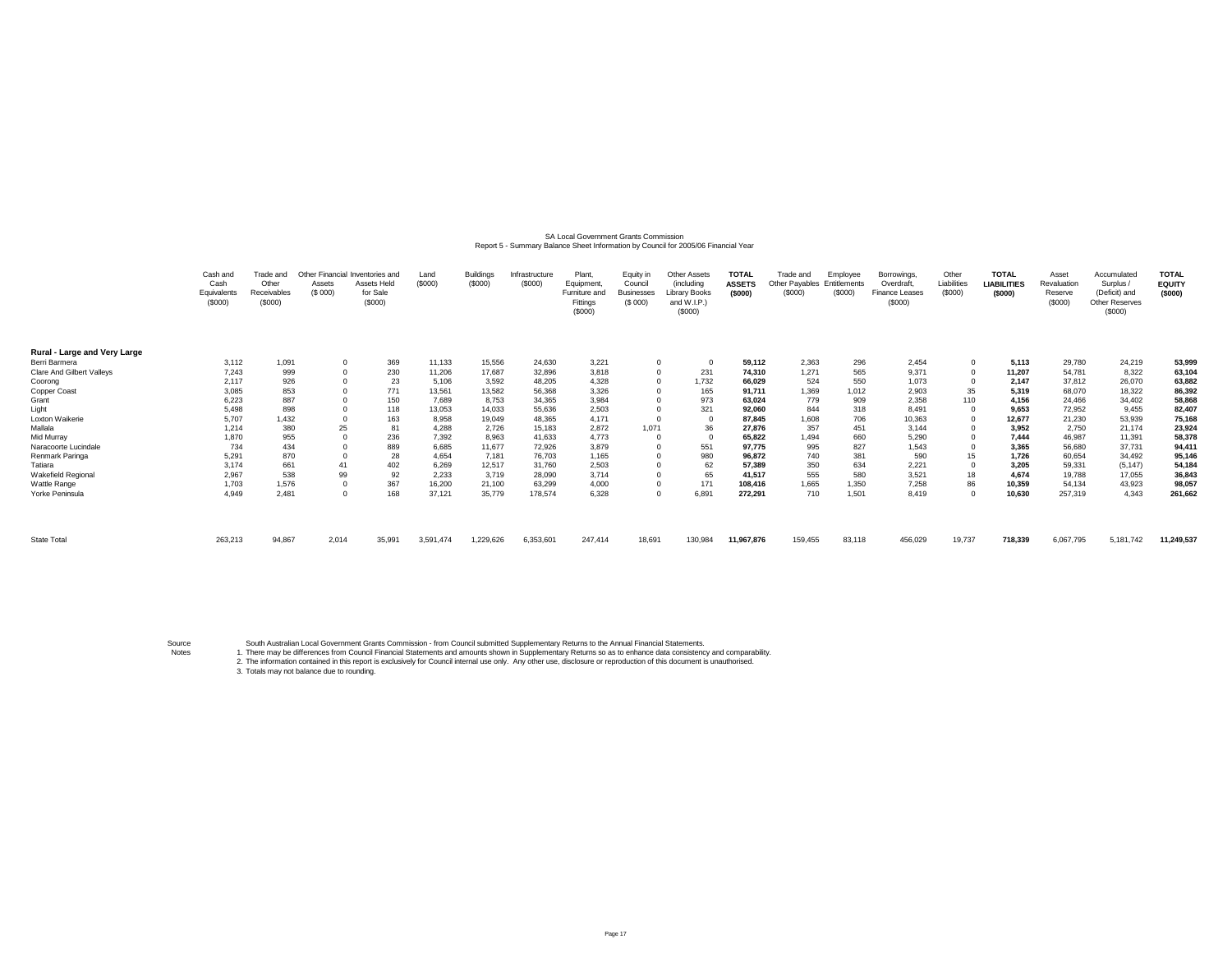### **Report 6– Council Rating Arrangements Glossary**

**Capital Value of Properties Within Council Area (as at 1st January 2005)**  Capital Value of Properties Within Council Area (as per The Office of the Valuer-General)

**Number of Rateable Residential Properties (as at 1st January 2005)**  Total Rateable Residential Properties (as per The Office of the Valuer-General)

# **Rating Basis - Capital, Site or Annual Value (CV, SV, AV)**

Basis of Valuation adopted by Council *As per Government Gazette* 

### **Minimum Rate**

Minimum Rate declared by Council for 2005-06 *As per Government Gazette* 

### **Fixed Charge**

Fixed Charge declared by Council for 2005-06 *As per Government Gazette* 

### **Percentage of General Rates Raised by Fixed Charge**

Fixed Charge (*See Above*) *multiply by* Number of Rateable Properties (*See Report 1*) *divide by* General Rates (*See Report 2*) *multiply by* 100

### **General & Other Rates**

Net General Rates and Other Rates *As per SA LGGC Supplementary Return/Financial Statements* 

### **General & Other Rates Increase/(Decrease) from 2004-05 to 2005-06**

Total Rates 2005/2006 *minus* Total Rates 2004-05 *divide by* Total Rates 2004-05 *multiply by* 100 *As per SA LGGC Supplementary Return/Financial Statements* 

# **General & Other Rates as a Percentage of Total Operating Revenue**

General & Other Rates *(See Above) divide* Total Operating Revenue *(See Report 1) multiply by* 100 *As per SA LGGC Supplementary Return/Financial Statements*

# **Total Residential General Rates and Residential Other Rates (excluding CWMS Rates)**

Residential General Rates and Residential Other Rates (excluding Community Wastewater Management System Rates)

*As per SA LGGC Supplementary Return/Financial Statements*

### **Total Residential General Rates and Residential Other Rates (excluding CWMS Rates) per rateable residential property**

Residential General Rates and Residential other Rates (excluding Community Wastewater Management System Rates) *(See Above) divide* Number of Rateable Residential Properties *(See Above) multiply by* 100 *As per SA LGGC Supplementary Return/Financial Statements and The Office of the Valuer-General*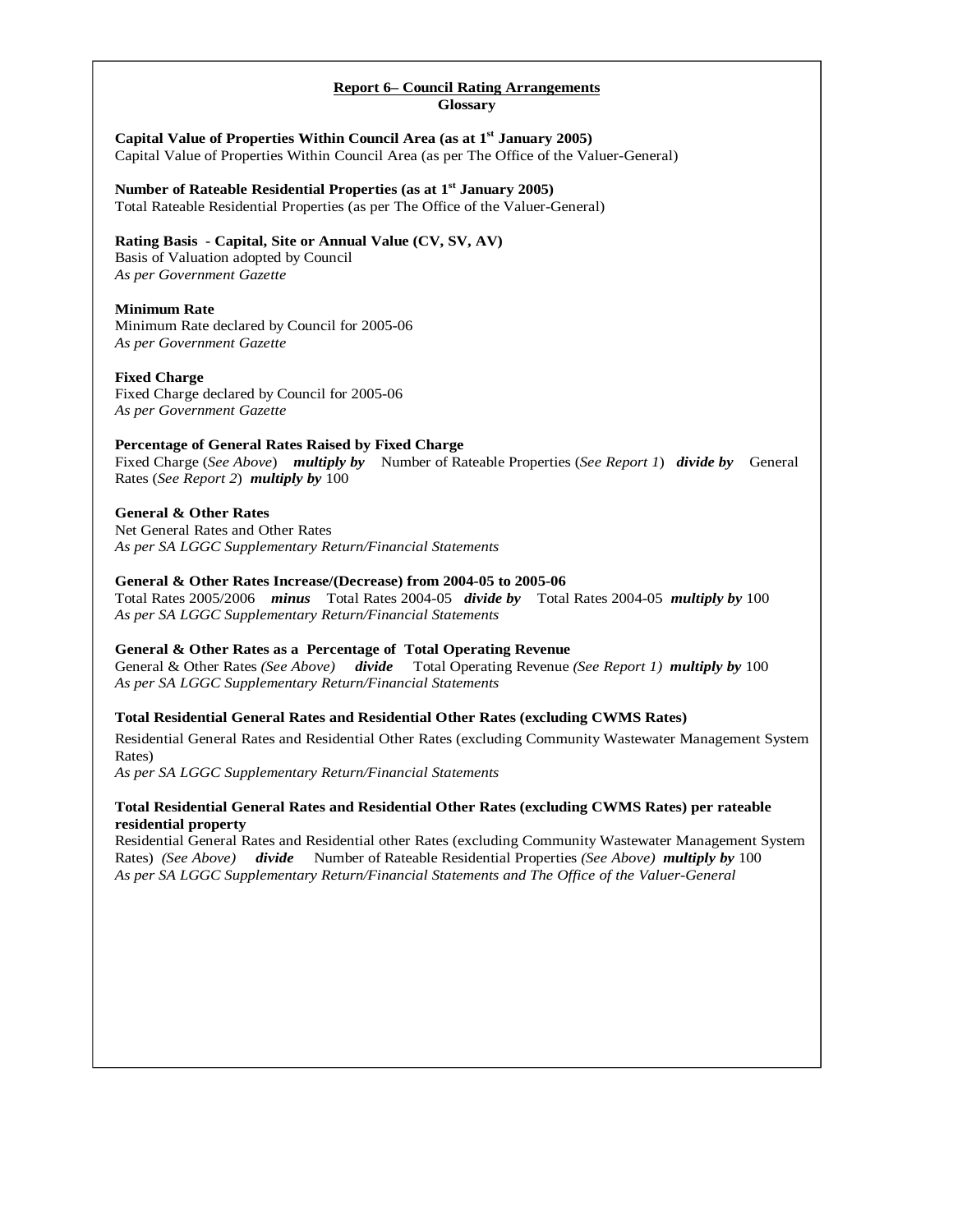#### SA Local Government Grants CommissionReport 6 - Council Rating Arrangements for 2005/06 Financial Year

|                                                  | (3) Capital Value<br>of Properties<br>within Council | Number of<br>Rateable<br>Residential         | Rating Basis -<br>Capital, Site or<br>Annual Value | Minimum<br>Rate<br>$(\$)$ | <b>Fixed Charge</b><br>(3) | % of General<br>Rates raised<br>by Fixed | General<br>and<br>Other | General and<br>Other Rates as<br>a % Total | <b>Total Rate</b><br>Revenue<br>Increase /       | <b>Total Residential</b><br>General Rates and<br><b>Residential Other</b> | <b>Total Residential</b><br>General Rates and<br><b>Residential Other</b>          |
|--------------------------------------------------|------------------------------------------------------|----------------------------------------------|----------------------------------------------------|---------------------------|----------------------------|------------------------------------------|-------------------------|--------------------------------------------|--------------------------------------------------|---------------------------------------------------------------------------|------------------------------------------------------------------------------------|
|                                                  | Area as at 1st<br>January 2005<br>$($$ mill)         | Properties<br>Area as at 1st<br>January 2005 | (CV, SV or AV)                                     |                           |                            | Charge<br>(% )                           | Rates<br>(\$000)        | Operating<br>Revenue<br>(% )               | (Decrease)<br>from 2004-05<br>to 2005-06<br>(% ) | Rates (excluding<br><b>CWMS Rates)</b><br>(\$000)                         | Rates (excluding<br>CWMS Rates) per<br>rateable residential<br>property<br>$($ \$) |
| Urban, Urban Fringe and Urban Regional           |                                                      |                                              |                                                    |                           |                            |                                          |                         |                                            |                                                  |                                                                           |                                                                                    |
| Adelaide<br>Adelaide Hills                       | 7,156<br>5,617                                       | 7,924<br>12,066                              | AV<br><b>CV</b>                                    |                           | 220                        | 15                                       | 54,119<br>19,460        | 49<br>74                                   | 4.0<br>6.0                                       | 9,795<br>13,583                                                           | 1,236<br>1,126                                                                     |
| Alexandrina                                      | 4,167                                                | 9,666                                        | <b>CV</b>                                          | 540                       |                            |                                          | 16,812                  | 77                                         | 10.6                                             | 10,679                                                                    | 1,105                                                                              |
| Barossa                                          | 3,127                                                | 6,881                                        | <b>CV</b>                                          |                           | 200                        | 13                                       | 13,726                  | 72                                         | 8.2                                              | 5,597                                                                     | 813                                                                                |
| <b>Burnside</b>                                  | 9,019                                                | 17,995                                       | <b>CV</b>                                          | 530                       |                            |                                          | 21,888                  | 81                                         | 3.8                                              | 19,882                                                                    | 1,105                                                                              |
| Campbelltown                                     | 5,480                                                | 19,566                                       | <b>CV</b>                                          | 562                       |                            |                                          | 18,302                  | 81                                         | 7.7                                              | 16,852                                                                    | 861                                                                                |
| <b>Charles Sturt</b><br>Coober Pedy              | 14,114<br>78                                         | 45,390<br>1,230                              | <b>CV</b><br><b>CV</b>                             | 625                       | 280                        | 43                                       | 54,529<br>921           | 84<br>8                                    | 6.5<br>4.1                                       | 39,699<br>465                                                             | 875<br>378                                                                         |
| Gawler                                           | 1,896                                                | 7,733                                        | <b>CV</b>                                          | 600                       |                            |                                          | 8,676                   | 65                                         | 5.6                                              | 7,015                                                                     | 907                                                                                |
| <b>Holdfast Bay</b>                              | 6,746                                                | 16,608                                       | <b>CV</b>                                          | 585                       |                            |                                          | 18,079                  | 53                                         | 5.1                                              | 15,400                                                                    | 927                                                                                |
| Marion                                           | 9,594                                                | 34,166                                       | <b>CV</b>                                          | 612                       |                            |                                          | 37,500                  | 77                                         | 6.7                                              | 30,098                                                                    | 881                                                                                |
| Mitcham                                          | 8,660                                                | 24,634                                       | <b>CV</b>                                          | 584                       |                            |                                          | 27,417                  | 81                                         | 5.3                                              | 24,545                                                                    | 996                                                                                |
| Mount Barker<br>Norwood, Payneham And St. Peters | 3,038<br>6,444                                       | 8,348<br>15,956                              | <b>CV</b><br><b>CV</b>                             | 460<br>535                |                            |                                          | 15,068<br>18,556        | 70<br>75                                   | 5.2<br>7.3                                       | 8,726<br>15,176                                                           | 1,045<br>951                                                                       |
| Onkaparinga                                      | 14,949                                               | 57,938                                       | <b>CV</b>                                          |                           | 200                        | 19                                       | 64,883                  | 73                                         | 6.1                                              | 54,392                                                                    | 939                                                                                |
| Playford                                         | 5,148                                                | 25,510                                       | <b>CV</b>                                          |                           | 408                        | 36                                       | 29,184                  | 65                                         | 8.4                                              | 18,803                                                                    | 737                                                                                |
| Port Adelaide Enfield                            | 12,558                                               | 45,655                                       | <b>CV</b>                                          | 584                       |                            |                                          | 58,014                  | 80                                         | 9.5                                              | 34,200                                                                    | 749                                                                                |
| Prospect                                         | 2,926                                                | 8,523                                        | <b>CV</b>                                          | 605                       |                            |                                          | 10,233                  | 79                                         | 3.7                                              | 9,076                                                                     | 1,065                                                                              |
| Roxby Downs<br>Salisbury                         | 249<br>9,860                                         | 1,271<br>45,023                              | <b>CV</b><br><b>CV</b>                             | 590                       | 225                        | 20                                       | 6,298<br>45,139         | 77<br>67                                   | 17.3<br>7.6                                      | 4,188<br>35,132                                                           | 3,295<br>780                                                                       |
| <b>Tea Tree Gully</b>                            | 10,113                                               | 36,784                                       | <b>CV</b>                                          | 748                       |                            |                                          | 41,872                  | 77                                         | 4.4                                              | 35,880                                                                    | 975                                                                                |
| Unley                                            | 6,864                                                | 15,850                                       | CV                                                 | 475                       |                            |                                          | 22,235                  | 81                                         | 1.2                                              | 16,899                                                                    | 1,066                                                                              |
| Victor Harbor                                    | 2,294                                                | 6,082                                        | <b>CV</b>                                          |                           | 189                        | 13                                       | 8,873                   | 64                                         | 9.2                                              | 6,660                                                                     | 1,095                                                                              |
| Walkerville                                      | 1,525                                                | 3,016                                        | <b>CV</b>                                          | 643                       |                            |                                          | 3,872                   | 80                                         | 4.6                                              | 3,539                                                                     | 1,173                                                                              |
| <b>West Torrens</b>                              | 7,527                                                | 24,776                                       | <b>CV</b>                                          | 502                       |                            |                                          | 28,137                  | 71                                         | 15.0                                             | 17,412                                                                    | 703                                                                                |
| <b>Provincial Cities</b>                         |                                                      |                                              |                                                    |                           |                            |                                          |                         |                                            |                                                  |                                                                           |                                                                                    |
| <b>Mount Gambier</b><br>Murray Bridge            | 2,002<br>1,590                                       | 10,109<br>6,682                              | <b>CV</b><br><b>CV</b>                             | 545                       | 365                        | 38                                       | 9,981<br>9,274          | 67<br>49                                   | 5.8<br>8.8                                       | 7,308<br>5,799                                                            | 723<br>868                                                                         |
| Port Augusta                                     | 686                                                  | 6,048                                        | <b>SV</b>                                          | 695                       |                            |                                          | 6,866                   | 35                                         | 9.1                                              | 5,059                                                                     | 836                                                                                |
| Port Lincoln                                     | 1,567                                                | 5,844                                        | <b>SV</b>                                          |                           | 260                        | 24                                       | 6,477                   | 62                                         | 5.4                                              | 4,905                                                                     | 839                                                                                |
| Port Pirie                                       | 1,083                                                | 7,182                                        | <b>CV</b>                                          |                           | 270                        | 32                                       | 6,167                   | 50                                         | 6.8                                              | 3,837                                                                     | 534                                                                                |
| Whyalla                                          | 962                                                  | 10,127                                       | <b>SV</b>                                          |                           | 234                        | 32                                       | 8,222                   | 50                                         | 3.7                                              | 6,650                                                                     | 657                                                                                |
| <b>Rural - Small and Medium</b>                  |                                                      |                                              |                                                    |                           |                            |                                          |                         |                                            |                                                  |                                                                           |                                                                                    |
| Barunga West                                     | 661                                                  | 1,341                                        | <b>CV</b>                                          |                           | 200                        | 14                                       | 2,174                   | 69                                         | 6.0                                              | 735                                                                       | 548                                                                                |
| Ceduna                                           | 255                                                  | 1,166                                        | <b>SV</b><br><b>SV</b>                             |                           | 418                        | 23                                       | 2,494                   | 39                                         | 5.1                                              | 2,205                                                                     | 1,891                                                                              |
| Cleve<br>Elliston                                | 283<br>211                                           | 584<br>482                                   | <b>CV</b>                                          | 307                       | 320                        | 13                                       | 1,609<br>1,245          | 45<br>43                                   | 6.0<br>8.2                                       | 421<br>452                                                                | 721<br>939                                                                         |
| <b>Flinders Ranges</b>                           | 119                                                  | 695                                          | <b>CV</b>                                          | 365                       |                            |                                          | 760                     | 32                                         | 9.8                                              | 338                                                                       | 486                                                                                |
| Franklin Harbour                                 | 149                                                  | 519                                          | <b>SV</b>                                          | 255                       |                            |                                          | 773                     | 33                                         | 7.8                                              | 144                                                                       | 277                                                                                |
| Goyder                                           | 765                                                  | 1,349                                        | <b>CV</b>                                          |                           | 195                        | 9                                        | 3,056                   | 40                                         | 5.3                                              | 1,014                                                                     | 751                                                                                |
| Kangaroo Island<br>Karoonda East Murrav          | 821<br>150                                           | 2,528<br>237                                 | <b>CV</b><br><b>CV</b>                             | 120                       | 275                        | 18                                       | 5,536<br>715            | 56<br>34                                   | 30.3<br>2.0                                      | 2,156<br>93                                                               | 853<br>392                                                                         |
| Kimba                                            | 155                                                  | 313                                          | <b>SV</b>                                          | 125                       |                            |                                          | 927                     | 35                                         | 8.6                                              | 232                                                                       | 740                                                                                |
| Kingston                                         | 558                                                  | 1,079                                        | <b>CV</b>                                          | 370                       |                            |                                          | 2,668                   | 67                                         | 6.0                                              | 1,016                                                                     | 942                                                                                |
| Lehunte                                          | 143                                                  | 362                                          | <b>CV</b>                                          | 240                       |                            |                                          | 993                     | 29                                         | 3.0                                              | 166                                                                       | 460                                                                                |
| Lower Eyre Pen                                   | 950                                                  | 1,480                                        | CV                                                 |                           | 240                        | 13                                       | 3,120                   | 49                                         | 6.4                                              | 1,137                                                                     | 768                                                                                |
| Mount Remarkable<br>Northern Areas               | 360                                                  | 1,270                                        | <b>SV</b>                                          |                           | 200                        | 18                                       | 1,687                   | 42                                         | 2.0                                              | 607                                                                       | 478                                                                                |
| Orroroo/Carrieton                                | 1,016<br>127                                         | 1,468<br>328                                 | <b>CV</b><br>CV                                    |                           | 120<br>150                 | $\overline{7}$<br>11                     | 2,467<br>496            | 41<br>22                                   | 5.4<br>8.9                                       | 1,497<br>135                                                              | 1,020<br>410                                                                       |
| Peterborough                                     | 119                                                  | 941                                          | <b>CV</b>                                          |                           | 230                        | 30                                       | 789                     | 31                                         | 9.4                                              | 532                                                                       | 565                                                                                |
| Robe                                             | 606                                                  | 1,042                                        | <b>CV</b>                                          | 458                       |                            |                                          | 2,292                   | 62                                         | 14.4                                             | 1,009                                                                     | 968                                                                                |
| Southern Mallee                                  | 344                                                  | 611                                          | CV                                                 | 280                       |                            |                                          | 2,081                   | 44                                         | 8.8                                              | 330                                                                       | 540                                                                                |
| <b>Streaky Bay</b>                               | 245                                                  | 868                                          | <b>SV</b>                                          |                           | 360                        | 20                                       | 1,655                   | 38                                         | 9.6                                              | 763                                                                       | 879                                                                                |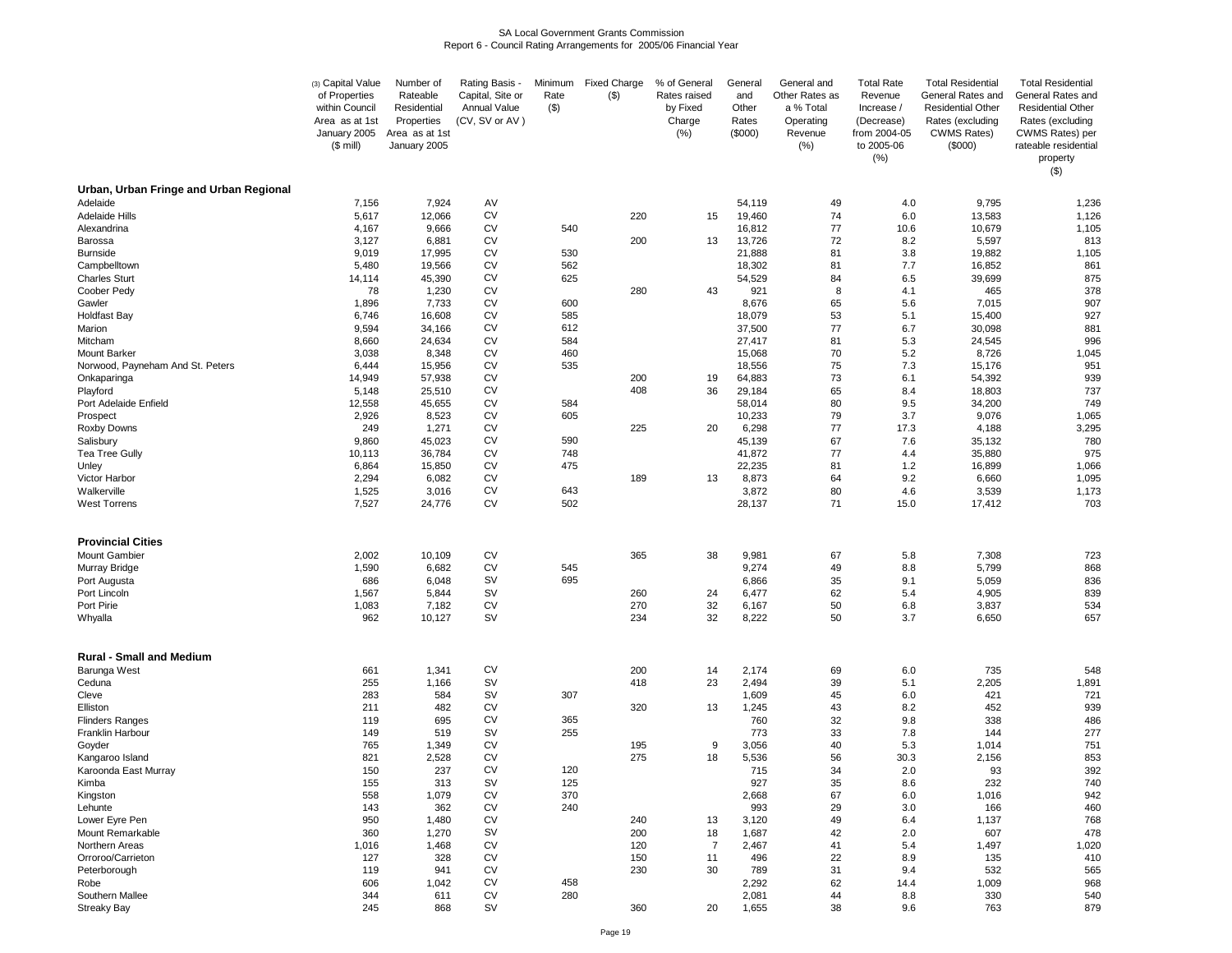#### SA Local Government Grants CommissionReport 6 - Council Rating Arrangements for 2005/06 Financial Year

|                              | (3) Capital Value<br>of Properties<br>within Council<br>Area as at 1st<br>January 2005<br>$($$ mill) | Number of<br>Rateable<br>Residential<br>Properties<br>Area as at 1st<br>January 2005 | Rating Basis -<br>Capital, Site or<br><b>Annual Value</b><br>(CV, SV or AV) | Minimum<br>Rate<br>$($ \$) | <b>Fixed Charge</b><br>$($ \$) | % of General<br>Rates raised<br>by Fixed<br>Charge<br>(%) | General<br>and<br>Other<br>Rates<br>(\$000) | General and<br>Other Rates as<br>a % Total<br>Operating<br>Revenue<br>(% ) | <b>Total Rate</b><br>Revenue<br>Increase /<br>(Decrease)<br>from 2004-05<br>to 2005-06<br>(% ) | <b>Total Residential</b><br>General Rates and<br><b>Residential Other</b><br>Rates (excluding<br><b>CWMS Rates)</b><br>(\$000) | <b>Total Residential</b><br>General Rates and<br><b>Residential Other</b><br>Rates (excluding<br>CWMS Rates) per<br>rateable residential<br>property<br>$($ \$) |
|------------------------------|------------------------------------------------------------------------------------------------------|--------------------------------------------------------------------------------------|-----------------------------------------------------------------------------|----------------------------|--------------------------------|-----------------------------------------------------------|---------------------------------------------|----------------------------------------------------------------------------|------------------------------------------------------------------------------------------------|--------------------------------------------------------------------------------------------------------------------------------|-----------------------------------------------------------------------------------------------------------------------------------------------------------------|
| Tumby Bay                    | 501                                                                                                  | 939                                                                                  | <b>SV</b>                                                                   |                            | 280                            | 15                                                        | 2,259                                       | 54                                                                         | 6.6                                                                                            | 741                                                                                                                            | 789                                                                                                                                                             |
| Yankalilla                   | 1,111                                                                                                | 2,551                                                                                | <b>CV</b>                                                                   | 550                        |                                |                                                           | 5,289                                       | 78                                                                         | 14.1                                                                                           | 3,201                                                                                                                          | 1,255                                                                                                                                                           |
| Rural - Large and Very Large |                                                                                                      |                                                                                      |                                                                             |                            |                                |                                                           |                                             |                                                                            |                                                                                                |                                                                                                                                |                                                                                                                                                                 |
| Berri Barmera                | 987                                                                                                  | 3,783                                                                                | ${\sf CV}$                                                                  | 500                        |                                |                                                           | 6,148                                       | 65                                                                         | 7.9                                                                                            | 2,051                                                                                                                          | 542                                                                                                                                                             |
| Clare And Gilbert Valleys    | 1,668                                                                                                | 2,611                                                                                | CV                                                                          | 445                        |                                |                                                           | 6,014                                       | 61                                                                         | 10.7                                                                                           | 1,755                                                                                                                          | 672                                                                                                                                                             |
| Coorong                      | 907                                                                                                  | 1,817                                                                                | CV                                                                          |                            | 250                            | 12                                                        | 4,072                                       | 43                                                                         | 4.6                                                                                            | 942                                                                                                                            | 518                                                                                                                                                             |
| Copper Coast                 | 1,685                                                                                                | 6,144                                                                                | <b>CV</b>                                                                   |                            | 218                            | 22                                                        | 6,575                                       | 51                                                                         | 11.0                                                                                           | 4,197                                                                                                                          | 683                                                                                                                                                             |
| Grant                        | 1,494                                                                                                | 2,118                                                                                | CV                                                                          | 382                        |                                |                                                           | 4,794                                       | 53                                                                         | 7.9                                                                                            | 892                                                                                                                            | 421                                                                                                                                                             |
| Light                        | 1,962                                                                                                | 3,332                                                                                | <b>CV</b>                                                                   | 550                        |                                |                                                           | 8,516                                       | 80                                                                         | 11.2                                                                                           | 3,202                                                                                                                          | 961                                                                                                                                                             |
| Loxton Waikerie              | 1,271                                                                                                | 3,801                                                                                | <b>CV</b>                                                                   | 340                        |                                |                                                           | 7,001                                       | 51                                                                         | 0.1                                                                                            | 2,510                                                                                                                          | 660                                                                                                                                                             |
| Mallala                      | 945                                                                                                  | 2,291                                                                                | <b>CV</b>                                                                   | 475                        |                                |                                                           | 4,019                                       | 65                                                                         | 6.4                                                                                            | 2,459                                                                                                                          | 1,073                                                                                                                                                           |
| Mid Murray                   | 1,406                                                                                                | 4,688                                                                                | CV                                                                          | 364                        |                                |                                                           | 6,134                                       | 53                                                                         | 6.8                                                                                            | 4,195                                                                                                                          | 895                                                                                                                                                             |
| Naracoorte Lucindale         | 1,620                                                                                                | 2,534                                                                                | CV                                                                          | 150                        |                                |                                                           | 6,825                                       | 64                                                                         | 5.6                                                                                            | 2,215                                                                                                                          | 874                                                                                                                                                             |
| Renmark Paringa              | 1,032                                                                                                | 2,961                                                                                | SV                                                                          | 345                        |                                |                                                           | 4,061                                       | 57                                                                         | 12.4                                                                                           | 1,086                                                                                                                          | 367                                                                                                                                                             |
| Tatiara                      | 1,515                                                                                                | 1,767                                                                                | <b>CV</b>                                                                   | 220                        |                                |                                                           | 6,311                                       | 68                                                                         | 8.9                                                                                            | 1,448                                                                                                                          | 819                                                                                                                                                             |
| Wakefield Regional           | 1,301                                                                                                | 2,062                                                                                | CV                                                                          |                            | 160                            | 9                                                         | 4,075                                       | 51                                                                         | 21.4                                                                                           | 1,084                                                                                                                          | 526                                                                                                                                                             |
| Wattle Range                 | 2,293                                                                                                | 4,253                                                                                | CV                                                                          | 400                        |                                |                                                           | 10,017                                      | 68                                                                         | 5.3                                                                                            | 3,492                                                                                                                          | 821                                                                                                                                                             |
| Yorke Peninsula              | 3,376                                                                                                | 8,239                                                                                | <b>CV</b>                                                                   |                            | 240                            | 25                                                        | 8,599                                       | 50                                                                         | 6.9                                                                                            | 4,462                                                                                                                          | 542                                                                                                                                                             |
| <b>State Total</b>           | 200,152                                                                                              | 619,137                                                                              |                                                                             |                            |                                |                                                           | 829,025                                     |                                                                            |                                                                                                | 542,165                                                                                                                        |                                                                                                                                                                 |
| State Average                |                                                                                                      |                                                                                      |                                                                             | 457                        | 248                            | 20                                                        |                                             | 66                                                                         | 7.0                                                                                            |                                                                                                                                | 843                                                                                                                                                             |

Source South Australian Local Government Grants Commission - from Council submitted Supplementary Returns to the Annual Financial Statements.

Notes 1. There may be differences from Council Financial Statements and amounts shown in Supplementary Returns so as to enhance data consistency and comparability.

2. The information contained in this report is exclusively for Council internal use only. Any other use, disclosure or reproduction of this document is unauthorised.

3. Capital values as a 1st January 2005 are shown here (as distinct from later data that is now available) on the basis that Council rating decisions for 2005-06 predominately would have been based on January 2005 data.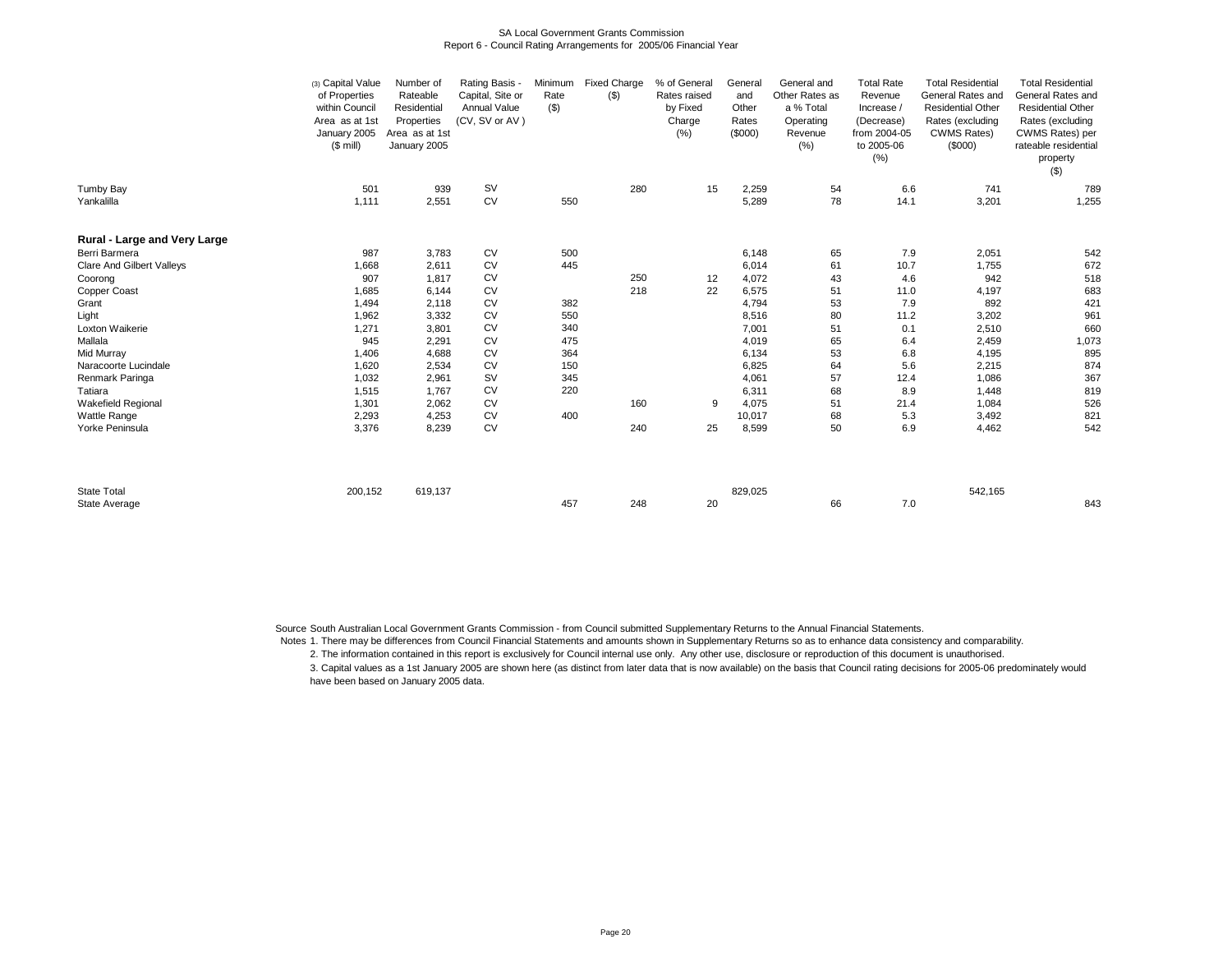### **Report 7 - Net Financial Liabilities Glossary**

### **Total Liabilities**

Includes:

Trade and Other Payables, Employee Entitlements, Borrowings, Overdraft, Finance Leases, Other Liabilities

*As per SA LGGC Supplementary Return/Financial Statements*

### **Cash and Cash Equivalents**

Includes:

Cash at Bank, Cash with LGFA, Deposits / Investments with - LGFA, Banks and other Financial Institutions

*As per SA LGGC Supplementary Return/Financial Statements* 

### **Trade and Other Receivables**

Includes:

Rates debtors, Interest Receivable, Receivables related to sale of Non Current Assets, Loans to Community Groups, Prepayments, Other Debtors / Receivables / Accrued Income

 *As per SA LGGC Supplementary Return/Financial Statements*

### **Other Financial Assets**

Includes: Securities with Government authorities, Other Investments (excluding equity held in Council businesses and excluding Inventories and Land Held for Sale), Other Current Assets (excluding Inventories)  *As per SA LGGC Supplementary Return/Financial Statements* 

### **Total Financial Assets**

Cash and Cash Equivalents (as above) *plus* Trade and Other Receivables (as above) *plus* Other Financial Assets (as above)

 *As per SA LGGC Supplementary Return/Financial Statements*

**Net Financial Liabilities**<br>Total Liabilities (as above) *minus* Total Financial Assets (as above)  *As per SA LGGC Supplementary Return/Financial Statements*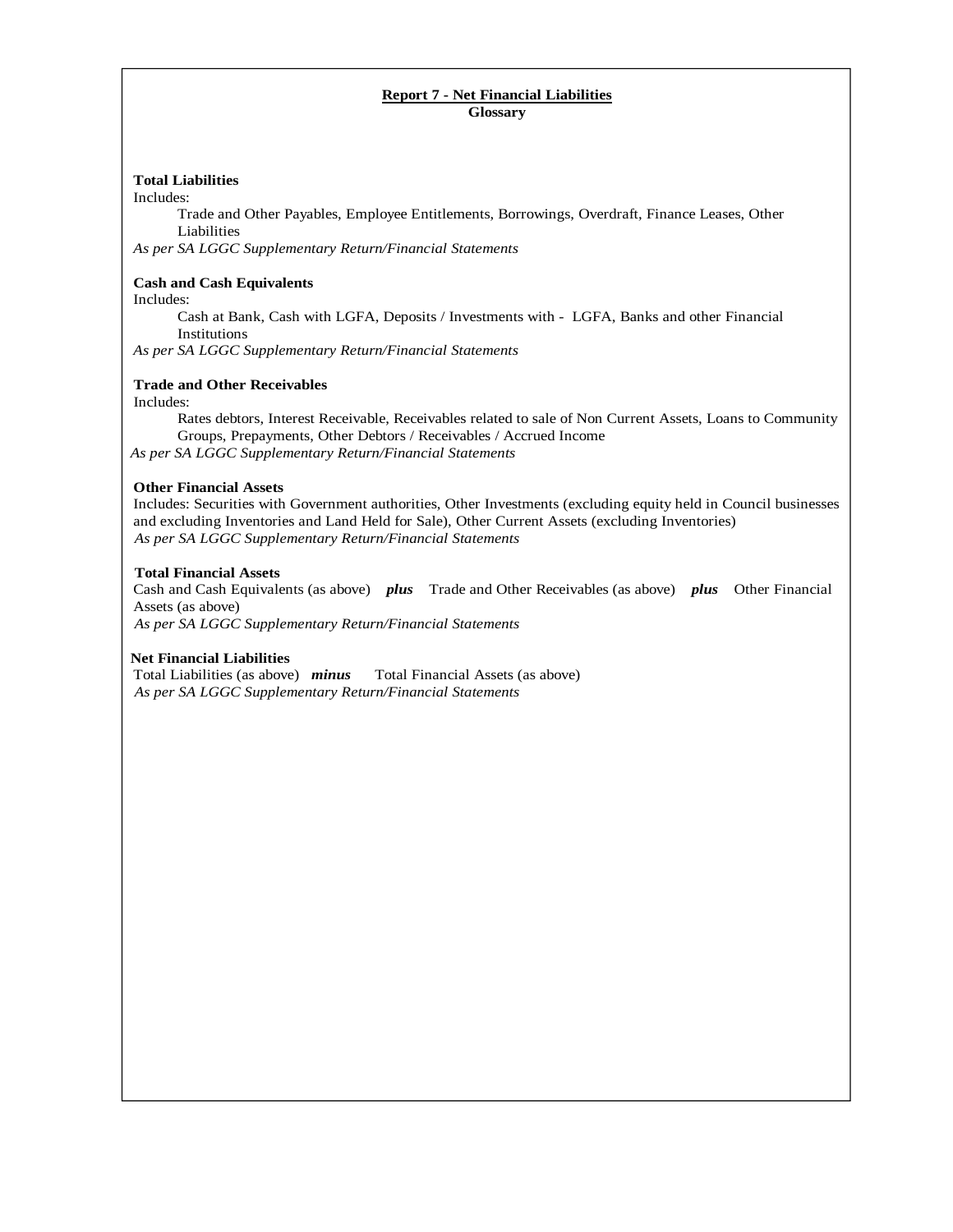# SA Local Government Grants Commission Report 7 - Net Financial Liabilities By Council for 2005/06 Financial Year

|                                        | <b>Total Liabilities</b> | Cash and               | Trade and              | Other                    | Total                    | $(3)$ Net              |
|----------------------------------------|--------------------------|------------------------|------------------------|--------------------------|--------------------------|------------------------|
|                                        | (\$000)                  | Cash                   | Other                  | Financial                | <b>Financial</b>         | <b>Financial</b>       |
|                                        |                          | Equivalents<br>(\$000) | Receivables<br>(\$000) | Assets<br>(\$000)        | <b>Assets</b><br>(\$000) | Liabilities<br>(\$000) |
|                                        |                          |                        |                        |                          |                          |                        |
|                                        |                          |                        |                        |                          |                          |                        |
| Urban, Urban Fringe and Urban Regional |                          |                        |                        |                          |                          |                        |
| Adelaide                               | 52.688                   | 2.769                  | 7.551                  | $\mathbf 0$              | 10,320                   | 42,368                 |
| <b>Adelaide Hills</b>                  | 9,994                    | 1,166                  | 1,955                  | 0                        | 3,121                    | 6,873                  |
| Alexandrina                            | 16,090                   | 5,937                  | 1,359                  | 66                       | 7,362                    | 8,728                  |
| Barossa                                | 16,941                   | 12,521                 | 2,348                  | $\Omega$                 | 14,869                   | 2.072                  |
| <b>Burnside</b>                        | 7,100                    | 630                    | 590                    | 300                      | 1,520                    | 5,580                  |
| Campbelltown                           | 5,019                    | 7.437                  | 1,472                  | 13                       | 8,922                    | (3,903)                |
| <b>Charles Sturt</b>                   | 41,648                   | 1,458                  | 2,448                  | $\pmb{0}$                | 3,906                    | 37,742                 |
| Coober Pedy                            | 4,145                    | 1,452                  | 634                    | $\mathbf 0$              | 2,086                    | 2,059                  |
| Gawler                                 | 9,031                    | 924                    | 1,284                  | $\mathbf 0$              | 2,208                    | 6,823                  |
| <b>Holdfast Bay</b>                    | 28,587                   | 10,240                 | 4,979                  | $\mathbf 0$              | 15,219                   | 13,368                 |
| Marion                                 | 17,644                   | 7,552                  | 1,841                  | 8                        | 9,401                    | 8,243                  |
| Mitcham                                | 13,621                   | 11,228                 | 2,296                  | $\mathbf 0$              | 13,524                   | 97                     |
| Mount Barker                           | 5,097                    | 6,994                  | 1,848                  | $\Omega$                 | 8,842                    | (3,745)                |
| Norwood, Payneham And St. Peters       | 24,741                   | 5,741                  | 1,970                  | 91                       | 7,802                    | 16,939                 |
| Onkaparinga                            | 36,847                   | 4,056                  | 6,402                  | $\mathbf 0$              | 10,458                   | 26,389                 |
| Playford                               | 44,396                   | 3,288                  | 5,768                  | $\mathbf 0$              | 9,056                    | 35,340                 |
| Port Adelaide Enfield                  | 48,022                   | 18,881                 | 2,973                  | $\mathbf 0$              | 21,854                   | 26,168                 |
| Prospect                               | 4,693                    | 2,146                  | 598                    | 27                       | 2,771                    | 1,922                  |
| Roxby Downs                            | 1,723                    | 4,858                  | 1,715                  | $\mathbf 0$              | 6,573                    | (4, 850)               |
| Salisbury                              | 40,100                   | 5,932                  | 5,079                  | 0                        | 11,011                   | 29,089                 |
| Tea Tree Gully                         | 20,279                   | 4,517                  | 2,197                  | 136                      | 6,850                    | 13,429                 |
| Unley                                  | 20,084                   | 8,139                  | 2,284                  | 97                       | 10,520                   | 9,564                  |
| Victor Harbor                          | 16,953                   | 8,158                  | 982                    | $\mathbf 0$              | 9,140                    | 7,813                  |
| Walkerville                            | 4,051                    | 1,538                  | 1,731                  | 84                       | 3,353                    | 698                    |
| <b>West Torrens</b>                    | 31,847                   | 3,213                  | 2,767                  | 873                      | 6,853                    | 24,994                 |
|                                        |                          |                        |                        |                          |                          |                        |
| <b>Provincial Cities</b>               |                          |                        |                        |                          |                          |                        |
| Mount Gambier                          | 6,686                    | 6,836                  | 923                    | 0                        |                          | (1,073)                |
|                                        |                          |                        |                        |                          | 7,759                    |                        |
| Murray Bridge                          | 18,226<br>10,599         | 6,345                  | 2.146                  | $\mathbf 0$<br>$\pmb{0}$ | 8,491                    | 9,735<br>5,867         |
| Port Augusta<br>Port Lincoln           | 2.646                    | 3,850<br>4,253         | 882<br>1,349           | 27                       | 4,732<br>5,629           | (2,983)                |
| Port Pirie                             | 4,696                    | 6,951                  | 643                    | 41                       | 7,635                    |                        |
|                                        | 6,051                    | 7,058                  | 1,794                  | 0                        | 8,851                    | (2,939)                |
| Whyalla                                |                          |                        |                        |                          |                          | (2,801)                |
|                                        |                          |                        |                        |                          |                          |                        |
| <b>Rural - Small and Medium</b>        |                          |                        |                        |                          |                          |                        |
| Barunga West                           | 2.441                    | 946                    | 186                    | 26                       | 1.158                    | 1.283                  |
| Ceduna                                 | 2.646                    | 1.170                  | 443                    | $\mathbf 0$              | 1,613                    | 1,033                  |
| Cleve                                  | 676                      | 751                    | 133                    | $\mathbf 0$              | 884                      | (208)                  |
| Elliston                               | 382                      | 828                    | 139                    | $\mathbf 0$              | 967                      | (585)                  |
| <b>Flinders Ranges</b>                 | 2,171                    | 1,872                  | 171                    | 22                       | 2,064                    | 107                    |
| Franklin Harbour                       | 488                      | 422                    | 141                    | $\mathbf 0$              | 563                      | (75)                   |
| Goyder<br>Kangaroo Island              | 2,540<br>5,409           | 1,169<br>3,229         | 649<br>738             | 39<br>0                  | 1,857<br>3,967           | 683<br>1,442           |
|                                        | 630                      | 1,966                  | 188                    | $\mathbf 0$              | 2,154                    | (1,524)                |
| Karoonda East Murray<br>Kimba          | 1,132                    | 563                    | 199                    | $\mathbf 0$              | 763                      | 369                    |
| Kingston                               | 4,770                    | 900                    | 282                    | 0                        | 1,183                    | 3,587                  |
| Lehunte                                | 316                      | 2,146                  | 175                    | 0                        | 2,321                    | (2,006)                |
|                                        | 3,179                    | 3,231                  | 427                    | $\mathbf 0$              | 3,658                    | (479)                  |
| Lower Eyre Pen<br>Mount Remarkable     | 1,537                    | 1,467                  | 337                    | 0                        | 1,804                    | (267)                  |
| Northern Areas                         | 4,233                    | 1,378                  | 505                    | 0                        | 1,883                    | 2,350                  |
| Orroroo/Carrieton                      | 1,068                    | 1,489                  | 94                     | 0                        | 1,583                    | (515)                  |
| Peterborough                           | 1,183                    | 1,921                  | 82                     | 0                        | 2,003                    | (820)                  |
| Robe                                   | 5,685                    | 896                    | 488                    | 0                        | 1,384                    | 4,301                  |
| Southern Mallee                        | 2,550                    | 960                    | 194                    | 0                        | 1,154                    | 1,396                  |
| <b>Streaky Bay</b>                     | 2,263                    | 1,423                  | 417                    | 0                        | 1,839                    | 423                    |
| <b>Tumby Bay</b>                       | 1,151                    | 2,212                  | 266                    | 0                        | 2,478                    | (1, 327)               |
| Yankalilla                             | 6,019                    | 1,318                  | 824                    | $\Omega$                 | 2,142                    | 3,877                  |
|                                        |                          |                        |                        |                          |                          |                        |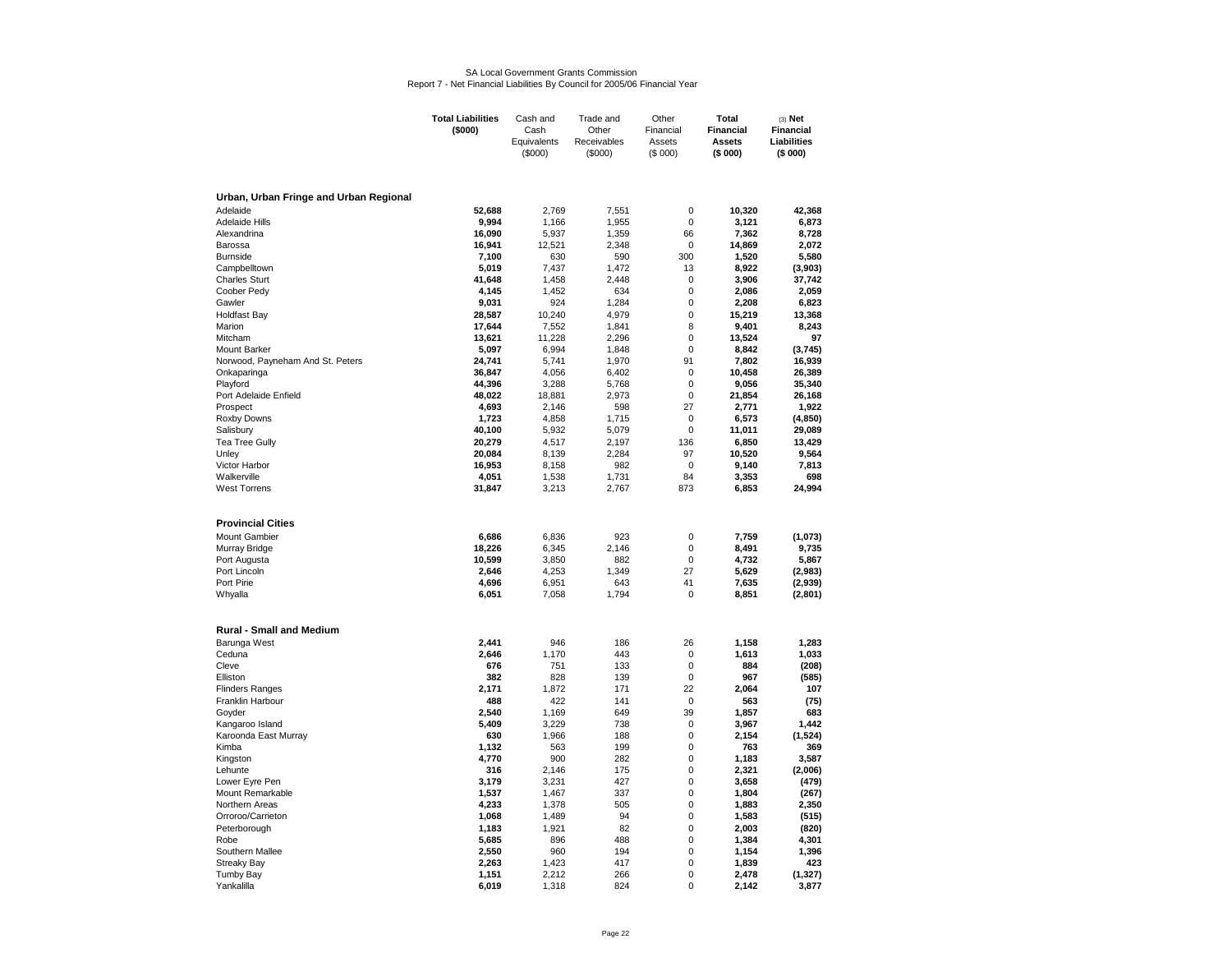#### SA Local Government Grants CommissionReport 7 - Net Financial Liabilities By Council for 2005/06 Financial Year

|                                  | Total Liabilities<br>(\$000) | Cash and<br>Cash<br>Equivalents<br>(\$000) | Trade and<br>Other<br>Receivables<br>(\$000) | Other<br>Financial<br>Assets<br>(S 000) | Total<br><b>Financial</b><br><b>Assets</b><br>(\$000) | $(3)$ Net<br><b>Financial</b><br>Liabilities<br>(\$000) |
|----------------------------------|------------------------------|--------------------------------------------|----------------------------------------------|-----------------------------------------|-------------------------------------------------------|---------------------------------------------------------|
| Rural - Large and Very Large     |                              |                                            |                                              |                                         |                                                       |                                                         |
| Berri Barmera                    | 5,113                        | 3,112                                      | 1,091                                        | 0                                       | 4,203                                                 | 910                                                     |
| <b>Clare And Gilbert Valleys</b> | 11,207                       | 7,243                                      | 999                                          | 0                                       | 8,242                                                 | 2,965                                                   |
| Coorong                          | 2,147                        | 2,117                                      | 926                                          | 0                                       | 3,043                                                 | (896)                                                   |
| Copper Coast                     | 5,319                        | 3,085                                      | 853                                          | 0                                       | 3,938                                                 | 1,381                                                   |
| Grant                            | 4,156                        | 6,223                                      | 887                                          | 0                                       | 7,110                                                 | (2,954)                                                 |
| Light                            | 9,653                        | 5,498                                      | 898                                          | 0                                       | 6,396                                                 | 3,257                                                   |
| Loxton Waikerie                  | 12,677                       | 5,707                                      | 1,432                                        | 0                                       | 7,139                                                 | 5,538                                                   |
| Mallala                          | 3,952                        | 1,214                                      | 380                                          | 25                                      | 1,619                                                 | 2,333                                                   |
| Mid Murray                       | 7,444                        | 1,870                                      | 955                                          | 0                                       | 2,825                                                 | 4,619                                                   |
| Naracoorte Lucindale             | 3,365                        | 734                                        | 434                                          | 0                                       | 1,169                                                 | 2,196                                                   |
| Renmark Paringa                  | 1,726                        | 5,291                                      | 870                                          | 0                                       | 6,161                                                 | (4, 435)                                                |
| Tatiara                          | 3,205                        | 3,174                                      | 661                                          | 41                                      | 3,876                                                 | (671)                                                   |
| Wakefield Regional               | 4,674                        | 2,967                                      | 538                                          | 99                                      | 3,604                                                 | 1,070                                                   |
| <b>Wattle Range</b>              | 10,359                       | 1.703                                      | 1,576                                        | 0                                       | 3,279                                                 | 7,080                                                   |
| Yorke Peninsula                  | 10,630                       | 4,949                                      | 2,481                                        | 0                                       | 7,430                                                 | 3,199                                                   |
|                                  |                              |                                            |                                              |                                         |                                                       |                                                         |
| <b>State Total</b>               | 718,339                      | 263,213                                    | 94,867                                       | 2,014                                   | 360,094                                               | 358,245                                                 |

**Notes** 

| Source | South Australian Local Government Grants Commission - from Council submitted Supplementary Returns to the Annual |
|--------|------------------------------------------------------------------------------------------------------------------|
|        | Financial Statements.                                                                                            |

- 3.Net Financial Liabilities equals Total Liabilities less Cash and Cash Equivalents, Trade and Other Receivables and Other Financial Assets (with Other Financial Assets excluding Equity in Council Businesses)
- 4. Totals may not balance due to rounding.

<sup>1.</sup> There may be differences from Council Financial Statements and amounts shown in Supplementary Returns so as to enhance data consistency and comparability.

<sup>2.</sup>  The information contained in this report is exclusively for Council internal use only. Any other use, disclosure or reproduction of this document is unauthorised.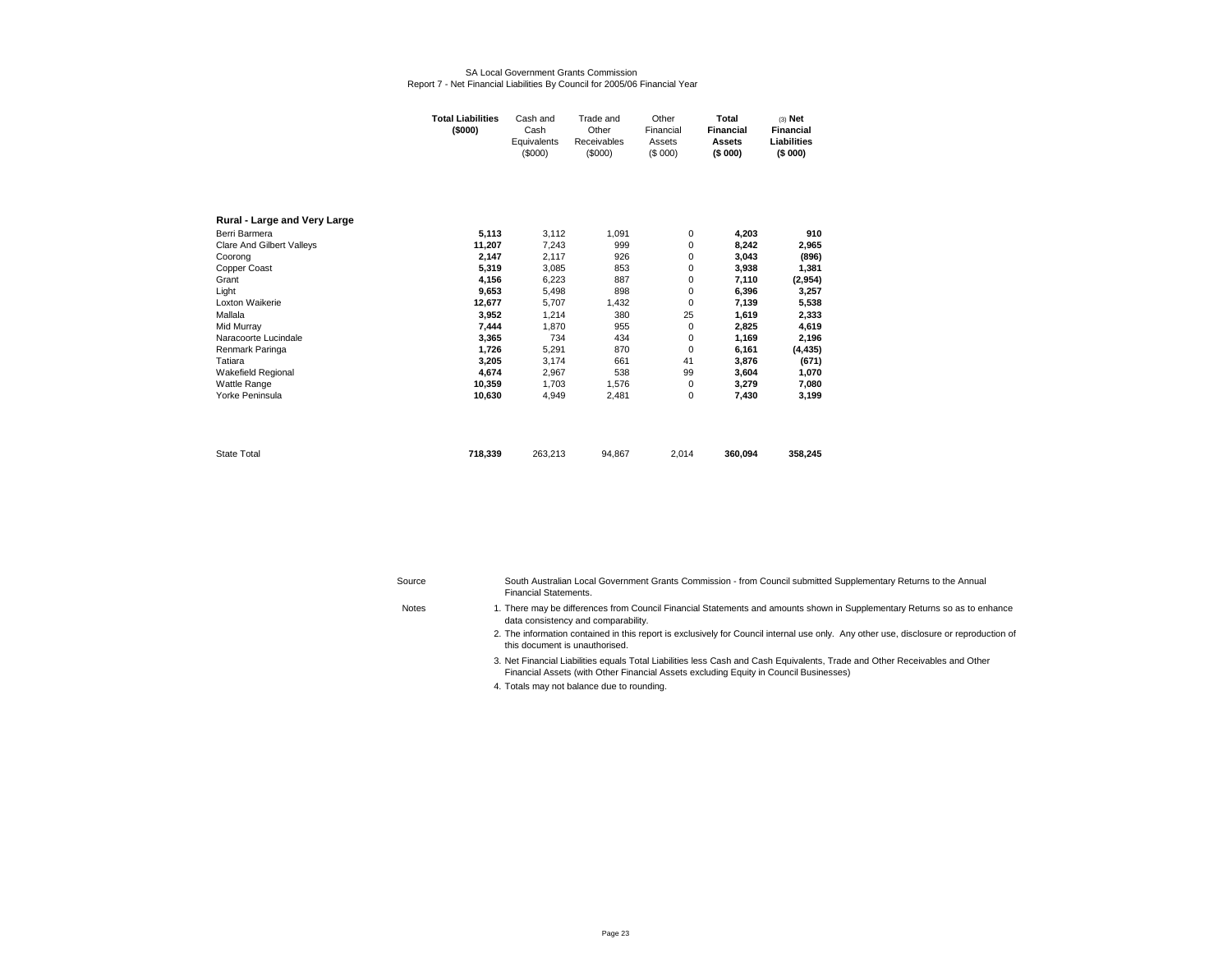### **Report 8 – Key Financial Indicators Glossary**

### **Operating Surplus / (Deficit)**

Total Operating Revenue (Excluding Gain on Disposal of Assets) *minus* Total Operating Expenses (Excluding Book Loss on Revaluation of Assets and/ or Disposal of Assets *As per SA LGGC Supplementary Return/Financial Statements* 

#### **Operating Surplus Ratio**

 Operating Surplus / (Deficit) *(See Above) divide* General and Other Rates (Excluding revenue from Catchment Water Management Levy – Now NRM Levy) *multiply by* 100  *As per SA LGGC Supplementary Return/Financial Statements*

### **Net Financial Liabilities**

Total Liabilities (see report 7) *minus* Total Financial Assets (Excluding Equity Held in Council Business) (see report 7)  *As per SA LGGC Supplementary Return/Financial Statements* 

### **Net Financial Liabilities Ratio**

 Net Financial Liabilities *divide* Total Operating Revenue (Excluding Gain on Disposal of Assets and revenue from Catchment Water Management Levy – Now NRM Levy) (See Report 2) *multiply by* 100  *As per SA LGGC Supplementary Return/Financial Statements* 

#### **Interest Cover Ratio**

Interest Expense (see report 3) *minus* Interest Revenue (see report 2) *divide by*  Total Operating Revenue (Excluding revenue from Catchment Water Management Levy – Now NRM Levy and excluding Interest Revenue)  *As per SA LGGC Supplementary Return/Financial Statements*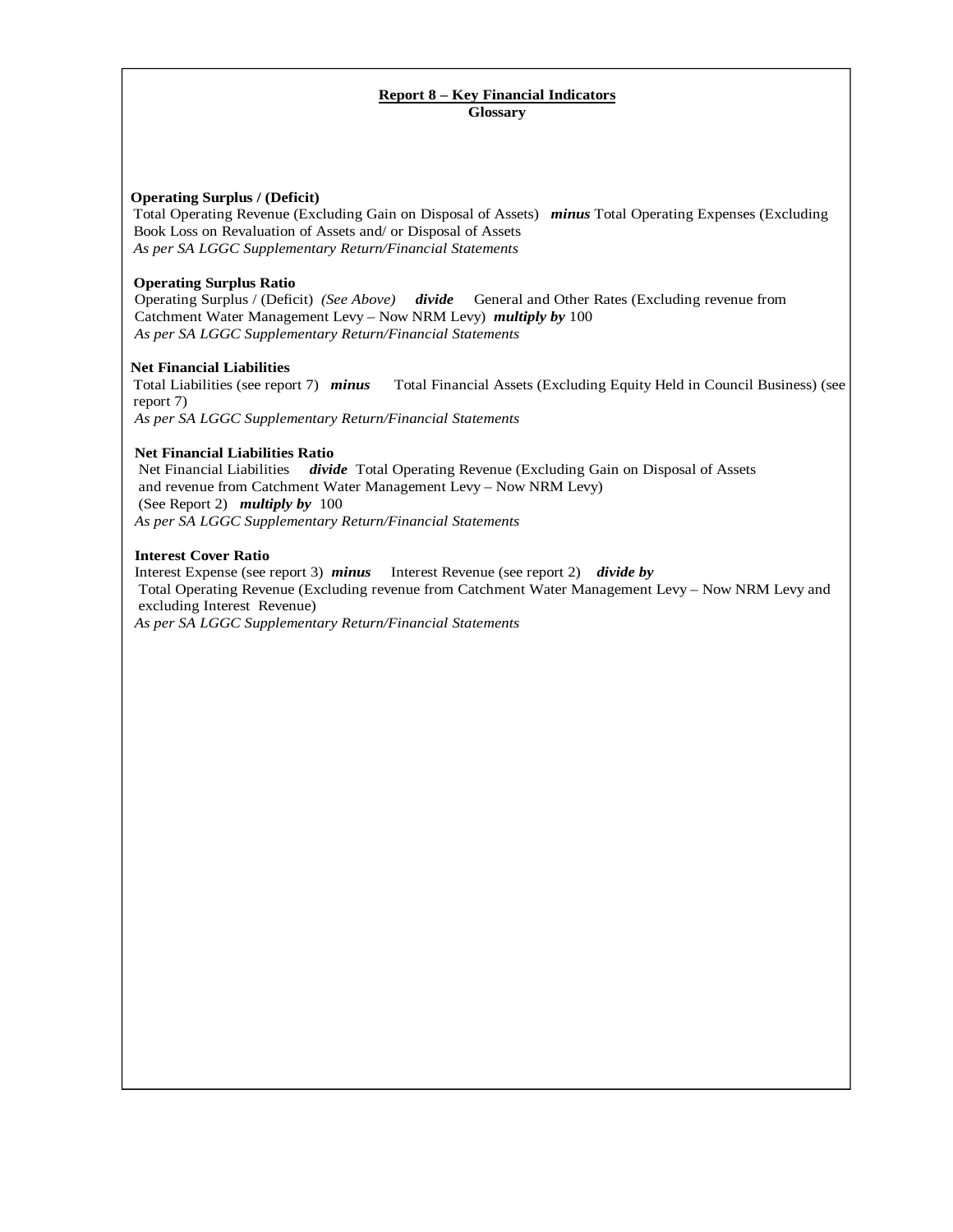#### SA Local Government Grants CommissionReport 8 - Key Financial Indicators for 2005/06 Financial Year

| Surplus /<br>Surplus Ratio<br>Liabilities Ratio<br>Liabilities<br>Ratio<br>(S 000)<br>(% )<br>(% )<br>(Deficit)<br>$(\%)$<br>(S 000) | (3) Operating | Operating | Net Financial | Net Financial | <b>Interest Cover</b> |
|--------------------------------------------------------------------------------------------------------------------------------------|---------------|-----------|---------------|---------------|-----------------------|
|--------------------------------------------------------------------------------------------------------------------------------------|---------------|-----------|---------------|---------------|-----------------------|

| Urban, Urban Fringe and Urban Regional |                   |                |                  |             |                |
|----------------------------------------|-------------------|----------------|------------------|-------------|----------------|
| Adelaide                               | 2,074             | 4              | 42,368           | 38          | 0.8            |
| <b>Adelaide Hills</b>                  | (243)             | (1)            | 6,873            | 27          | 0.7            |
| Alexandrina                            | (175)             | (1)            | 8,728            | 40          | 2.3            |
| Barossa                                | 668               | 5              | 2,072            | 11          | 0.2            |
| <b>Burnside</b>                        | 474               | $\overline{2}$ | 5,580            | 21          | 0.6            |
| Campbelltown                           | (764)             | (4)            | (3,903)          | (18)        | (1.9)          |
| <b>Charles Sturt</b>                   | (5, 342)          | (10)           | 37,742           | 59          | 1.5            |
| Coober Pedy                            | 475<br>346        | 52<br>4        | 2,059            | 18<br>52    | 0.9<br>3.5     |
| Gawler<br><b>Holdfast Bay</b>          | (480)             | (3)            | 6,823<br>13,368  | 40          | 1.7            |
| Marion                                 | 2,942             | 8              | 8,243            | 17          | 0.3            |
| Mitcham                                | (2, 847)          | (11)           | 97               | 0           | (0.5)          |
| <b>Mount Barker</b>                    | (75)              | (1)            | (3,745)          | (18)        | (1.0)          |
| Norwood, Payneham And St. Peters       | (2,055)           | (11)           | 16,939           | 69          | 3.0            |
| Onkaparinga                            | 1,728             | 3              | 26,389           | 30          | 1.0            |
| Playford                               | (1,987)           | (7)            | 35,340           | 80          | 3.8            |
| Port Adelaide Enfield                  | 490               | $\mathbf{1}$   | 26,168           | 37          | 1.4            |
| Prospect                               | (74)              | (1)            | 1,922            | 15          | 0.5            |
| Roxby Downs                            | (584)             | (9)            | (4, 850)         | (59)        | (0.5)          |
| Salisbury                              | 503               | 1              | 29,089           | 43          | 1.6            |
| <b>Tea Tree Gully</b>                  | 264               | 1              | 13,429           | 25          | 0.8            |
| Unley                                  | (838)             | (4)            | 9,564            | 35          | 2.7            |
| Victor Harbor                          | (1,660)           | (19)           | 7,813            | 57          | 2.1            |
| Walkerville<br><b>West Torrens</b>     | (513)<br>1,083    | (14)<br>4      | 698<br>24,994    | 15<br>64    | 1.1<br>2.7     |
|                                        |                   |                |                  |             |                |
| <b>Provincial Cities</b>               |                   |                |                  |             |                |
| <b>Mount Gambier</b>                   | (727)             | (7)            | (1,073)          | (7)         | (0.3)          |
| Murray Bridge                          | (668)             | (7)            | 9,735            | 52          | 2.6            |
| Port Augusta                           | (781)             | (11)           | 5,867            | 30          | 0.8            |
| Port Lincoln                           | 489               | 8              | (2,983)          | (29)        | (1.6)          |
| Port Pirie                             | 545               | 9              | (2,939)          | (24)        | (1.2)          |
| Whyalla                                | (339)             | (4)            | (2,801)          | (17)        | (1.1)          |
| <b>Rural - Small and Medium</b>        |                   |                |                  |             |                |
| Barunga West                           | (796)             | (37)           | 1,283            | 41          | 2.9            |
| Ceduna                                 | 589               | 24             | 1,033            | 16          | 0.6            |
| Cleve                                  | 737               | 47             | (208)            | (6)         | (0.2)          |
| Elliston                               | 1,093             | 90             | (585)            | (20)        | (0.5)          |
| <b>Flinders Ranges</b>                 | (186)             | (24)           | 107              | 5           | 0.9            |
| Franklin Harbour                       | 54                | $\overline{7}$ | (75)             | (3)         | (0.3)          |
| Goyder                                 | (388)             | (13)           | 683              | 9           | 0.9            |
| Kangaroo Island                        | (632)             | (11)           | 1.442            | 15          | 0.9            |
| Karoonda East Murray                   | 395               | 55             | (1,524)          | (72)        | (4.1)          |
| Kimba                                  | (79)              | (9)            | 369              | 14          | 0.5            |
| Kingston                               | 126               | 5              | 3,587            | 91          | 3.0            |
| Lehunte<br>Lower Eyre Pen              | (1, 116)<br>1,070 | (115)<br>35    | (2,006)<br>(479) | (60)<br>(8) | (2.7)<br>(0.8) |
| Mount Remarkable                       | 493               | 29             | (267)            | (7)         | (0.2)          |
| Northern Areas                         | (32)              | (1)            | 2,350            | 39          | 0.3            |
| Orroroo/Carrieton                      | 84                | 17             | (515)            | (23)        | (3.5)          |
| Peterborough                           | (582)             | (74)           | (820)            | (32)        | (2.3)          |
| Robe                                   | (1,021)           | (45)           | 4,301            | 117         | 3.6            |
| Southern Mallee                        | 299               | 14             | 1,396            | 29          | 2.0            |
| <b>Streaky Bay</b>                     | (168)             | (10)           | 423              | 10          | 0.4            |
| <b>Tumby Bay</b>                       | (280)             | (13)           | (1, 327)         | (32)        | (2.2)          |
| Yankalilla                             | 202               | 4              | 3,877            | 57          | 3.7            |

**Rural - Large and Very Large**